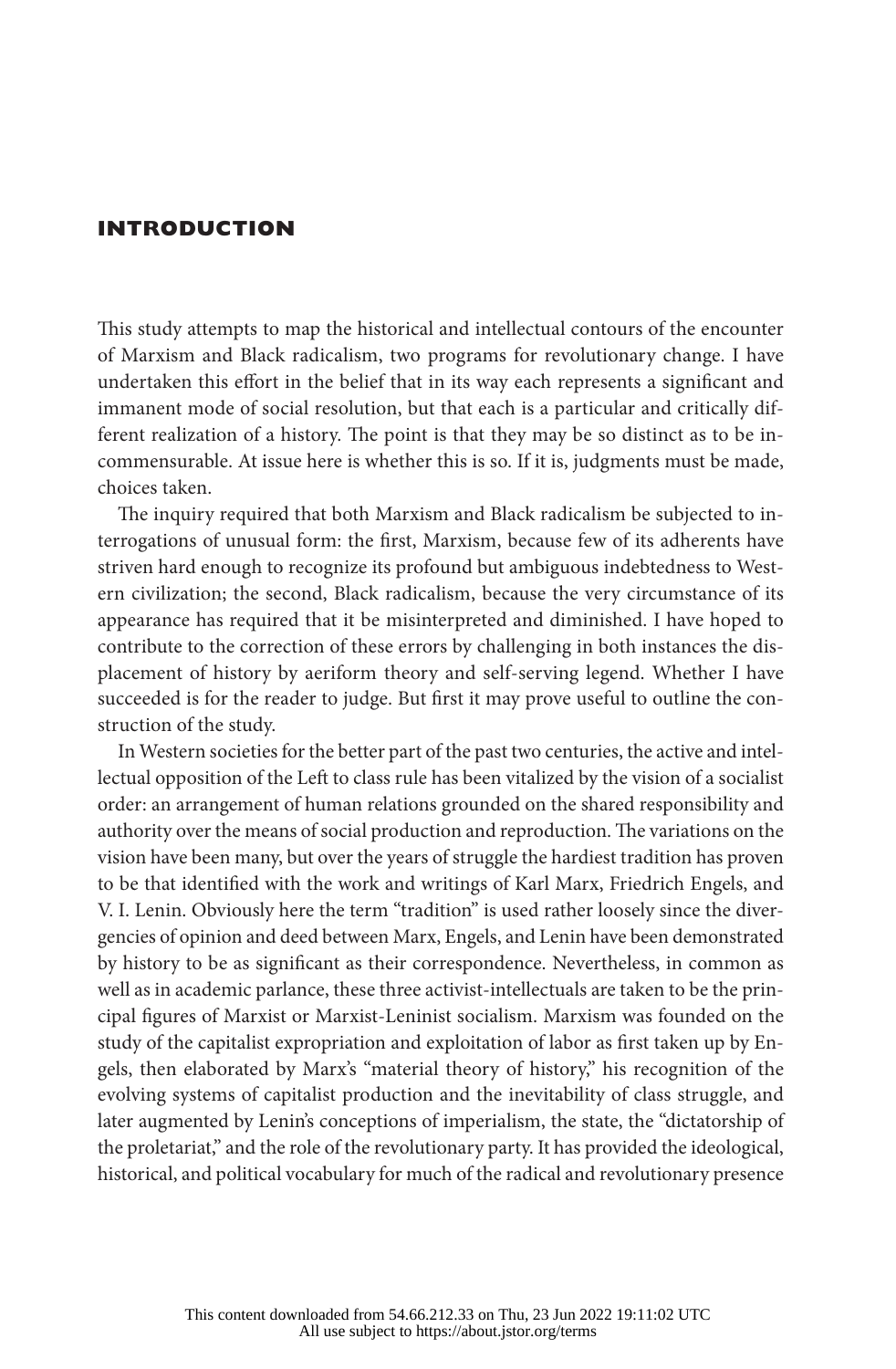emergent in modern Western societies. Elsewhere, in lands economically parasitized by the capitalist world system, or in those rare instances where its penetration has been quarantined by competing historical formations, some sorts of Marxism have again translated a concern with fundamental social change.

However, it is still fair to say that at base, that is at its epistemological substratum, Marxism is a Western construction—a conceptualization of human affairs and historical development that is emergent from the historical experiences of European peoples mediated, in turn, through their civilization, their social orders, and their cultures. Certainly its philosophical origins are indisputably Western. But the same must be said of its analytical presumptions, its historical perspectives, its points of view. This most natural consequence though has assumed a rather ominous significance since European Marxists have presumed more frequently than not that their project is identical with world-historical development. Confounded it would seem by the cultural zeal that accompanies ascendant civilizations, they have mistaken for universal verities the structures and social dynamics retrieved from their own distant and more immediate pasts. Even more significantly, the deepest structures of "historical materialism," the foreknowledge for its comprehension of historical movement, have tended to relieve European Marxists from the obligation of investigating the profound effects of culture and historical experience on their science. The ordering ideas that have persisted in Western civilization (and Marx himself as we shall see was driven to admit such phenomena), reappearing in successive "stages" of its development to dominate arenas of social ideology, have little or no *theoretical* justification in Marxism for their existence. One such recurring idea is racialism: the legitimation and corroboration of social organization as natural by reference to the "racial" components of its elements. Though hardly unique to European peoples, its appearance and codification, during the feudal period, into Western conceptions of society was to have important and enduring consequences.

In the first part of this study, I have devoted three chapters to explicating the appearance and formulation of racial sensibility in Western civilization and its social and ideological consequences. Chapter 1 reconstructs the history of the emergence of racial order in feudal Europe and delineates its subsequent impact on the organization of labor under capitalism. Racism, I maintain, was not simply a convention for ordering the relations of European to non-European peoples but has its genesis in the "internal" relations of European peoples. As part of the inventory of Western civilization it would reverberate within and without, transferring its toll from the past to the present. In contradistinction to Marx's and Engels's expectations that bourgeois society would rationalize social relations and demystify social consciousness, the obverse occurred. The development, organization, and expansion of capitalist society pursued essentially racial directions, so too did social ideology. As a material force, then, it could be expected that racialism would inevitably permeate the social structures emergent from capitalism. I have used the term "racial capitalism" to refer to this development and to the subsequent structure as a historical agency. The second chapter, as it rehearses the formation of the working classes in England, looks pre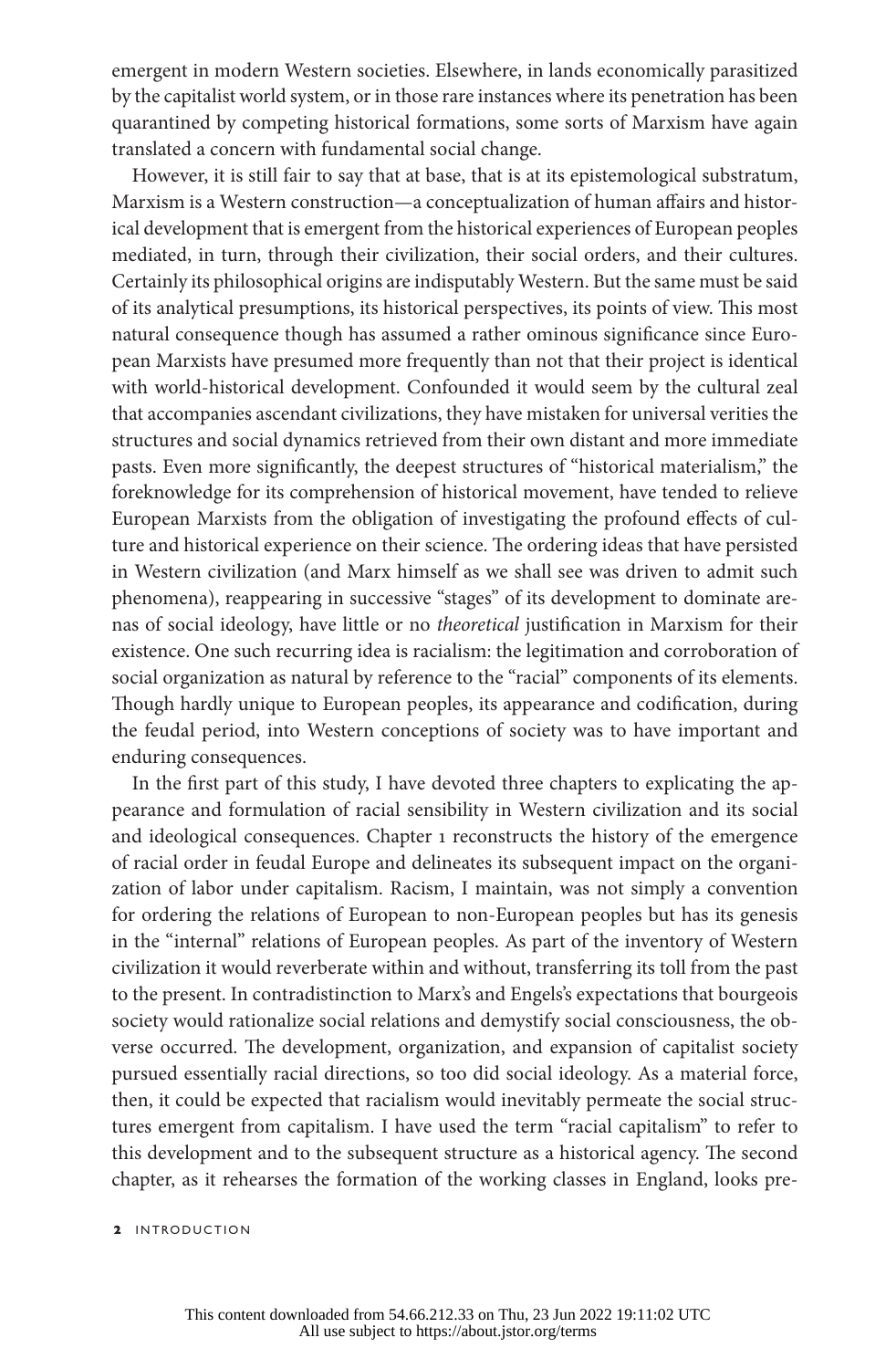cisely at this phenomenon. Since the English working classes were the social basis for Engels's conceptualization of the modern proletariat, and conjoined with the *sansculotte* of the French Revolution to occupy a similar place in Marx's thought, their evolving political and ideological character is of signal importance in reckoning the objective basis for Marxist theory. Of particular interest is the extent to which racialism (and subsequently nationalism) both as ideology and actuality affected the class consciousness of workers in England. In the intensely racial social order of England's industrializing era, the phenomenology of the relations of production bred no objective basis for the extrication of the universality of class from the particularisms of race. Working-class discourse and politics remained marked by the architectonic possibilities previously embedded in the culture.

But the appearance of European socialism and its development into a tradition was, as well, somewhat at odds with socialism's subsequent historiography and orthodoxies. The third chapter pursues among the middle classes the obscured origins of socialism and the contradictions that weakened its political and ideological expressions. It was indeed nationalism, a second "bourgeois" accretion, that most subverted the socialist creation. Nationalism, as a mix of racial sensibility and the economic interests of the national bourgeoisies, was as powerful an ideological impulse as any spawned from these strata. As an acquired temper and as a historical force met on the fields of social and political revolution, nationalism bemused the founders of historical materialism and those who followed them. It was to overtake both the direction of capitalist development and eventually the formative structures of socialist societies as they appeared in the present century. The historical trajectories of those developments, again, were almost entirely unexpected in a theoretical universe from which it had been discerned that ideology and false consciousness were supposedly being expelled. When in its time Black radicalism became manifest within Western society as well as at the other junctures between European and African peoples, one might correctly expect that Western radicalism was no more receptive to it than were the apologists of power.

Part II takes up this other radical tradition, Black radicalism, the conditions of its historical emergence, its forms, and its nature. This exposition begins in chapter 4 with the reinvestigation of the past relations between Europeans and Africans, a past that has been transformed by Europeans and for Europeans into a grotesque parody, a series of legends as monstrously proportioned as Pliny's *Blemmyae* "whose heads / Do grow beneath their shoulders." The obscuring of the Black radical tradition is seated in the West's suppression of Europe's previous knowledge of the African (and its own) past. The denial of history to African peoples took time—several hundreds of years—beginning with the emergence of western Europeans from the shadow of Muslim domination and paternalism. It was also a process that was to transport the image of Africa across separate planes of dehumanization latticed by the emerging modalities of Western culture. In England, at first gripped by a combative and often hysterical Christianity—complements of the crusades, the "reconquests," and the rise of Italian capitalism—medieval English devouts recorded dreams in which the devil appeared

I ntroduction **3**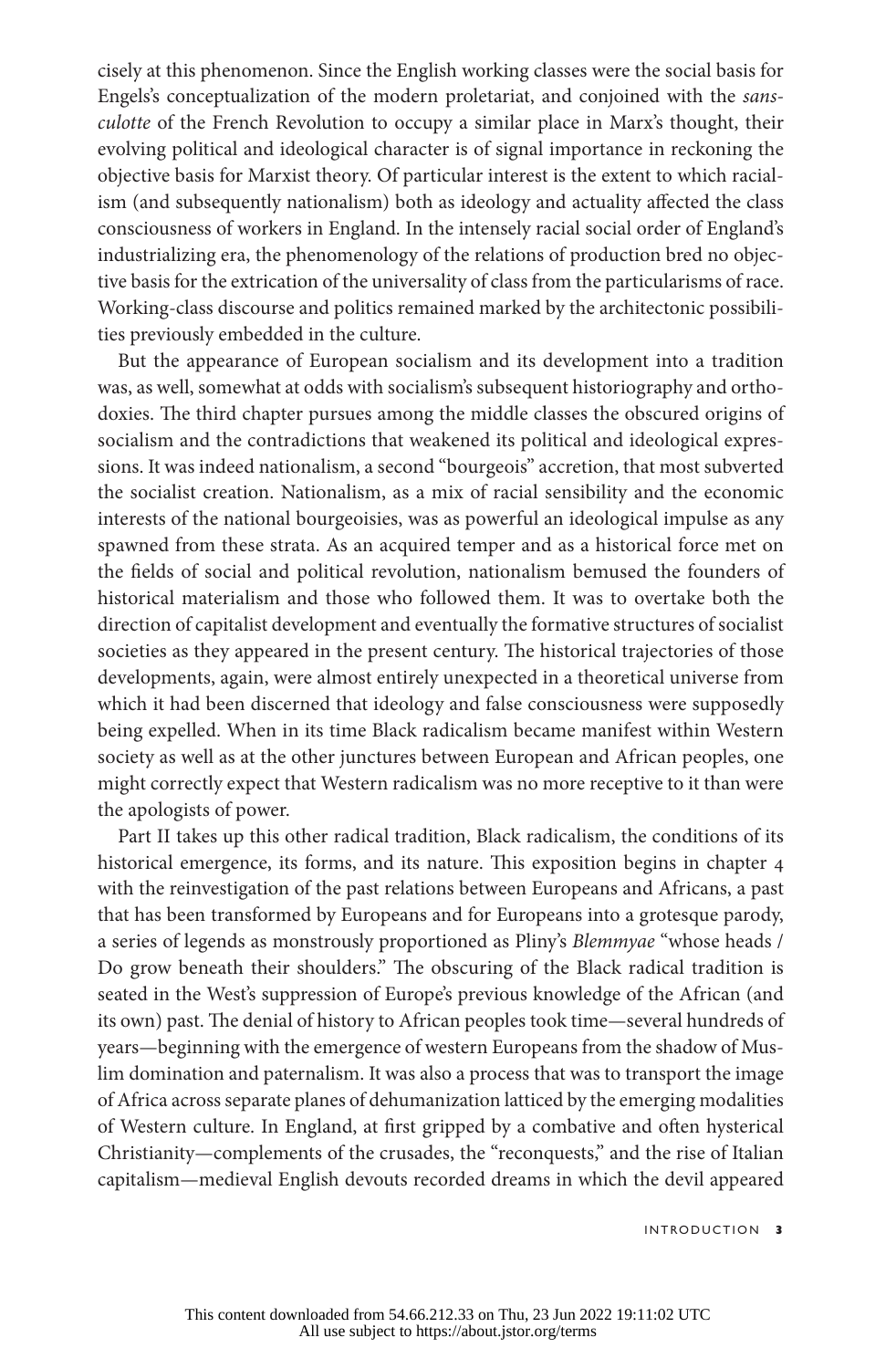as "a blacke moore," "an Ethiope." This was part of the grammar of the church, the almost singular repository of knowledge in Europe. Centuries later the Satanic gave way to the representation of Africans as a different sort of beast: dumb, animal labor, the benighted recipient of the benefits of slavery. Thus the "Negro" was conceived. The Negro—whose precedents could be found in the racial fabrications concealing the Slavs (*the* slaves), the Irish and others—substantially eradicated in Western historical consciousness the necessity of remembering the significance of Nubia for Egypt's formation, of Egypt in the development of Greek civilization, of Africa for imperial Rome, and more pointedly of Islam's influence on Europe's economic, political, and intellectual history. From such a creature not even the suspicion of tradition needed to be entertained. In its stead there was the Black slave, a consequence masqueraded as an anthropology and a history.

The creation of the Negro was obviously at the cost of immense expenditures of psychic and intellectual energies in the West. The exercise was obligatory. It was an effort commensurate with the importance Black labor power possessed for the world economy sculpted and dominated by the ruling and mercantile classes of western Europe. As chapter 5 indicates, the Atlantic slave trade and the slavery of the New World were integral to the modern world economy. Their relationship to capitalism was historical and organic rather than adventitious or synthetic. The Italian financiers and merchants whose capital subsidized Iberian exploration of the Atlantic and Indian oceans were also masters of (largely "European") slave colonies in the Mediterranean. Certainly slave labor was one of their bases for what Marx termed "primitive accumulation." But it would be an error to arrest the relationship there, assigning slave labor to some "pre-capitalist" stage of history. For more than 300 years slave labor persisted beyond the beginnings of modern capitalism, complementing wage labor, peonage, serfdom, and other methods of labor coercion. Ultimately, this meant that the interpretation of history in terms of the dialectic of capitalist class struggles would prove inadequate, a mistake ordained by the preoccupation of Marxism with the industrial and manufacturing centers of capitalism; a mistake founded on the presumptions that Europe itself had produced, that the motive and material forces that generated the capitalist system were to be wholly located in what was a fictive historical entity. From its very foundations capitalism had never been—any more than Europe—a "closed system."

Necessarily then, Marx's and Engels's theory of revolution was insufficient in scope: the European proletariat and its social allies did not constitute *the* revolutionary subject of history, nor was working-class consciousness necessarily *the* negation of bourgeois culture. Out of what was in reality a rather more complex capitalist world system (and one to which Marx in his last decade paid closer attention), other revolutionary forces emerged as well. Informed as they were by the ideas and cultures drawn from their own historical experiences, these movements assumed forms only vaguely anticipated in the radical traditions of the West. In the terms of capitalist society they were its negation, but that was hardly the source of their being. And among them was the persistent and continuously evolving resistance of African peo-

#### **4** INTRODUCTION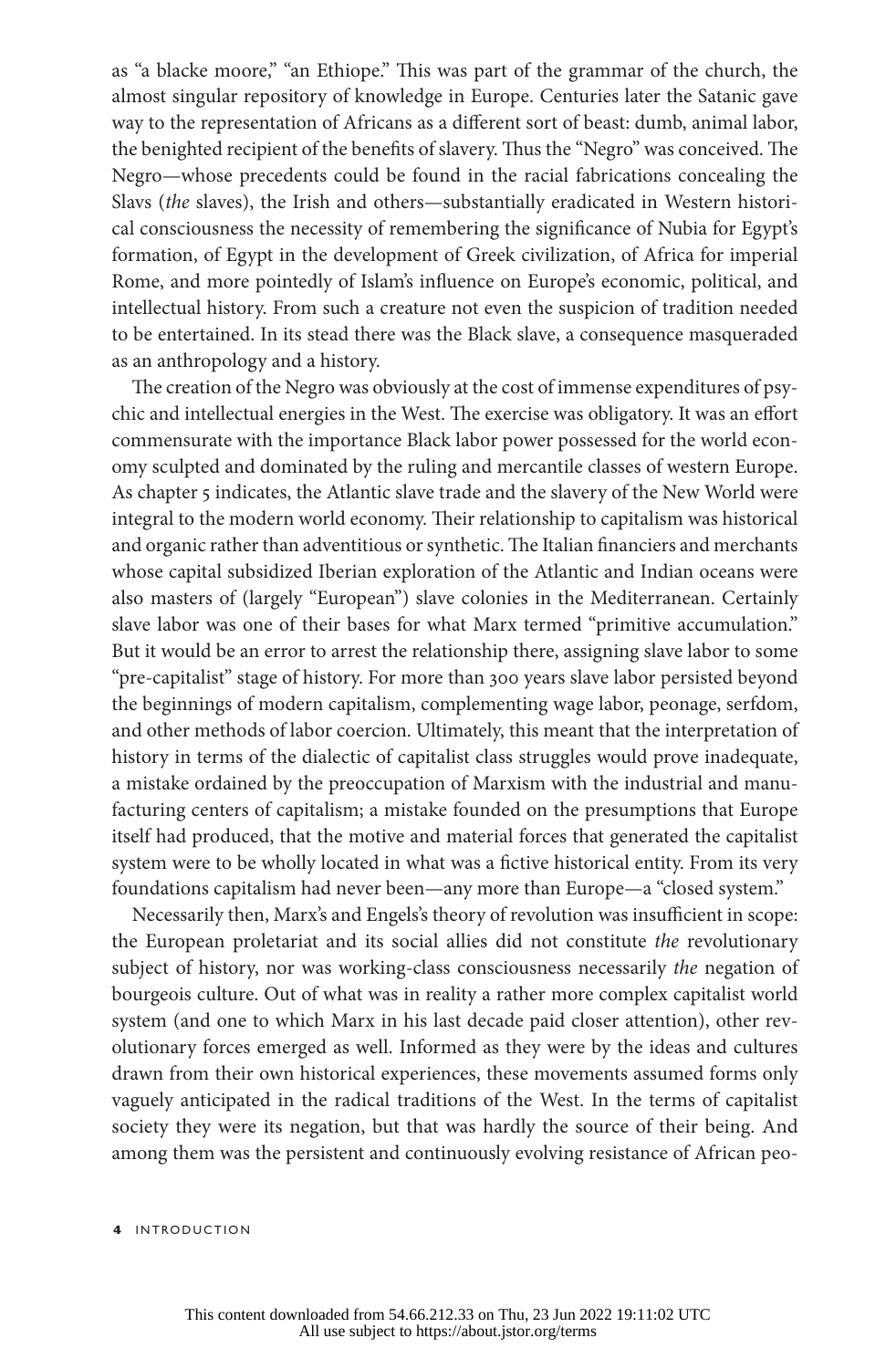ples to oppression. The sixth chapter rehearses the history of this Black radical tradition in the African diaspora and to some extent in the African continent itself. As both this and the seventh chapter attempt to demonstrate, the record of resistance for four centuries or more, from Nueva Espana to Nyasaland, leaves in no doubt the specifically African character of those struggles. Resistances were formed through the meanings that Africans brought to the New World as their cultural possession; meanings sufficiently distinct from the foundations of Western ideas as to be remarked upon over and over by the European witnesses of their manifestations; meanings enduring and powerful enough to survive slavery to become the basis of an opposition to it. With Western society as a condition, that tradition almost naturally assumed a theoretical aspect as well.

The third and final section of this study traces the social and intellectual backgrounds of the processes that led to the theoretical articulation of Black radicalism. The conditions for modern Black theory were present first in the African diaspora. Far from Africa and physically enveloped by hostile communities, Black opposition acquired a penetrative comprehension. But it was a social and political as well as a historical process that nurtured theory. In the pursuit of that process I have identified three seminal Black radical intellectuals: William Edward Burkhardt Du Bois, Cyril Lionel Robert James, and Richard Nathaniel Wright. They have been chosen for detailed treatment not only because they made substantial contributions to the theoretical text, but because their lives and circumstances were prisms of the events impending on and emanating from the Black radical tradition. Their reactions to their confrontation with Black resistance, the very means used for their expression were distinct but related, characterized by circumstance, temperament, and training. Though their lives were very dissimilar—only Wright could be said to have been directly produced by the Black peasant and working classes—they all came to that tradition late (and hesitantly, as I will argue with respect to Du Bois and James). For all three, though, Marxism had been the prior commitment, the first encompassing and conscious experience of organized opposition to racism, exploitation, and domination. As Marxists, their apprenticeships proved to be significant but ultimately unsatisfactory. In time, events and experience drew them toward Black radicalism and the discovery of a collective Black resistance inspired by an enduring cultural complex of historical apprehension. In these concluding chapters I have attempted to demonstrate how and why this was so. Taken together, the efforts of Du Bois, James, and Wright consisted of a first step toward the creation of an intellectual legacy that would complement the historical force of Black struggle. Their destiny, I suggest, was not to create the idea of that struggle so much as to articulate it. Regardless, the Black opposition to domination has continued to acquire new forms. In a very real sense then, the present study follows.

I ntroduction **5**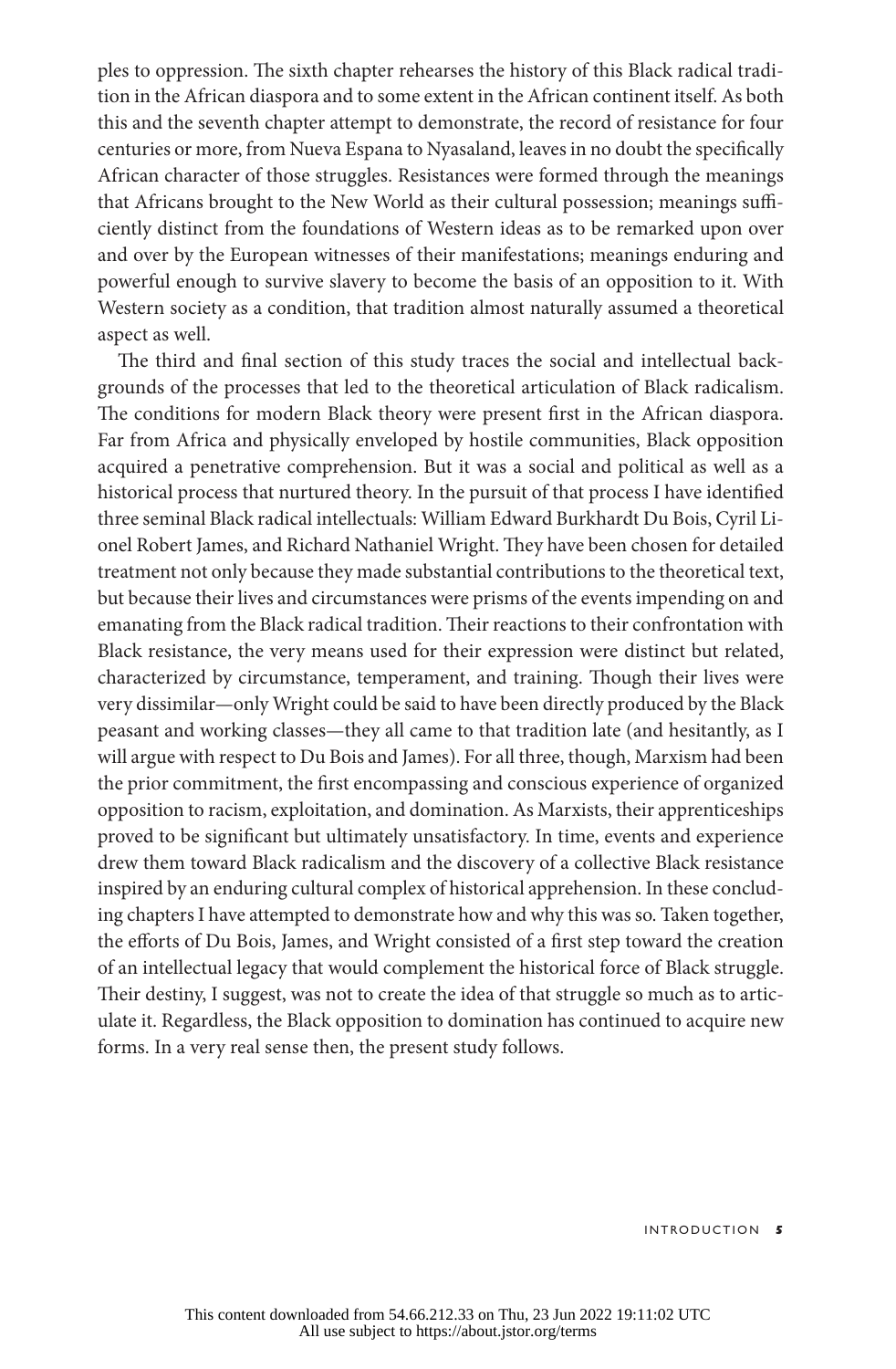RACIAL CAPITALISM:<br>
THE NONOBJECTIVE<br>
CHARACTER OF<br>
CAPITALIST<br>
DEVELOPMENT **THE NONOBJECTIVE CHARACTER OF CAPITALIST DEVELOPMENT** 1

The historical development of world capitalism was influenced in a most fundamental way by the particularistic forces of racism and nationalism. This could only be true if the social, psychological, and cultural origins of racism and nationalism both anticipated capitalism in time and formed a piece with those events that contributed directly to its organization of production and exchange. Feudal society is the key. More particularly, the antagonistic commitments, structures, and ambitions that feudal society encompassed are better conceptualized as those of a developing civilization than as elements of a unified tradition.

The processes through which the world system emerged contained an opposition between the rationalistic thrusts of an economistic worldview and the political momenta of collectivist logic. The feudal state, an instrument of signal importance to the bourgeoisie, was to prove to be as consistently antithetical to the commercial integration represented by a world system as it had to the idea of Christendom. Neither the state nor later the nation could slough off the particularistic psychologies and interests that served as contradictions to a global community. A primary consequence of the conflict between those two social tendencies was that capitalists, as the architects of this system, never achieved the coherence of structure and organization that had been the promise of capitalism as an objective system.<sup>1</sup> On the contrary, the history of capitalism has in no way distinguished itself from earlier eras with respect to wars, material crises, and social conflicts. A secondary consequence is that the critique of capitalism, to the extent that its protagonists have based their analyses upon the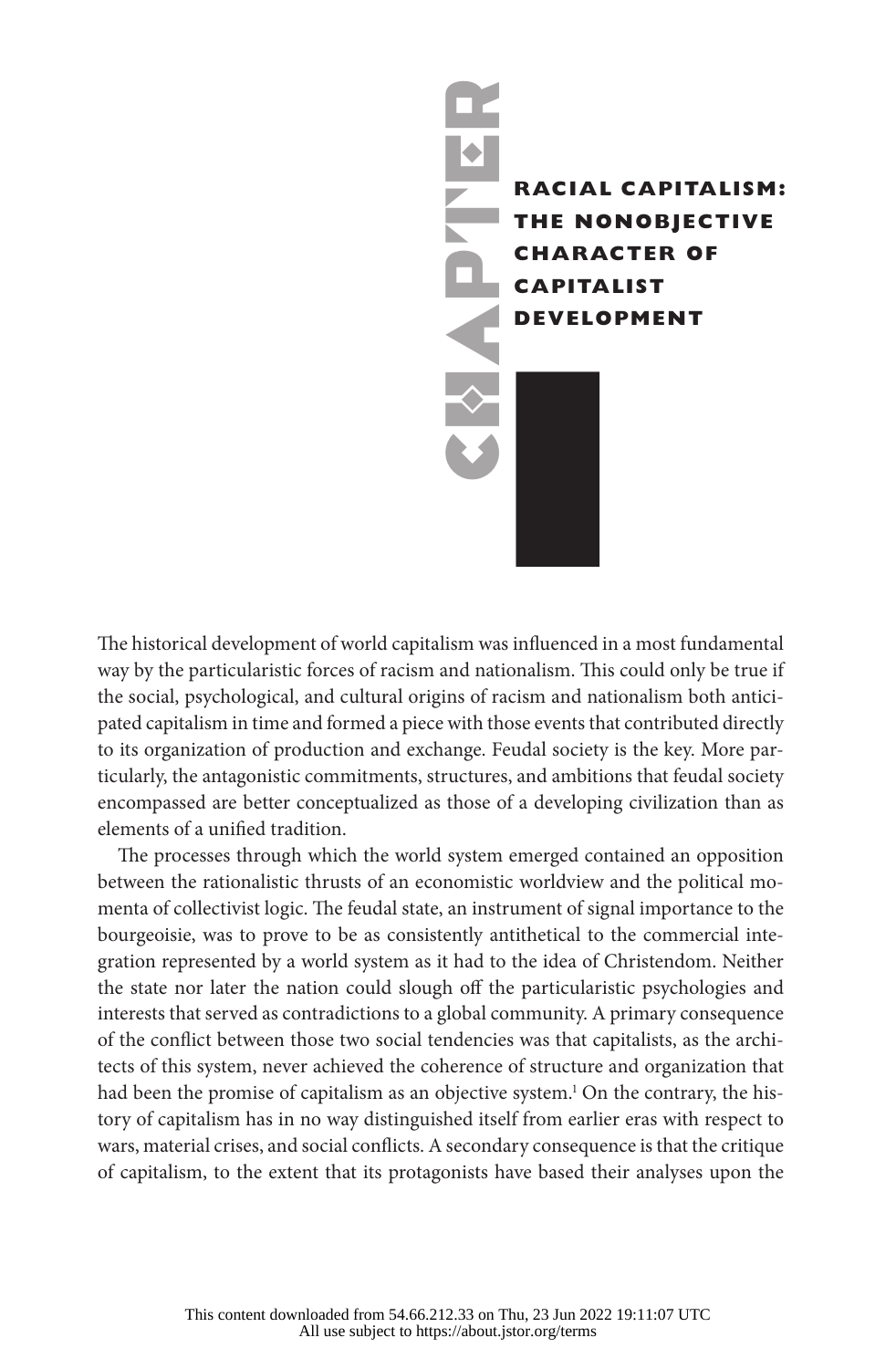presumption of a determinant economic rationality in the development and expansion of capitalism, has been characterized by an incapacity to come to terms with the world system's direction of developments. Marxism, the dominant form that the critique of capitalism has assumed in Western thought, incorporated theoretical and ideological weaknesses that stemmed from the same social forces that provided the bases of capitalist formation.

The creation of capitalism was much more than a matter of the displacement of feudal modes and relations of production by capitalist ones.<sup>2</sup> Certainly, the transformation of the economic structures of noncapitalist Europe (specifically the Mediterranean and western European market, trade, and production systems) into capitalist forms of production and exchange was a major part of this process. Still, the first appearance of capitalism in the fifteenth century<sup>3</sup> involved other dynamics as well. The social, cultural, political, and ideological complexes of European feudalisms contributed more to capitalism than the social "fetters"<sup>4</sup> that precipitated the bourgeoisie into social and political revolutions. No class was its own creation. Indeed, capitalism was less a catastrophic revolution (negation) of feudalist social orders than the extension of these social relations into the larger tapestry of the modern world's political and economic relations. Historically, the civilization evolving in the western extremities of the Asian/ European continent, and whose first signification is medieval Europe,<sup>5</sup> passed with few disjunctions from feudalism as the dominant mode of production to capitalism as the dominant mode of production. And from its very beginnings, this European civilization, containing racial, tribal, linguistic, and regional particularities, was constructed on antagonistic differences.

### **Europe's Formation**

The social basis of European civilization was "among those whom the Romans called the 'barbarians.'"6 Prior to the eleventh or twelfth centuries, the use of the collective sense of the term "barbarian" was primarily a function of exclusion rather than a reflection of any significant consolidation among those peoples. The term signified that the "barbarians" had their historical origins beyond the civilizing reach of Roman law and the old Roman imperial social order. The "Europe" of the ninth century for which the Carolingian family and its minions claimed paternity was rather limited geopolitically<sup>7</sup> and had a rather short and unhappy existence. Interestingly, for several centuries following the deaths of Charlemagne and his immediate heirs (the last being Arnulf, d.899), both the Emperor and Europe were more the stuff of popular legend and clerical rhetoric than manifestations of social reality.<sup>8</sup> The idea of Europe, no longer a realistic project, was transferred from one of a terrestrial social order to that of a spiritual kingdom: Christendom.

In fact, those peoples to whom the Greeks and the Romans referred collectively as barbarians were of diverse races with widely differing cultures.<sup>9</sup> The diversity of their languages is, perhaps, one measure of their differences. But in using this measure, we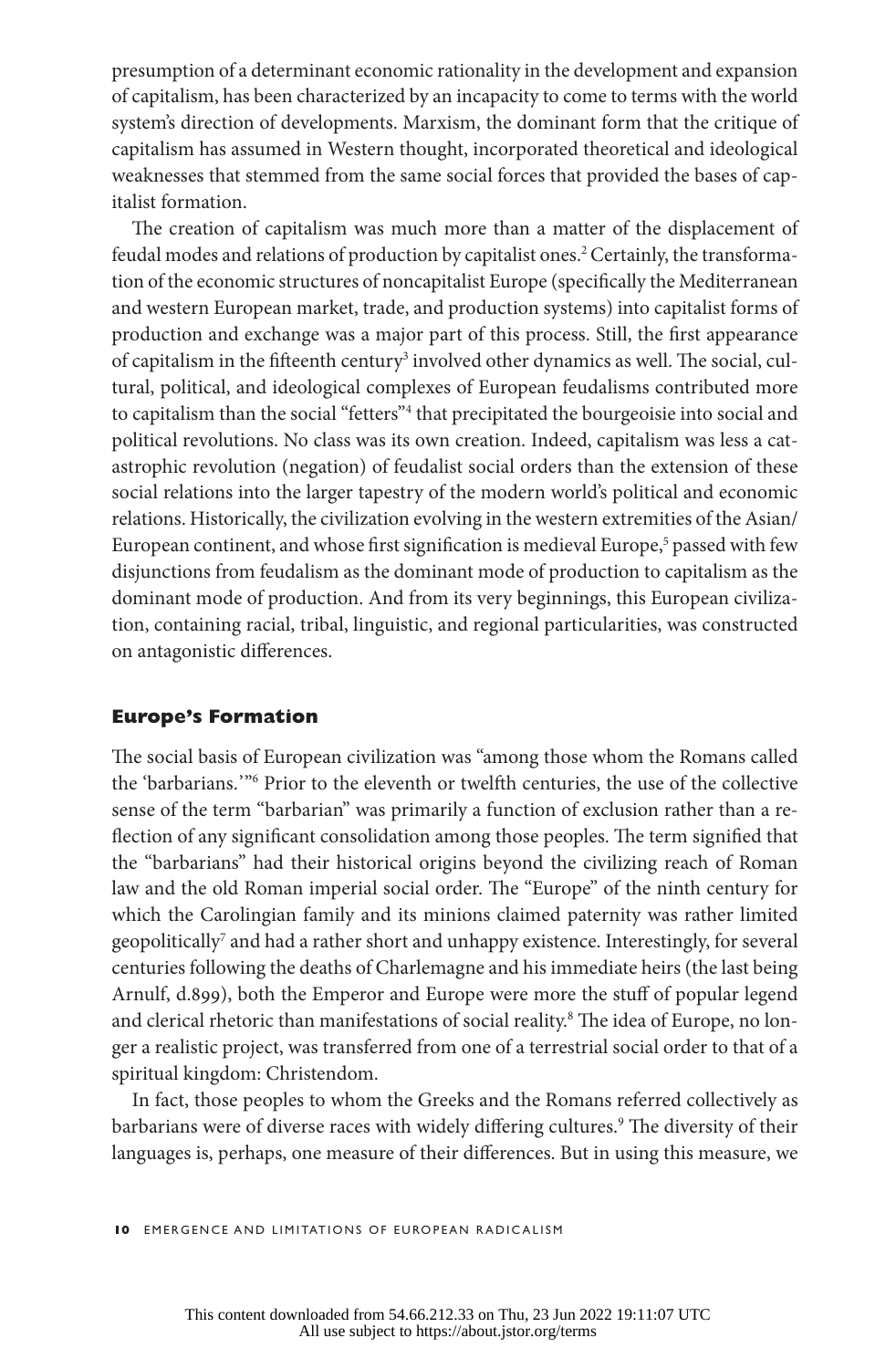must be cautious of the schemes of classification of those languages that reduce the reality of their numbers to simple groupings like the Celtic, the Italic, the Germanic, the Balto-Slavonic, and Albanian languages.<sup>10</sup>

Direct and indirect evidence indicates that a more authentic mapping of the languages of the proto-Europeans would be much more complex. For instance, H. Munro Chadwick, as late as 1945, could locate extant descendants of those several languages among the Gaelic, Welsh, and Breton languages of Great Britain and France; the Portuguese, Spanish, Catalan, Provencal, French, Italian, Sardinian, Alpine, and Rumanian languages and dialects of southern and western Europe; the English, Frisian, Dutch, German, Danish, Swedish, Norwegian, and Icelandic languages of England, Scotland the Netherlands, Germany, and Scandinavia; the Russian, Bulgarian, Yugoslavian, Slovenian, Slovakian, Czech, Polish, and Lusitian languages and dialects of central and eastern Europe; and the Latvian and Lithuanian languages of northern Europe.<sup>11</sup> But even Chadwick's list was of merely those languages that had survived "the millennium of Europe." The list would lengthen considerably if one were to consider the languages which existed in this area at the beginning of this era and are no longer spoken (for example, Latin, Cornish, and Prusai), along with those languages of peoples who preceded the migrations from the north and east of Rome's barbarians (for example, Basque, Etruscan, Oscan, and Umbrian).<sup>12</sup>

The Ostrogoth, Visigoth, Vandal, Suevi, Burgundi, Alamanni, and Frank peoples that is the barbarians—whose impact on the fortunes of the Late Roman Empire from the fifth century was quick and dramatic,<sup>13</sup> were in fact a small minority of thousands among the millions of the decaying state. Henri Pirenne, relying on the estimates of Emile-Felix Gautier and L. Schmidt, reports that the Ostrogoths and Visigoths may have numbered 100,000 each, the Vandals 80,000, and the Burgundi 25,000.<sup>14</sup> Moreover, the warrior strata of each kingdom are consistently estimated at about 20 percent of their populations. On the other hand, the Empire that they invaded contained as many as 50–70 million persons.<sup>15</sup> Pirenne cautiously concludes:

All this is conjecture. Our estimate would doubtless be in excess of the truth if, for the Western provinces beyond the *limes,* we reckoned the Germanic element as constituting 5 percent of the population.<sup>16</sup>

More importantly, the vast majority of the barbarians "came not as conquerors, but exactly as, in our own day, North Africans, Italians, Poles cross into Metropolitan France to look for work."<sup>17</sup> In a relatively short time, in the southern-most European lands that were bounded by the Western Roman Empire, these peoples were entirely assimilated by the indigenous peoples as a primarily slave labor force.<sup>18</sup> The pattern was already a familiar one within the dying civilization of the Mediterranean<sup>19</sup> with which they desired and desperately needed to join.<sup>20</sup> It is also important to realize that with respect to the emerging European civilization whose beginnings coincide with the arrivals of these same barbarians, slave labor as a critical basis of production would continue without any significant interruption into the twentieth century.<sup>21</sup>

RACIAL CAPITALISM **11**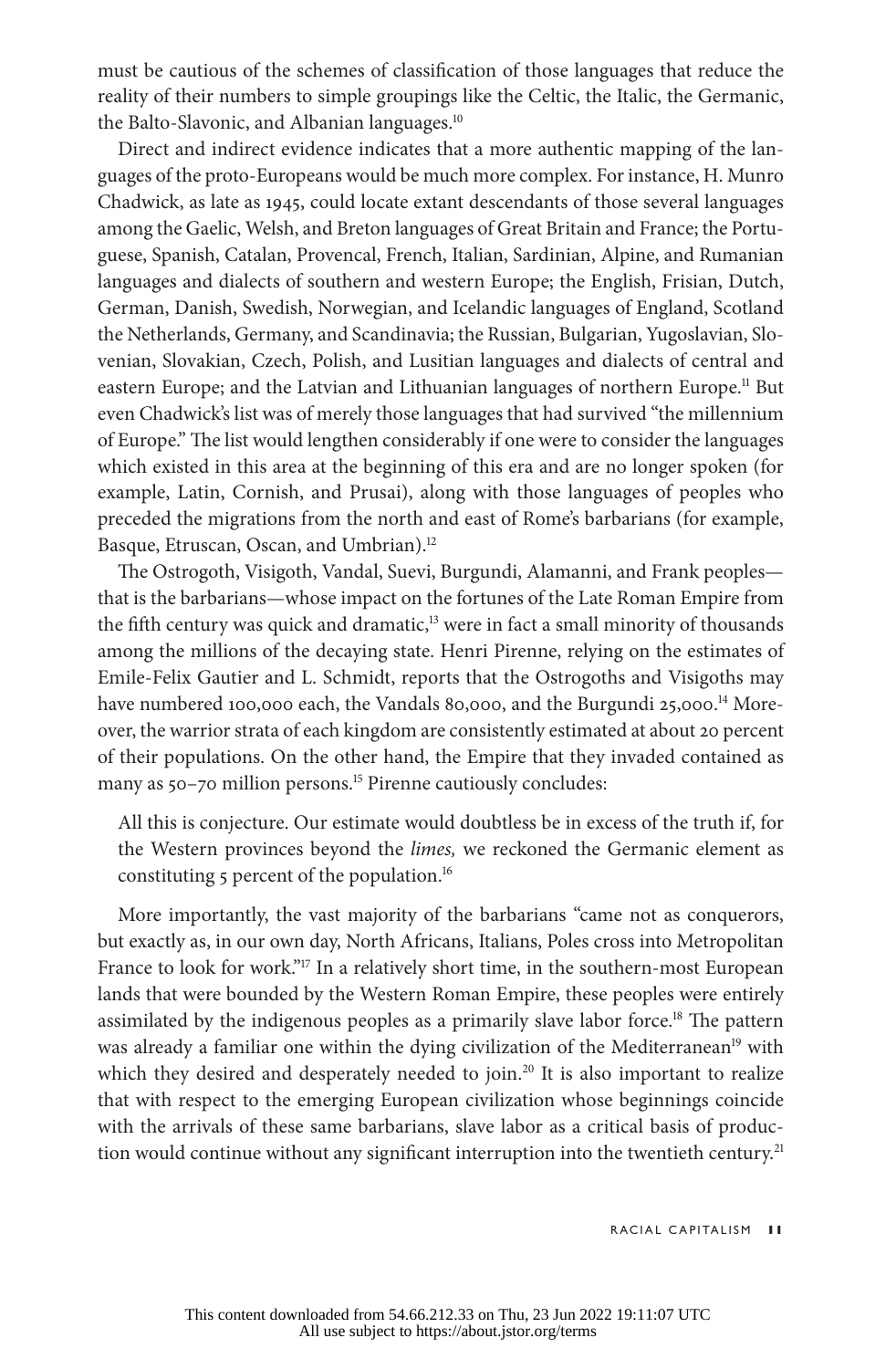From the *familia rustica* that characterized Roman and even earlier Greek (*doulos*) rural production within vast estates, through the *manucipia* of the *colonicae* and *mansi* land-holdings of Merovingian (481–752) and Carolingian eras, the feudal villains of western medieval Europe and England, and the *sclavi* of the Genoese and Venetian merchants who dominated commercial trade in the Mediterranean from the thirteenth to the sixteenth century, slave labor persisted as an aspect of European agrarian production up to the modern era.<sup>22</sup> Neither feudal serfdom nor capitalism had as their result the elimination or curtailment of slavery.23 At the very most (it is argued by some), their organization served to relocate it.<sup>24</sup>

Despite the "Romanization" of the southern Goths, or seen differently because of it, the Germanic tribes did establish the general administrative boundaries that were to mark the nations of modern western Europe. The kingdoms that they established, mainly under the rules of Roman *hospitalitas* and in accordance with Roman administration,<sup>25</sup> were in large measure the predecessors of France, Germany, Spain, and Italy.

Still, we must not forget that in historical reconstruction, a medieval age is to be intervened between these two ages. Medieval Europe, though still agricultural in economy, was a much cruder existence for slave, peasant, farmer, artisan, land-owner, cleric, and nobility alike than had been the circumstance for their predecessors in the Empire. Urban life declined, leaving the old cities in ruins,<sup>26</sup> long-distance trade, especially by sea routes, decayed dramatically.<sup>27</sup> Latouche summarizes:

The balance-sheet of the Merovingian economy is singularly disappointing. The now fashionable, if unpleasant, word "rot" describes it to perfection. Whether in the sphere of town life, commerce, barter, currency, public works, shipping, we find everywhere the same policy of neglect, the same selfish refusal to initiate reform. From this disastrous, drifting laissez-faire which left men and things as they had always been, pursuing unchanged their traditional way of life, there sprang the illusion that the ancient world still lingered on; it was, in fact, no more than a facade.28

The Carolingian Empire did little to repair the "rot" that anticipated the restructuring of Europe in feudal terms. The Muslim conquests of the Mediterranean in the seventh and eighth centuries had deprived the European economies of the urban, commercial, productive, and cultural vitality they required for their reconstruction. Pirenne put it boldly:

The ports and the cities were deserted. The link with the Orient was severed, and there was no communication with the Saracen coasts. There was nothing but death. The Carolingian Empire presented the most striking contrast with the Byzantine. It was purely an inland power, for it had no outlets. The Mediterranean territories, formerly the most active portions of the Empire, which supported the life of the whole, were now the poorest, the most desolate, the most constantly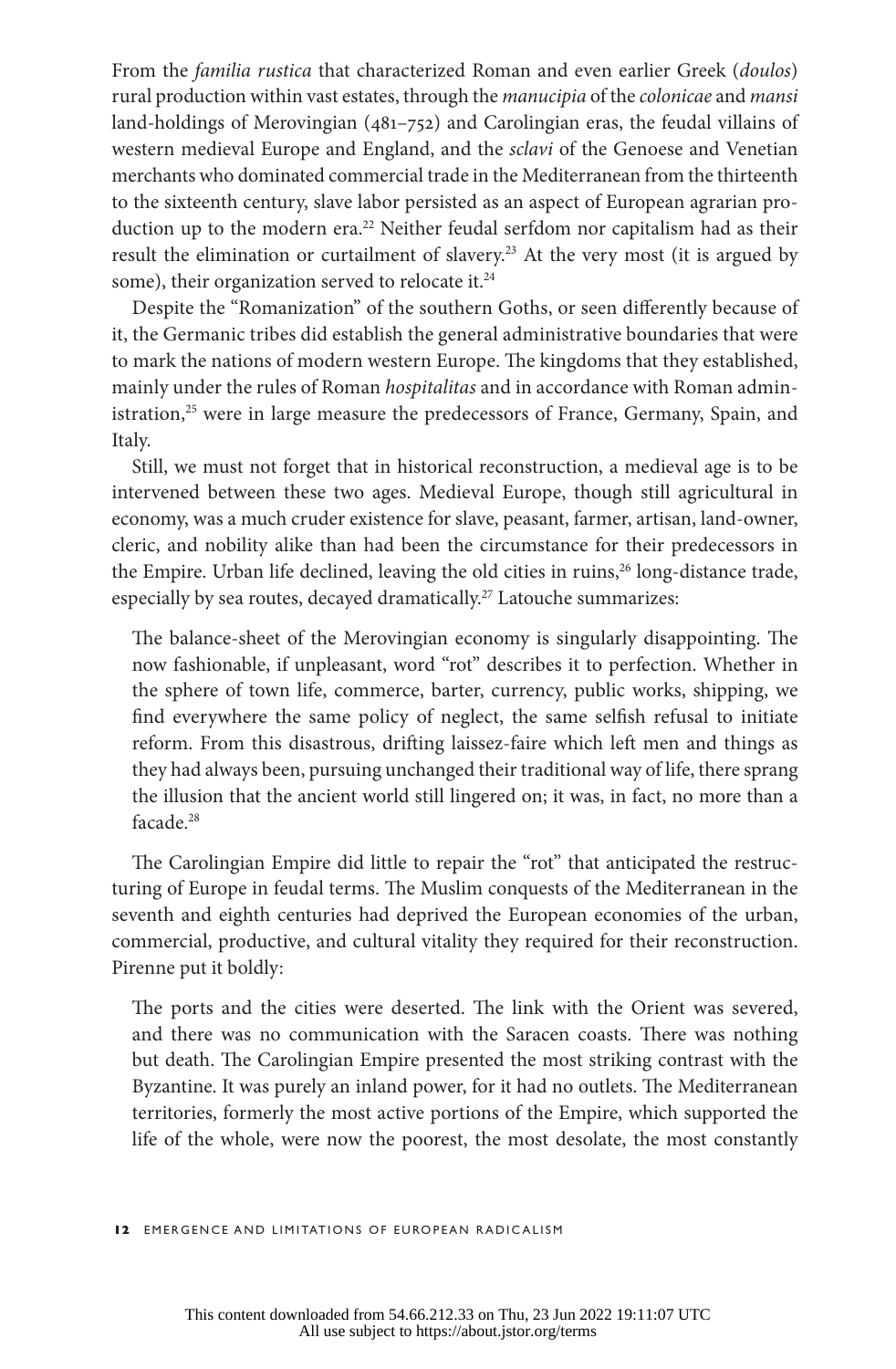menaced. For the first time in history the axis of Occidental civilization was displaced toward the North, and for many centuries it remained between the Seine and the Rhine. And the Germanic peoples, which had hitherto played only the negative part of destroyers, were now called upon to play a positive part in the reconstruction of European civilization.29

Latouche, though he differed with Pirenne on many of the particulars of the Carolingian response to the loss of the Mediterranean, finally concurred:

[T]he Empire broke up less than half a century after its creation, and Charlemagne did nothing to prevent, and did not even attempt to delay, the development of feudal institutions, so heavy with menace for the future . . . a world in which there were no great business concerns, no industries, and in which agricultural activity was predominant.<sup>30</sup>

Urban life, trade, and market systems incorporating the goods of long-distance trade did not return to Europe until the end of the eleventh century at the earliest, and most probably during the twelfth century.<sup>31</sup> By then, the depth to which the degradation of European life had fallen is perhaps best expressed by the appearance of commercialized cannibalism.32

## **The First Bourgeoisie**

Into this depressed land where few were free of the authority of an intellectually backward and commercially unimaginative ruling class, where famine and epidemics were the natural order of things, and where the sciences of the Ancient World had long been displaced as the basis of intellectual development by theological fables and demonology,33 appeared the figure to which European social theorists, Liberal and Marxist, attribute the generation of Western civilization: the bourgeoisie. The merchant was as alien to feudal society as the barbarian invaders had been to the Empire. Unlike the Mediterranean tradesmen, $34$  the origins of the western European bourgeoisie are obscured. No doubt this is largely due to the fact that historical documentation is inevitably sparse where civilization in the formal sense of urban culture has largely disappeared, and where life is recorded by an elite of land and church largely preoccupied with its own experience while hostile to commerce.<sup>35</sup> Nevertheless, it is clear that the western European merchant class—"a class of deracines"<sup>36</sup>—crystallized within a social order for which it was an extrinsic phenomena.

The economic organization of demesne production was characterized by Pirenne as a "closed domestic economy one which we might call, with more exactitude, the economy of no markets."37 In fact, there were markets, local ones, but their function and existence had no part in the development of the markets of long-distance trades that were the basis of the merchant class's development. The *mercati,* whose existence predates the bourgeoisie, dealt not in trade but foodstuffs at the retail level.<sup>38</sup> The one

RACIAL CAPITALISM **13**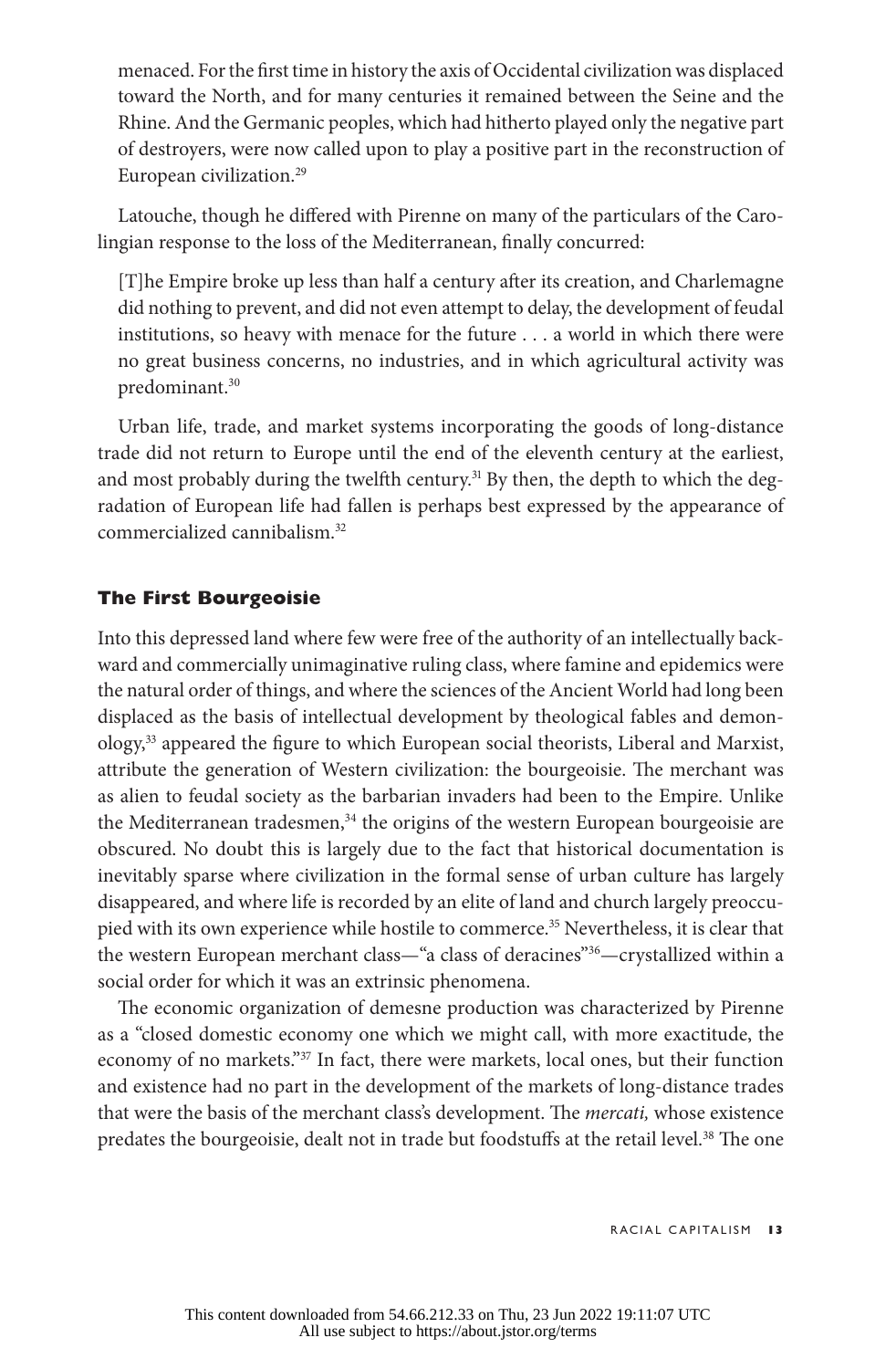factor "internal" to the feudal order that did contribute to the rise of the bourgeoisie was the eleventh century's population growth. This increase had ultimately placed significant strains on feudal production:

It had as a result the detaching from the land an increasingly important number of individuals and committing them to that roving and hazardous existence which, in every agricultural civilization, is the lot of those who no longer find themselves with their roots in the soil. It multiplied the crowd of vagabonds. . . . Energetic characters, tempered by the experience of a life full of the unexpected, must have abounded among them. Many knew foreign languages and were conversant with the customs and needs of diverse lands. Let a lucky chance present itself . . . they were remarkably well equipped to profit thereby. . . . Famines were multiplied throughout Europe, sometimes in one province and sometimes in another, by that inadequate system of communications, and increased still more the opportunities, for those who knew how to make use of them, of getting rich. A few timely sacks of wheat, transported to the right spot, sufficed for the realizing of huge profits. . . . It was certainly not long before nouveaux riches made their appearance in the midst of this miserable crowd of impoverished, bare-foot wanderers in the world.<sup>39</sup>

In the beginning, before they could properly be described as bourgeoisie, these merchants traveled from region to region, their survival a matter of their mobility and their ability to capitalize on the frequent ruptures and breakdowns of the reproduction of populations sunk into the manorial soil. Their mobility may have also been occasioned by the fact that many of them were not free-born and thus sought respite from their social condition by flight from their lords: "By virtue of the wandering existence they led, they were everywhere regarded as foreigners."40 For security they often traveled in small bands—a habit that would continue into their more sedentary period. It was not long before they began to establish *porti* (storehouses or transfer points for merchandise) outside the *burgs* (the fortresses of the Germanic nobles), bishoprics, and towns that straddled the main routes of war, communications, and later, international trade. It was these *porti,* or merchant colonies, that founded, in the main, the medieval cities of Europe's hinterland. It was at this point that the merchants of Europe became bourgeoisies (*burgenses).* By the beginnings of the twelfth century, these bourgeoisies had already begun the transformation of European life so necessary for the emergence of capitalism as the dominant organization of European production.

The western European bourgeoisie re-established the urban centers by basing them upon exchange between the Mediterranean, the East, and northern Europe:

[In the tenth century] there appears in Anglo-Saxon texts the word "port," employed as a synonym for the Latin words *urbs* and *civitas,* and even at the present day the term "ports" is commonly met with in the names of cities of every land of English speech.

Nothing shows more clearly the close connection that existed between the eco-

**14** EMERGENCE AND LIMITATIONS OF EUROPEAN RADICALISM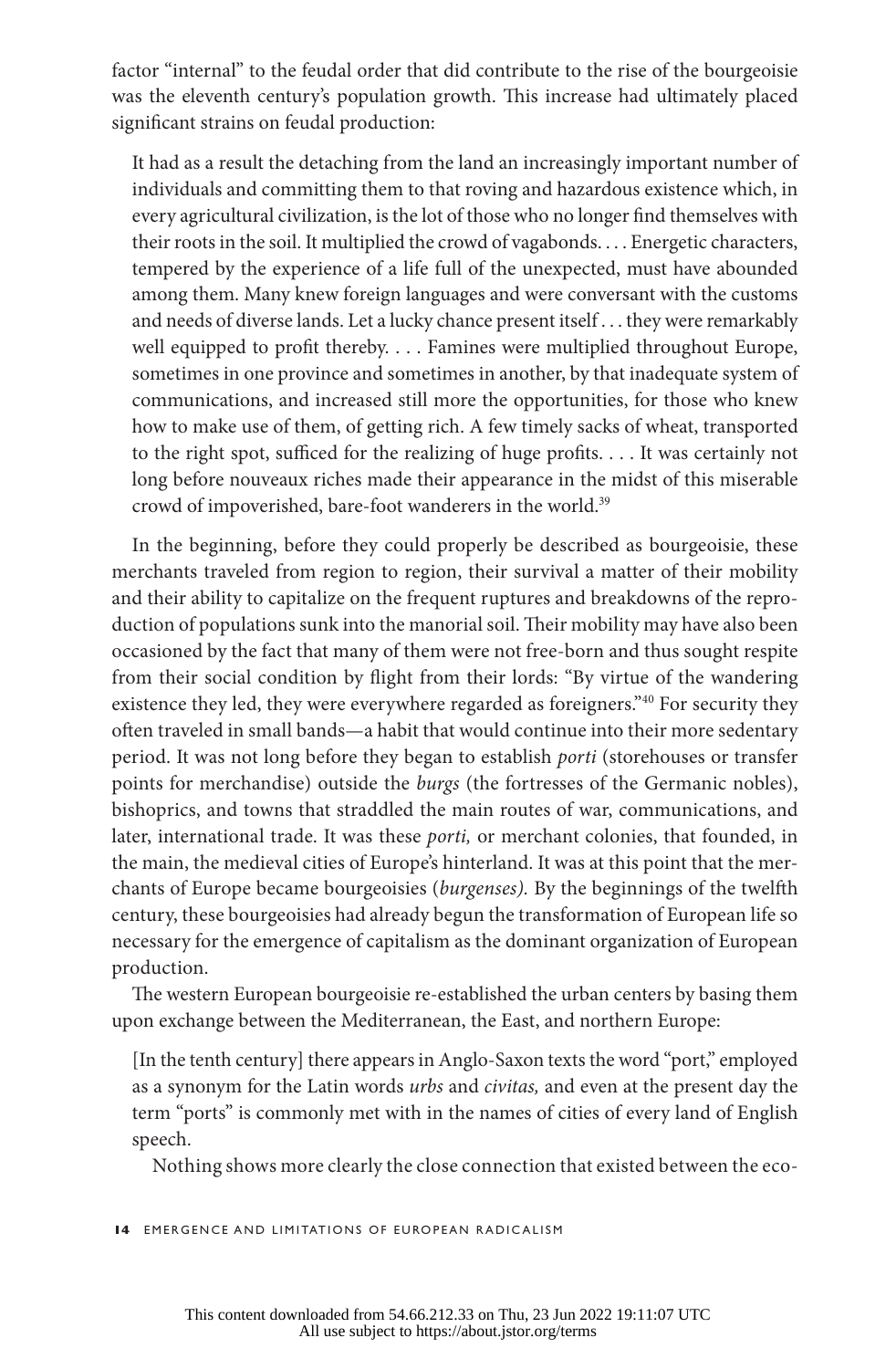nomic revival of the Middle Ages and the beginnings of city life. They were so intimately related that the same word which designated a commercial settlement served in one of the great idioms of Europe to designate the town itself.<sup>41</sup>

Elsewhere, Pirenne puts it more succinctly: "Europe 'colonized' herself, thanks to the increase of her inhabitants."42 Flanders—geographically situated to service the commerce of the northern seas, and economically critical because of the Flemish cloth industry—was the first of the major European merchant centers. Close behind Flanders came Bruges, Ghent, Ypres, Lille, Douai, Arras, Tournai, Cambrai, Valenciennes, Liege, Huy, Dinant, Cologne, Mainz, Rouen, Bordeaux, and Bayonne.43 Cloth, which both Pirenne<sup>44</sup> and Karl Polanyi<sup>45</sup> identify as the basis of European trade, originally a rural industry, was transformed by the bourgeoisie in Flanders into an urban manufacture "organized on the capitalistic basis of wage labour."46 The urban concentration of industry was thus initiated:

The increase of the population naturally favored industrial concentration. Numbers of the poor poured into the towns where cloth-making, the activity of which trade grew proportionately with the development of commerce, guaranteed them their daily bread. . . .

The old rural industry very quickly disappeared. It could not compete with that of the town, abundantly supplied with the raw material of commerce, operating at lower prices, and enjoying more advanced methods. . . .

[W]hatever might be the nature of industry in other respects, everywhere it obeyed that law of concentration which was operative at such an early date in Flanders. Everywhere the city groups, thanks to commerce, drew rural industry to them.47

It is also true that the bourgeoisie, in so doing, came to free some portions of the serfs<sup>48</sup> only to re-enslave them through wage labor. For with urban industry came the successful attack on feudal and seigniorial servitude:

Freedom, of old, used to be the monopoly of a privileged class. By means of the cities it again took its place in society as a natural attribute of the citizen. Hereafter it was enough to reside on city soil to acquire it. Every serf who had lived for a year and a day within the city limits had it by definite right: the statute of limitations abolished all rights which his lord exercised over his person and chattels. Birth meant little. Whatever might be the mark with which it had stigmatized the infant in his cradle, it vanished in the atmosphere of the city.<sup>49</sup>

With the flourishing of long-distance trade and the development of urban centers in western Europe came some specializations in rural production. Though open-field agriculture dominated Europe as a whole in the thirteenth, fourteenth, and fifteenth centuries, specialized grain production could be found in Prussia (corn), Tuscany and Lombardy (cereals), England (wheat), and north Germany (rye). By the late fifteenth century, viticulture had appeared in Italy, Spain, France, and southwest Germany. In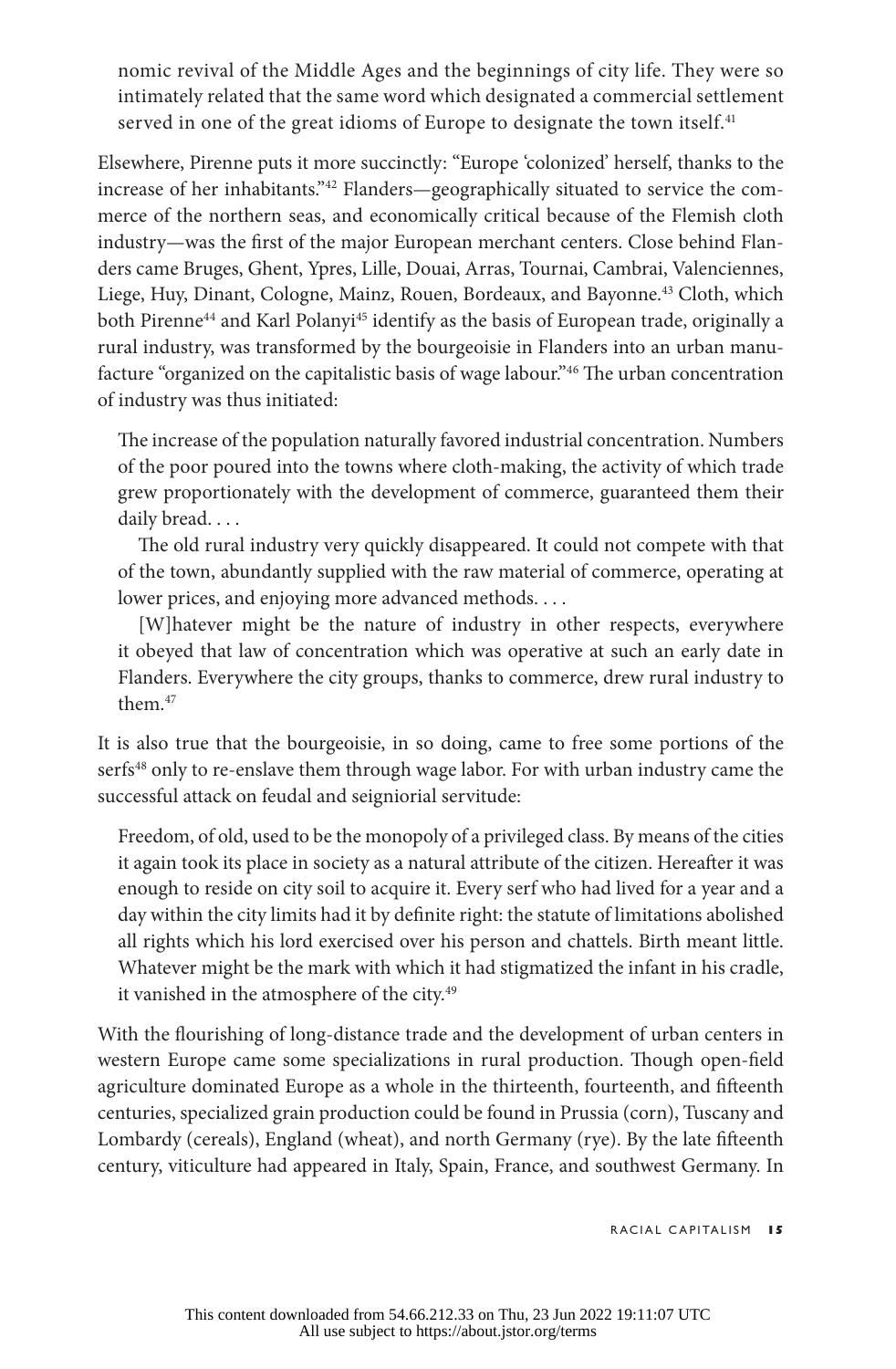the Baltic and North Seas, fishing and salt made up a significant part of the cargoes of Hanseatic shippers. And in England and Spain, meat production for export had begun to emerge.<sup>50</sup>

In northern Europe, these exports joined wool and woolen cloth as the major bases of international trade. In southern Europe—more precisely the Mediterranean—the long-distance trade in cloth (wool, silk, and later cotton), grains, and wines came to complement a significant trade in luxury goods:

The precious stuffs from the east found their way into every rich household, and so did the specialities of various European regions: amber and furs from the countries bordering on the Baltic; *objets d'art* such as paintings from Flanders, embroidery from England, enamels from Limoges; manuscript books for church, boudoir or library; fine armor and weapons from Milan and glass from Venice.<sup>51</sup>

Still, according to Iris Origo, the most precious cargo of the Mediterranean tradesmen was slaves:

European and Levantine traders sold Grecian wines and Ligurian figs, and the linen and woolen stuffs of Champagne and Lombardy, and purchased precious silks from China, carpets from Bokhara and Samarkand, furs from the Ural Mountains, and Indian spices, as well as the produce of the rich black fields and forests of the Crimea. But the most flourishing trade of all was that in slaves—for Caffa was the chief slave-market of the Levant.<sup>52</sup>

Tartar, Greek, Armenian, Russian, Bulgarian, Turkish, Circassian, Slavonic, Cretan, Arab, African (*Mori*), and occasionally Chinese (Cathay) slaves<sup>53</sup>—two-thirds of whom were female<sup>54</sup>—were to be found in the households of wealthy and "even relatively modest Catalan and Italian families."55

From the thirteenth century to the beginnings of the fifteenth century, the primary function of these predominantly European slaves in the economics of southern Europe was domestic service.<sup>56</sup> Nevertheless, in Spain (Catalan and Castile) and in the Italian colonies on Cyprus, Crete, and in Asia Minor (Phocaea) and Palestine, Genoese and Venetian masters used both European and African slaves in agriculture on sugar plantations, in industry, and for work in mines:

This variety of uses to which slaves were put illustrates clearly the degree to which medieval colonial slavery served as a model for Atlantic colonial slavery. Slave manpower had been employed in the Italian colonies in the Mediterranean for all the kinds of work it would be burdened with in the Atlantic colonies. The only important change was that the white victims of slavery were replaced by a much greater number of African Negroes, captured in raids or bought by traders.<sup>57</sup>

In an unexpected way, this trade in slaves would prove to be the salvation of the Mediterranean bourgeoisie. In the thirteenth and early fourteenth centuries, however, it appeared that the merchants of the European hinterland would inevitably overshadow those of Italy's city-states. They, unlike the Italians, were undeterred, as

**16** EMERGENCE AND LIMITATIONS OF EUROPEAN RADICALISM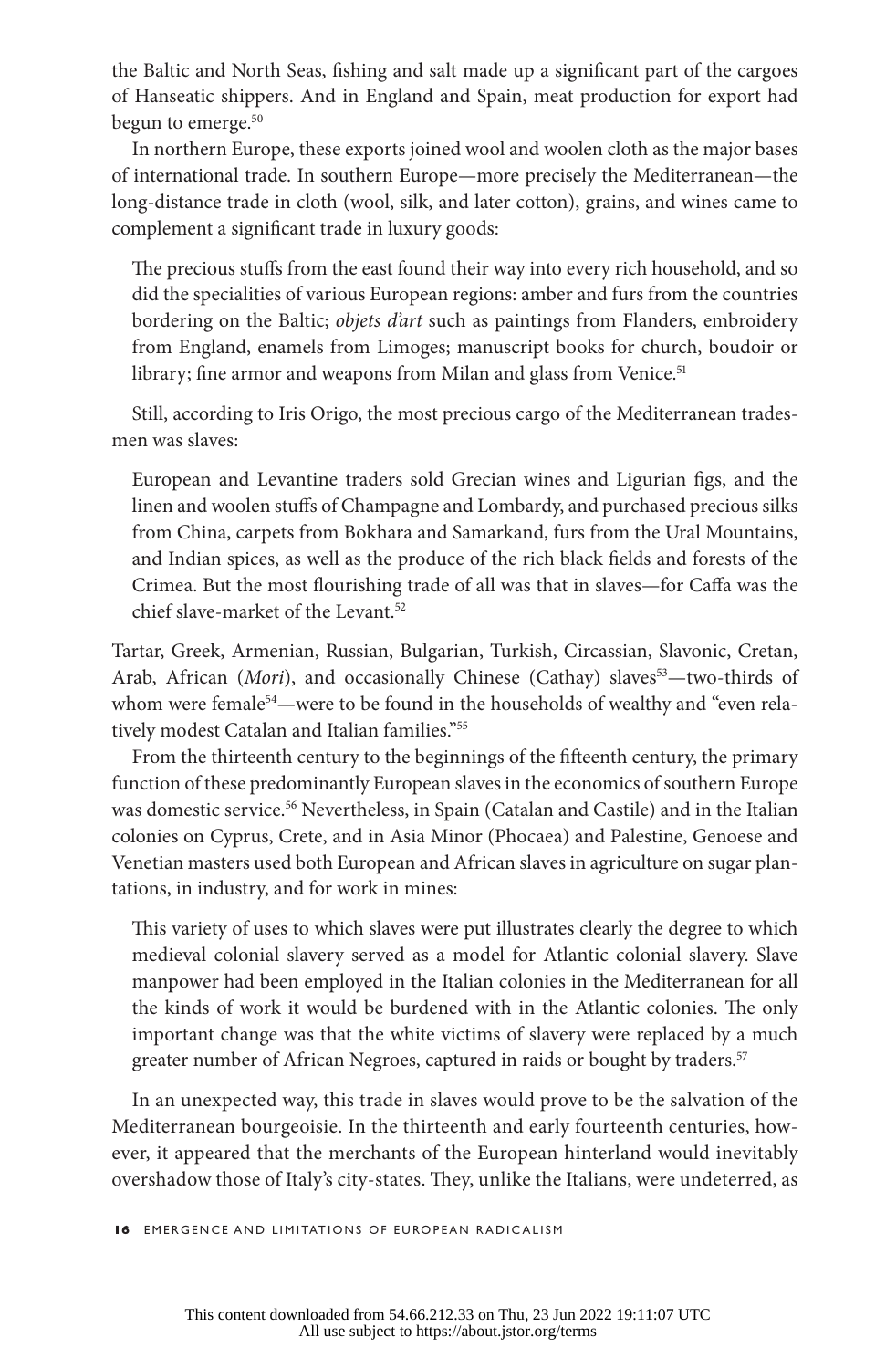Giuliano Procacci points out, by the peninsula's small but densely packed populations; the increasingly unfavorable ratios of townsmen to countrymen (Florence could only survive on the produce of its countryside for five months of the year, Venice and Genoa had to be almost entirely supplied by sea); and the rapid deforestation of the countryside that aggravated the destruction of the autumn and spring floods.<sup>58</sup>

However, it was the fate of this nascent bourgeoisie not to thrive. Indeed, for one historical moment, even the further development of capitalism might be said to have been in question. The events of the fourteenth and fifteenth centuries intervened in the processes through which feudalism was ultimately displaced by the several forms of capitalism.59 The consequence of those events were to determine the species of the modern world: the identities of the bourgeoisies that transformed capitalism into a world system; the sequences of this development; the relative vitalities of the several European economies; and the sources of labor from which each economy would draw.

The momentous events of which we speak were: the periodic famines that struck Europe in this period, the Black Death of the mid-fourteenth century and subsequent years, the Hundred Years War (1337–1453), and the rebellions of peasants and artisans. $60$ Together they had a devastating impact on western Europe and the Mediterranean decimating the populations of cities and countryside alike, disrupting trade, collapsing industry and agricultural production—leveling, as it were, the bulk of the most developed regions of western European bourgeois activity. Denys Hay has summed it up quite well:

The result of prolonged scarcity, endemic and pandemic plague, the intermittent but catastrophic invasions of ruthless armies, and the constant threat in many areas from well-organized robber bands, was seen not only in a dwindling population but in roads abandoned to brambles and briars, in arable land out of cultivation and in deserted villages. Contraction in the area of cultivation in its turn made dearth the more likely. There was in every sense a vicious circle. A sober estimate suggests that "in 1470 the number of households was halved in most European villages compared with the start of the fourteenth century"; the reconquest of forest and waste of the arable is "an episode equal in importance to the drama of the earlier clearings."61

This general economic decline in Europe of the fourteenth and fifteenth centuries was marked in a final and visible way by social disorders much more profound than the territorial wars. Such wars, after all, had been in character with feudal society. The appearance of peasant movements was not:

In the boom condition of the thirteenth century there had been in rural areas a degree of over-population which made many peasants—day labourers, poor serfs—very vulnerable. Now the countryside was more sparsely occupied and a better living was possible for those who remained. . . . What was new in the slump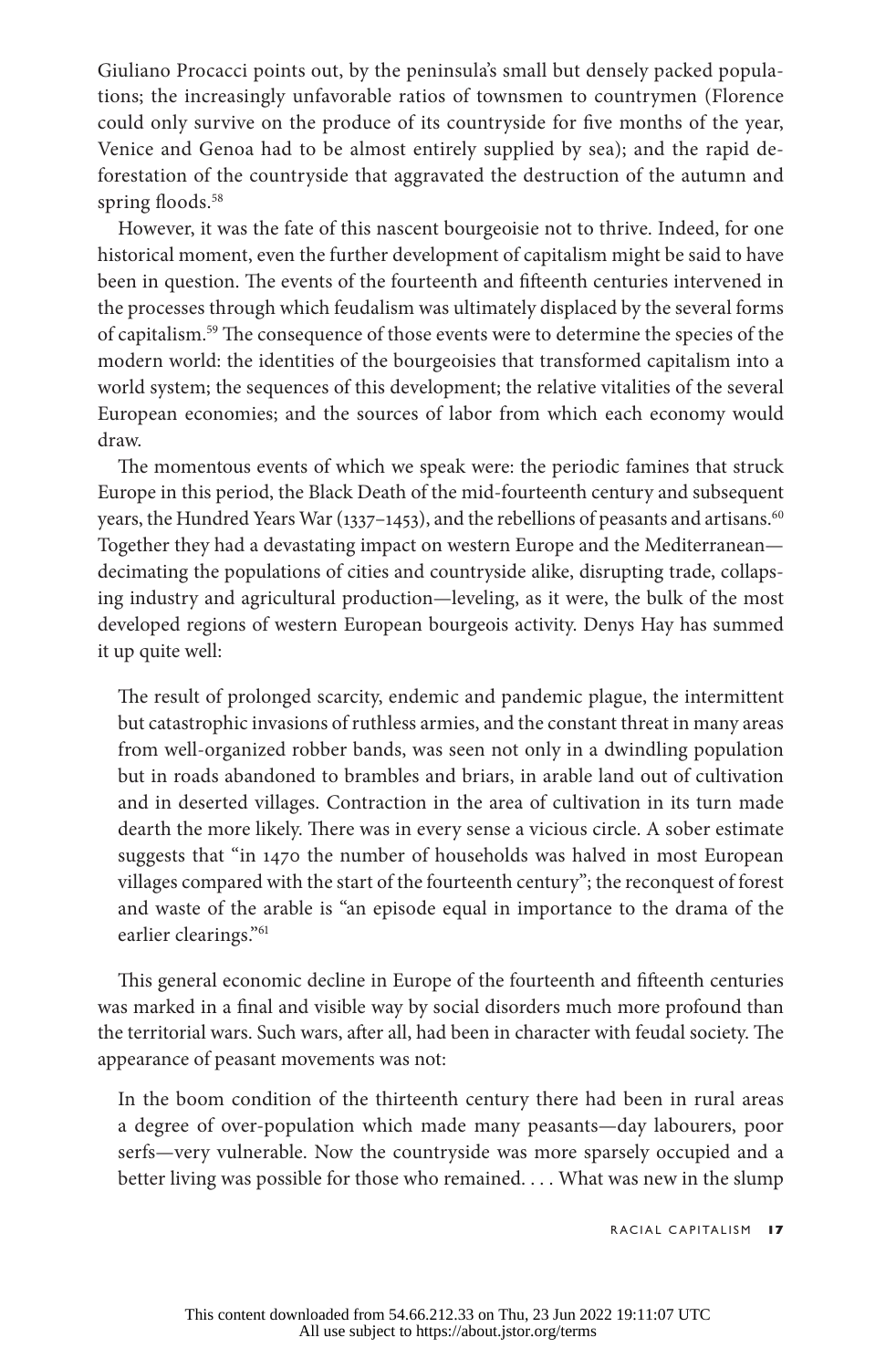conditions of the fourteenth century was a bitterness in the lord's relations with the villagers.<sup>62</sup>

As Hay indicates, the most intense of the peasant rebellions occurred in Flanders (1325–28), northern France (the Jacquerie of 1358), and England (1381). But such movements erupted over much of western Europe during the fourteenth, fifteenth, and sixteenth centuries. In France, and especially Normandy (precipitated surely by the final savaging of the peasants by the forces of the Hundred Years War), in Catalonia (1409–13 and later), in Jutland (1411), in Finland (1438), and in Germany (1524), peasants arose, seizing land, executing lords, clergy, and even lawyers, demanding an end to manorial dues, petitioning for the establishment of wage-labor, and insisting on the dissolution of restrictions on free buying and selling.<sup>63</sup>

Within the vortex of these disturbances, long-distance trade declined drastically. In England, the export of wool and cloth, and subsequently their production, fell well below thirteenth-century levels.<sup>64</sup> In France (Gascony), the export of wine was similarly affected.<sup>65</sup> Hay remarks that "Florentine bankruptcies in the first half of the fourteenth century are paralleled by similar troubles in Florence at the end of the fifteenth century,"66 while P. Ramsey notes the precipitous fall of "the great merchant bankers of southern Germany."<sup>67</sup> Further north, the Hansa League disintegrated,<sup>68</sup> while to the west, the Flemish cloth industry collapsed.<sup>69</sup> Finally, even the northern Italian city-states found their bourgeoisie in decline. The rise of the Ottoman Empire, at first disruptive to the Italian merchant houses, would dictate new accommodations to Islam and commerce, eventually persuading some of the Italians to relocate as capitalist colonists in the Iberian peninsula.70 For the moment, however, the foundations of the European civilization, still figuratively embryonic, appeared to be crumbling.

## **The Modern World Bourgeoisie**

Henri Pirenne, however, provided a key to one of the mysteries of the emergence of the modern era in the sixteenth century from the chaos and desperation of the fourteenth and fifteenth centuries: the "survival" of the bourgeoisie. Pirenne also anticipated the somewhat rhetorical question put by K. G. Davies in the heat of the debate revolving around the historical authenticity of the phrase: the rise of the middle class. Davies queried:

What, after all, is wrong with the suggestion that the *bourgeoisie,* not steadily but by fits and starts, improved its status over many centuries, a process that began with the appearance of towns and has not yet been finally consummated?<sup>71</sup>

Forty years earlier, Pirenne had already replied:

I believe that, for each period into which our economic history may be divided, there is a distinct and separate class of capitalists. In other words, the group of capitalists of a given epoch does not spring from the capitalist group of the preceding epoch. At every change in economic organization we find a breach of con-

**18** EMERGENCE AND LIMITATIONS OF EUROPEAN RADICALISM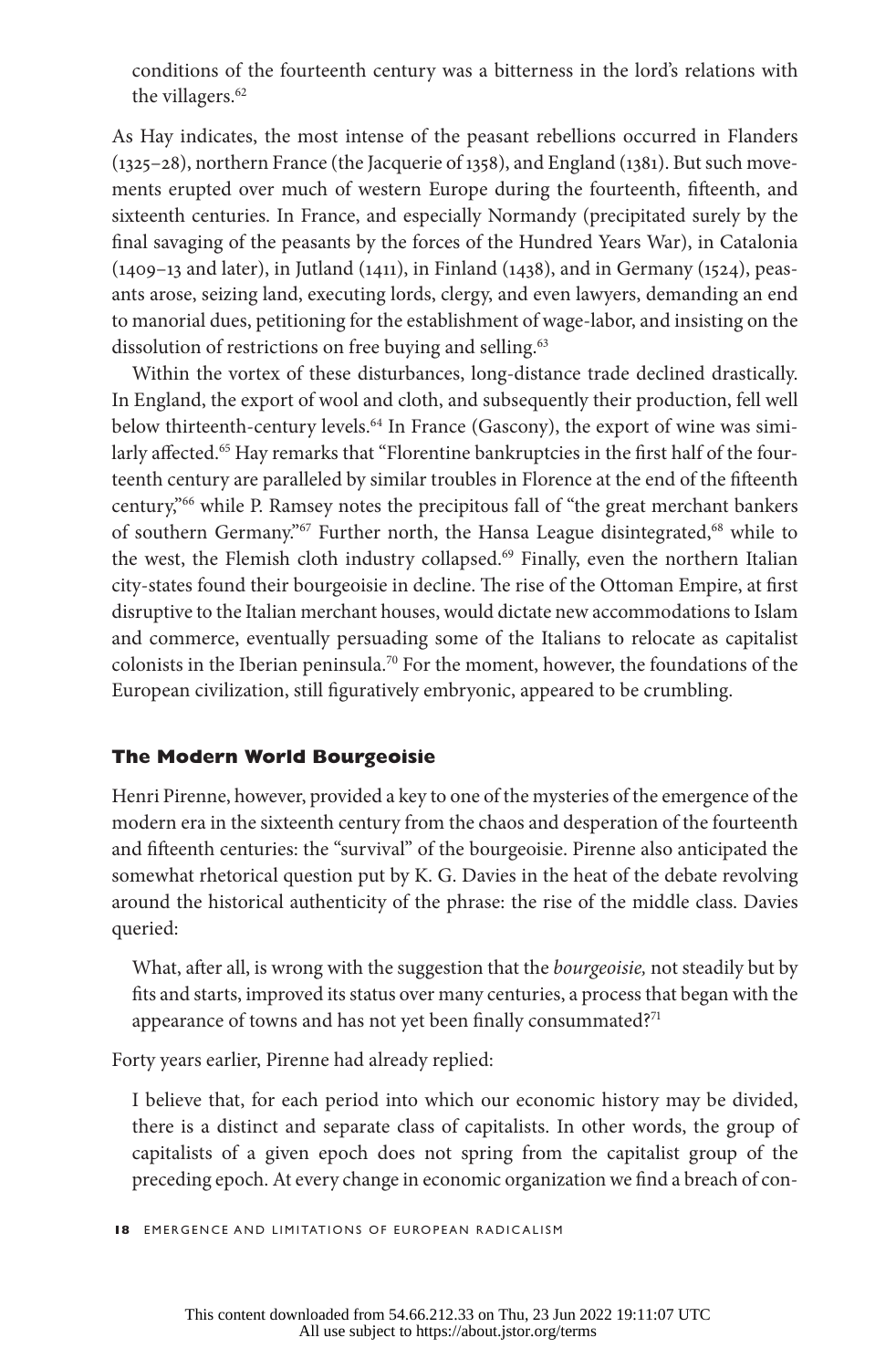tinuity. It is as if the capitalists who have up to then been active recognize that they are incapable of adapting themselves to conditions which are evoked by needs hitherto unknown and which call for methods hitherto unemployed.<sup>72</sup>

Both Pirenne and Davies understood that the biological metaphor of a bourgeoisie emerging out of the Middle Ages, nurturing itself on the "mercantilisms" and administrations of the Absolute Monarchies of the traditional period between feudalism and capitalism, and on the lands and titles of impoverished nobilities, then finally achieving political and economic maturity and thus constituting industrial capitalism, is largely unsupported by historical evidence. Rather it is a historical *impression,* a phantom representation largely constructed from the late eighteenth century to the present by the notional activity of a bourgeoisie as a dominant class. This history of "the rise of the middle class" is an amalgam of bourgeois political and economic power, the self-serving ideology of the bourgeoisie as the ruling class and thus an intellectual and political preoccupation—mediated through the constructs of evolutionary theory:

From Darwin has descended the language of error, a language that has locked up historical thinking and imposed slovenly and imprecise conclusions even upon scholarly and sensible researchers. Words like "growth," "decline," "development," "evolution," "decay," may have started as servants but they have ended as masters: they have brought us to the edge of historical inevitability.<sup>73</sup>

Hegel's dialectic of *Aufhebung*, Marx's dialectic of class struggle and the contradictions between the mode and relations of production, Darwin's evolution of the species and Spencer's survival of the fittest are all forged from the same metaphysical conventions. The declining European bourgeoisies of the fourteenth and fifteenth centuries were not, for the most part, the lineal antecedents of those that appeared in the sixteenth century. The universality of capitalism is less a historical reality than a construct of this "language of error."74 These "distant and separate class[es] of capitalists" were less the representatives of an immanent, rational, commercial order than extensions of particular historical dynamics and cultures. They were not the "germ" of a new order dialectically posited in an increasingly confining host—feudalism—but an opportunistic strata, willfully adaptive to the new conditions and possibilities offered by the times. Not only did different western European bourgeoisies appear in the sixteenth century, but these new bourgeoisie were implicated in structures, institutions, and organizations that were substantively undeveloped in the Middle Ages.

For one, the focus of long-distance trade in Europe gravitated from the Mediterranean and Scania areas to the Atlantic. The most familiar forms of this extension of trade to the south and west of the European peninsula were merchant voyages and colonization. Second, "expanded bureaucratic state structures"75 became the major conduits of capitalist expansion: determining the direction of investment, establishing political security for such investments, encouraging certain commercial networks and relations while discouraging others:

RACIAL CAPITALISM **19**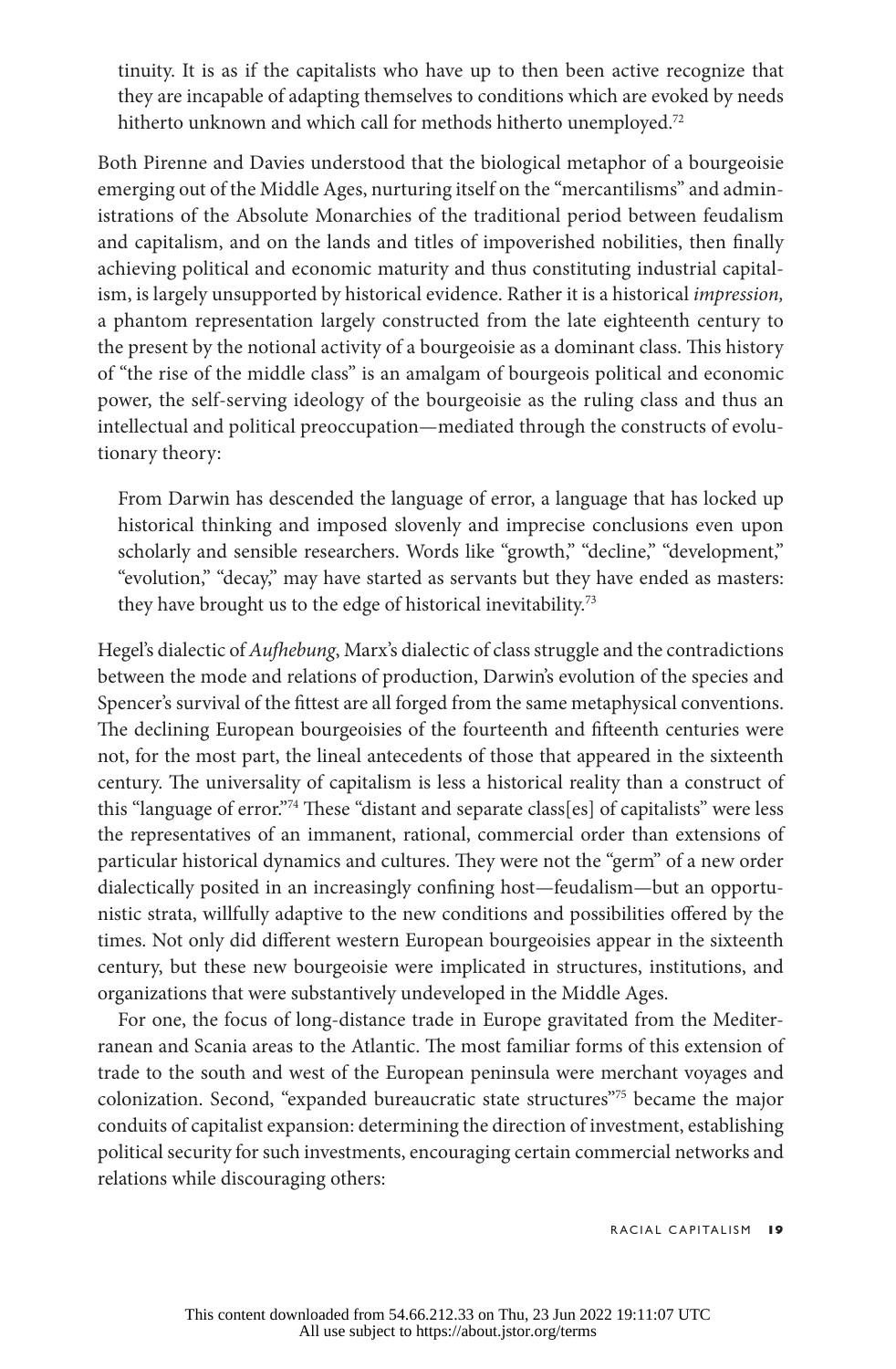In these conditions, in fact, may be seen the matrix of modern capitalism: like nationalism, less the creator than the creation of the modern state. It had many antecedents, but its full emergence required a conjunction of political and moral as well as strictly economic factors. This emergence could take place within the intricate framework of one type of western state then evolving; it may be doubted whether it could have done so under any other circumstances that we know of in history; at any rate it never did.<sup>76</sup>

The city, the point of departure for the earlier bourgeoisies and their networks of long-distance trade and productive organization, proved to be incapable of sustaining the economic recovery of those bourgeoisies situated where the merchant town had reached its highest development: northern Italy, western Germany, the Netherlands, and the Baltic.<sup>77</sup> The Absolutist State, under the hegemony of western European aristocracies, brought forth a new bourgeoisie. The territories of Castile (Spain), the Ile de France, the Home Counties and London (England), the expansionist and colonial ambitions and policies of their administrations, and the structures of their political economies organized for repression and exploitation, these constituted the basis of this bourgeois' formation.

The bourgeoisies of the sixteenth century accumulated in the interstices of the state. And as the state acquired the machinery of rule—bureaucracies of administrative, regulatory, and extractive concerns, and armies of wars of colonial pacification, international competition, and domestic repression<sup>78</sup>—those who would soon constitute a class, settled into the proliferating roles of political, economic, and juridical agents for the state. And as the state necessarily expanded its fiscal and economic activities,<sup>79</sup> a new merchant and banking class parasitized its host: State loans, state monopolies, state business became the vital centers of its construction.

So while the territorial states and empires acquired lands in plenty, they were unable to exploit unaided the resultant huge economic units. This incapacity again opened the door to the towns and the merchants. It was they, who, behind the facade of subordination were making their fortunes. And even where the states could most easily become masters, in their own territory with their own subjects, they were often obliged to make shifts and compromises.<sup>80</sup>

It is still debatable whether this was a result of what Adam Smith and Eli Heckscher after him termed the "system" of *mercantilism,*81 or the consequence of what other historians describe as the ideology of *statism.*82 Nevertheless, it is clear that by the seventeenth century, the new bourgeoisies were identified with political attitudes and a trend in economic thought that was pure mercantilism:

[I]mplicit in the "tragedy of mercantilism" was the belief that what was one man's or country's gain was another's loss. . . . It was, after all, a world in which population remained remarkably static; in which trade and production usually grew only very gradually; in which the limits of the known world were expanded slowly and with great difficulty; in which economic horizons were narrowly limited; and in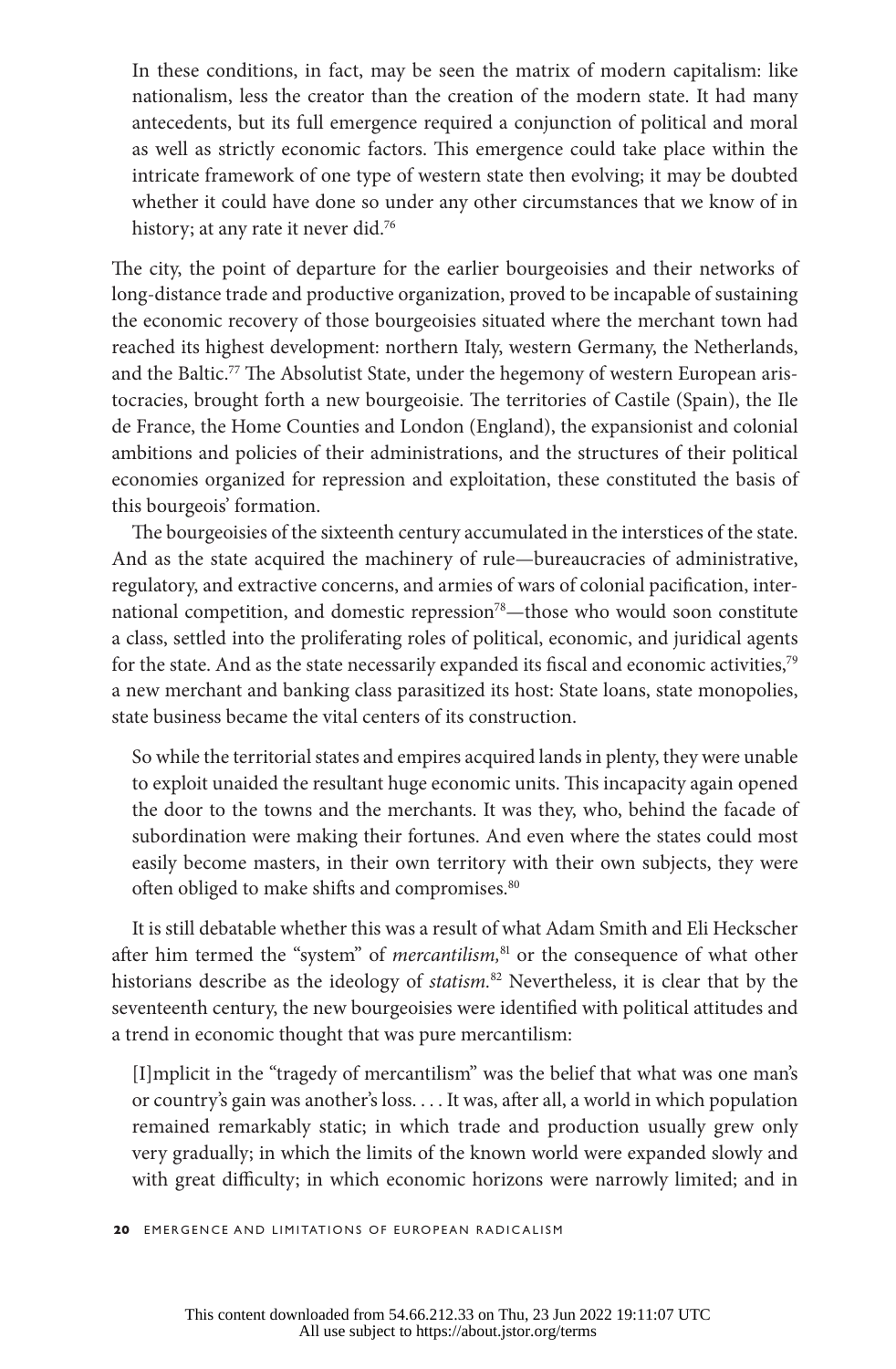which man approximated more closely than today to Hobbes' vision of his natural state: for most men most of the time, life was "poor, nasty, brutish and short."83

The parochialism of the town, which had so much characterized the perspective of the bourgeoisie of the Middle Ages, was matched in this second era of Western civilization by a parochialism of the state. Heckscher commented that:

The collective entity to [peoples of the sixteenth and seventeenth centuries] was not a nation unified by common race, speech, and customs: the only decisive factor for them was *the state*. . . . Mercantilism was the exponent of the prevailing conception of the relationship between the state and nation in the period before the advent of romanticism. It was the state and not the nation which absorbed its attention.84

Again, the particularistic character of the formations of these bourgeoisies<sup>85</sup> withheld, from what would be called capitalism, a systemic structure. The class that is so consistently identified with the appearance of industrial capitalism was inextricably associated with specific "rational" structures—a relationship that profoundly influenced bourgeois imaginations and realizations. Political economies,<sup>86</sup> that is national economies, enclosed them, and thus the bourgeoisie perceived what later analysis argues in retrospect is the beginnings of a world system as something quite different: an international system.<sup>87</sup> The bourgeoisies of early modern capitalism were attempting to destroy or dominate each other.

## **The Lower Orders**

Just as the western European middle classes were suspended in webs of state parochialisms, so too was that vast majority of European peoples: the lower orders. The class that ruled, the nobility, by its orchestration of the instrumentalities of the state, imprinted its character on the whole of European society. And since much of that character had to do with violence,<sup>88</sup> the lower orders were woven into the tapestry of a violent social order. By the nature of hierarchical societies, the integration of the lower classes—wage laborers, peasants, serfs, slaves, vagabonds, and beggars—into the social, political, and economic orders of the Absolute State was on the terms of the clients of the latter. The function of the laboring classes was to provide the state and its privileged classes with the material and human resources needed for their maintenance and further accumulations of power and wealth. This was not, however, a simple question of the dominance of a ruling class over the masses.

The masses did not exist as such. As earlier, Greek and Roman thinkers had created the totalizing construct of the barbarians, the feudal nobilities of western Europe had inspired and authored a similar myth. Friedrich Hertz has reported that:

In the Middle Ages and later, the nobility, as a rule, considered themselves of better blood than the common people, whom they utterly despised. The peasants were supposed to be descended from Ham, who, for lack of filial piety, was known to have been condemned by Noah to slavery. The knightly classes of many lands, on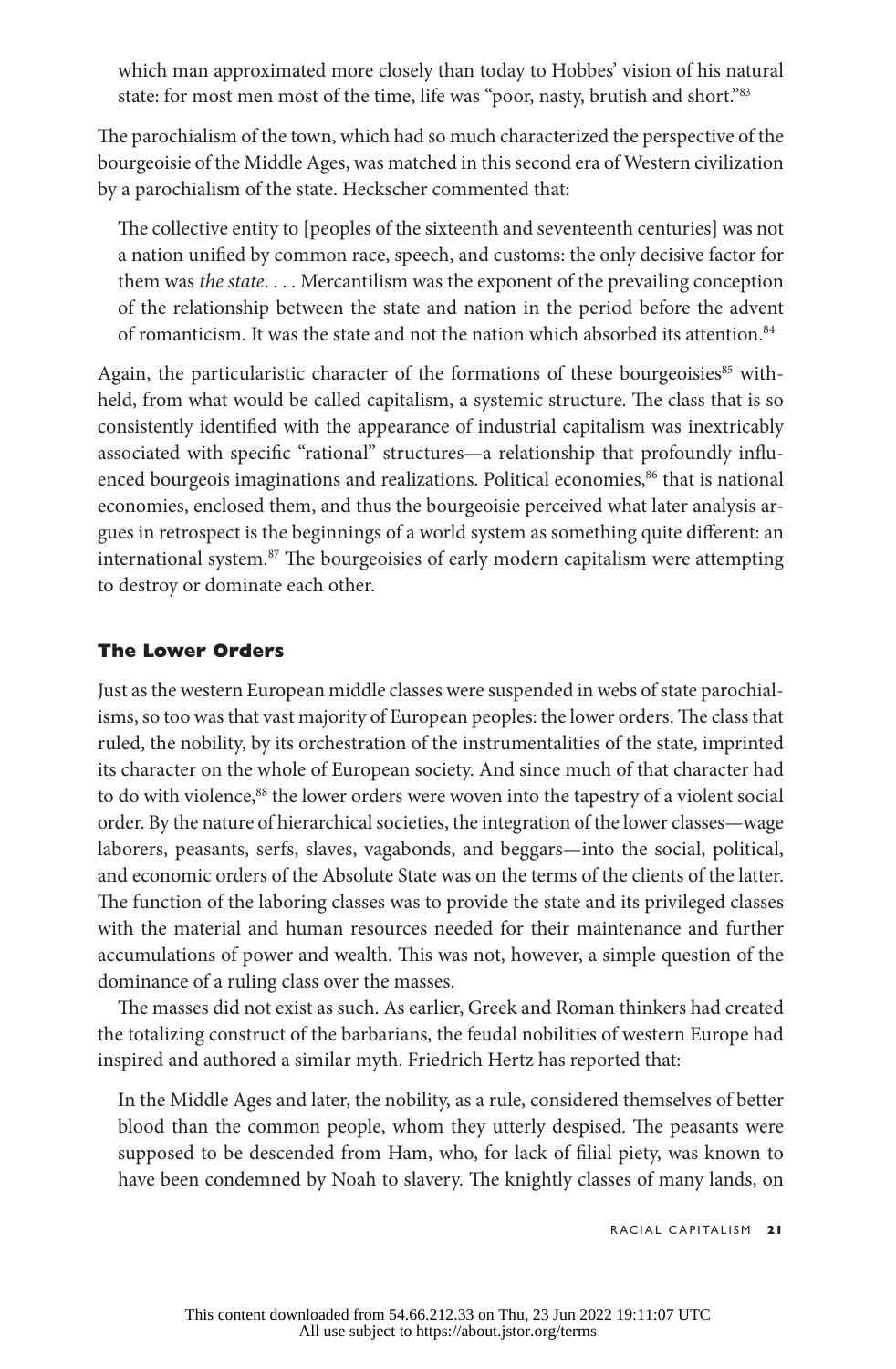the other hand, believed themselves to be the descendants of the Trojan heroes, who after the fall of Troy were said to have settled in England, France and Germany. This theory was seriously maintained not only in numerous songs and tales of knightly deeds, but also in many scholarly works.<sup>89</sup>

It was a form of this notion that Count Gobineau revived in the mid-nineteenth century, extending its conceptualization of superiority so as to include elements of the bourgeoisie.<sup>90</sup> The nobilities of the sixteenth century, however, proved to be more circumspect about "the masses" than their genealogical legends might imply. They did not become victims of their own mythic creations. When it came to the structures of the state, their knowledge of the social, cultural, and historical compositions of the masses was exquisitely refined. Perhaps this is no more clearly demonstrated than in one of the most critical areas of state activity: the monopolization of force.

The Absolutist State was a cause and effect of war. Its economy was a war economy, its foreign trade was combative,<sup>91</sup> its bureaucracy administered the preparations and prosecutions of war.<sup>92</sup> Such a state required standing armies (and, eventually, navies). But for certainly political and sometimes economic reasons, soldiers could not be recruited easily from, in V. G. Kiernan's phrase, "the mass of ordinary peasants and burghers." Kiernan puts the situation most simply for France, though it was the same all over Europe: "Frenchmen were seldom eager to serve their king, and their king was not eager to employ Frenchmen."93 Loyalty to the state of the monarchy from the exploited ranks of the lower classes was rare. In any case, not one state of the sixteenth or seventeenth century was reliant on such an identification between the masses and their rulers. The soldiers of the armies of France, Spain, England, Holland, Prussia, Poland, Sweden, and at first Russia were either alien to the states for which they fought and policed or very marginal to them:

European governments . . . relied very largely on foreign mercenaries. One of the employments for which they were particularly well suited was the suppression of rebellious subjects, and in the sixteenth century, that age of endemic revolution, they were often called upon for this purpose. . . . Governments . . . had to look either to backward areas for honest, simple-minded fellows untainted by political ideas . . . or to foreigners.<sup>94</sup>

Depending then on changing fortunes, the "identities" of the combatants, the geopolitics of wars, and the mission, mercenaries were drawn from among the Swiss, the Scots, Picardians, Bretons, Flemings, Welsh, Basques, Mavarrese, Gallowayians, Dalmatians, Corsicans, Burgundians, Gueldrians, the Irish, Czechs, Croatians, Magyars, and from Gascony, Allgaeu, Norway, and Albania. Since one function and result of the work of these mercenaries was the suppression of subject peoples, the degree of their success is directly indicated by their own absence, for the most part, from the political geography of modern Europe. The Absolute State (or its direct successors), the instrument that propelled them into prominence in the sixteenth and seventeenth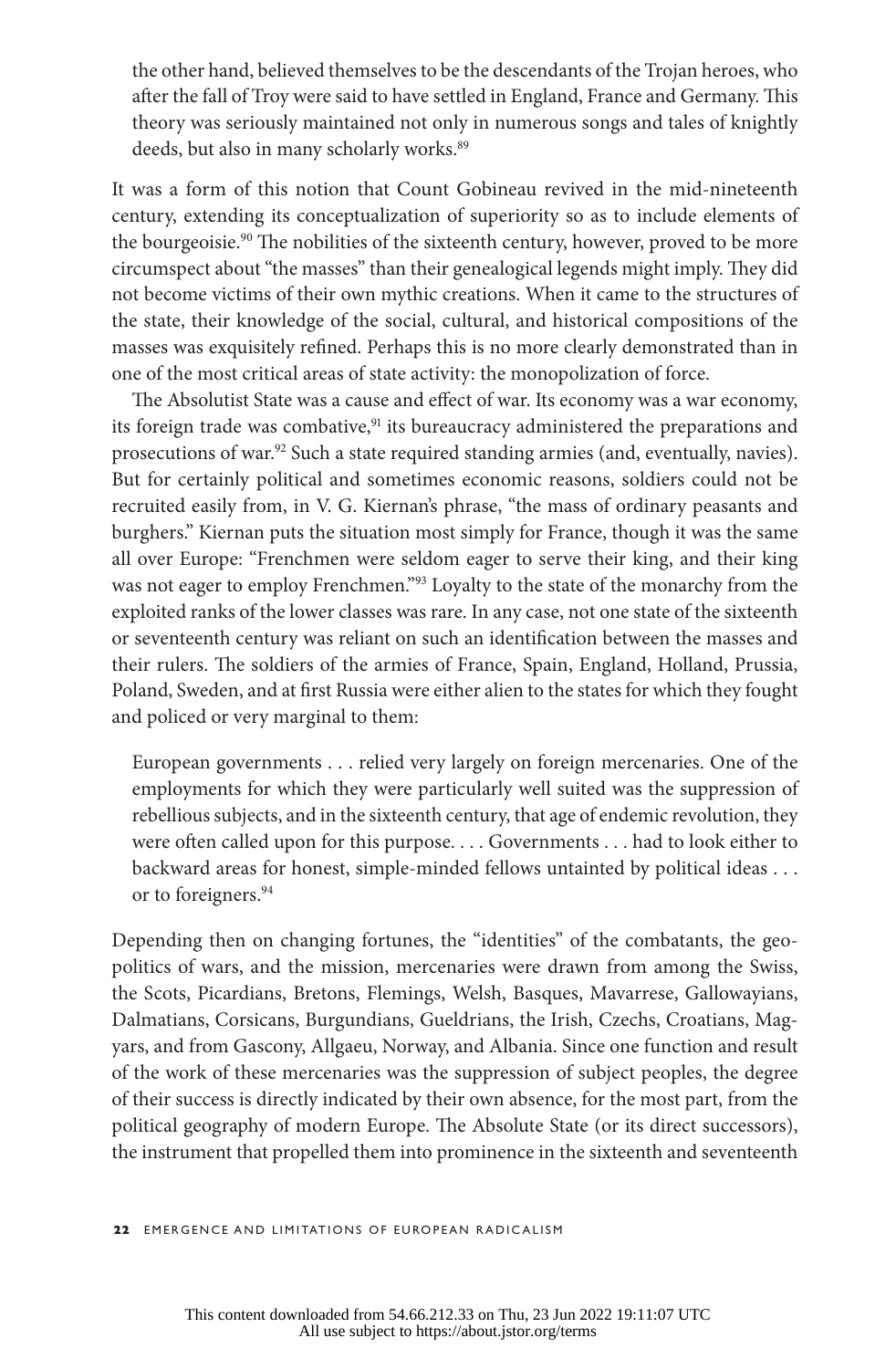centuries (for France, into the late eighteenth century), ultimately absorbed the autonomous sectors from which the mercenaries originated.

In the armies of the sixteenth century, native recruits distributed among the foreign mercenaries were also chosen with an eye to minimizing the political and social risks of the monarchy and its allied nobility. In France, the army "drew its volunteers from the least 'national,' most nondescript types, the dregs of the poorest classes," Kiernan informs us.95 In Spain, the hills of Aragon and the Basque provinces served a similar function. In Britain, until the mid-eighteenth century, the Scottish Highlands were the most frequent sites of recruitment; and the Welsh soldier's skills became legendary.96

Important as the formation of these armies was for the construction of the states that dominated Europe for more than 200 years, we must not be diverted from their more historical importance by the romantic richness of the social and political drama to which they contributed. Louis XI's innovation in 1474, of organizing a "French infantry without Frenchmen"<sup>97</sup> was revolutionary in scale, not in character.<sup>98</sup> The tactic of composing armies from mercenaries and from marginal peoples and social strata extended back into the Middle Ages and earlier. Imperial armies, republican armies, bandit armies, invading armies and defending armies, the armies of rebellious slaves, of nobles, and even of the chauvinist medieval cities, all laid claim to, or incorporated to some extent, souls for whom they had at best few considerations in less intense times.<sup>99</sup> More significantly, in reviewing this phenomenon for the sixteenth and later centuries, the point is not that mercenaries were recruited from the outside and from among those least secure internally; this is simply the best documented form of a more generalized pattern of structural formation and social integration.

The important meaning is that this form of enlisting human reserves was not peculiar to military apparatus but extended throughout Europe to domestic service, handicrafts, industrial labor, the ship- and dock-workers of merchant capitalism, and the field laborers of agrarian capitalism. There has never been a moment in modern European history (if before) that migratory and/or immigrant labor was not a significant aspect of European economies.100 That this is not more widely understood seems to be a consequence of conceptualization and analysis: the mistaken use of the *nation* as a social, historical, and economic category; a resultant and persistent reference to national labor "pools" (e.g., "the English working class"); and a subsequent failure of historical investigation. Wallerstein, in his otherwise quite detailed study of the origins of the capitalist world system, can devote a mere page to this phenomenon, including a single paragraph on the ethnic divisions of sixteenth-century immigrant labor. And though compelled to acknowledge that "not much research seems to have been done on the ethnic distribution of the urban working class of early modern Europe," he goes on to speculate that Kazimiery Tymimecki's description of systematic ethnic distinctions of rank within the working class "in the towns of sixteenth-century East Elba . . . [is] typical of the whole of the world economy."<sup>101</sup> Despite the paucity of studies there are historical records that tend to confirm this view. We

RACIAL CAPITALISM **23**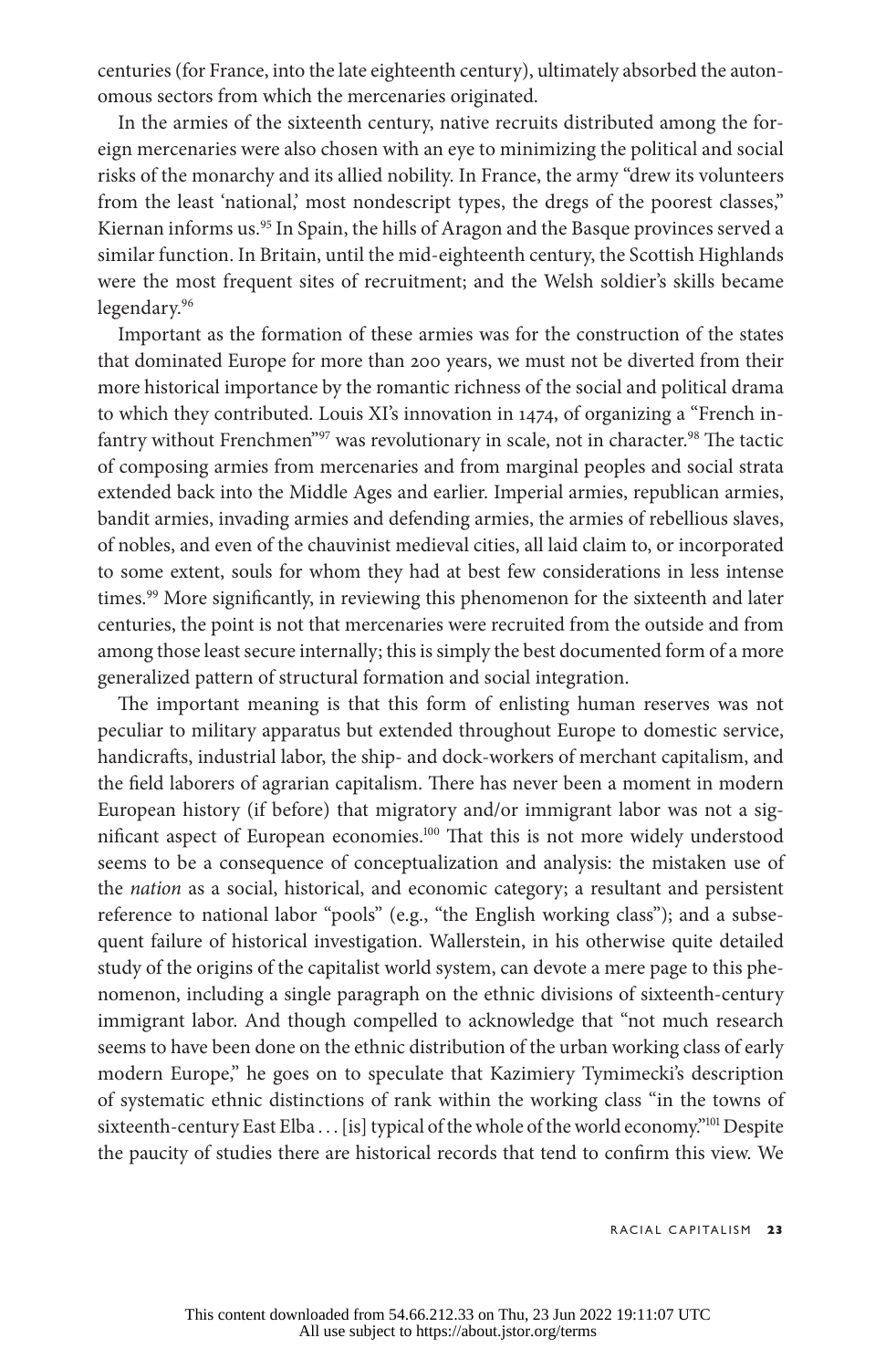discover in them Flemish cloth workers in early sixteenth-century London; and later in the sixteenth and in the seventeenth centuries, Huguenot refugees (40,000–80,000 of them), many of them handloom weavers, fleeing France and settling in Spitalfields in London's East End and thus, establishing England's silk industry.102 In the eighteenth and nineteenth centuries, Irish workers "formed the core of the floating armies of labourers who built canals, the docks, the railways and transformed the face of England."103 And again on the European Continent, as German farm workers and peasants were drawn to urban and industrial sectors of central and western Germany, Polish labor was used to fill the vacuum in eastern Germany.<sup>104</sup> France and Switzerland also recruited heavily from Poland, Italy, and Spain.<sup>105</sup> And, of course, the formation of industrial cores in the United States before the Civil War located immigrant workers from northern Italy, Germany, Scotland, and Ireland; and after the Civil War from southern Italy, and the lands of eastern, northern, and central Europe: Russia, Finland, Poland, Greece, and the Balkans.<sup>106</sup> (Perhaps the only unique aspect of north American industrial recruitment was the appearance of Asian workers beginning in the late nineteenth century, from China, Japan, and the Philippines.)<sup>107</sup>

We begin to perceive that the nation is not a unit of analysis for the social history of Europe. The state is a bureaucratic structure, and the nation for which it administers is more a convenient construct than the historical, racial, cultural, and linguistic entity that the term "nation" signifies.<sup>108</sup> The truer character of European history resides beneath the phenomenology of nation and state. With respect to the construction of modern capitalism, one must not forget the particular identities, the particular social movements and societal structures that have persisted and/or have profoundly influenced European life:

Altogether western Europe had acquired a greater richness of forms, of corporate life, a greater crystallization of habits into institutions, than any known elsewhere. It had a remarkable ability to forge societal ties, more tenacious than almost any others apart from those of the family and its extensions, clan or caste; ties that could survive from one epoch to another, and be built into more elaborate combinations. But along with fixity of particular relationships went a no less radical instability of the system as a whole.<sup>109</sup>

European civilization is not the product of capitalism. On the contrary, the character of capitalism can only be understood in the social and historical context of its appearance.

## **The Effects of Western Civilization on Capitalism**

The development of capitalism can thus be seen as having been determined in form by the social and ideological composition of a civilization that had assumed its fundamental perspectives during feudalism. The patterns of recruitment for slave and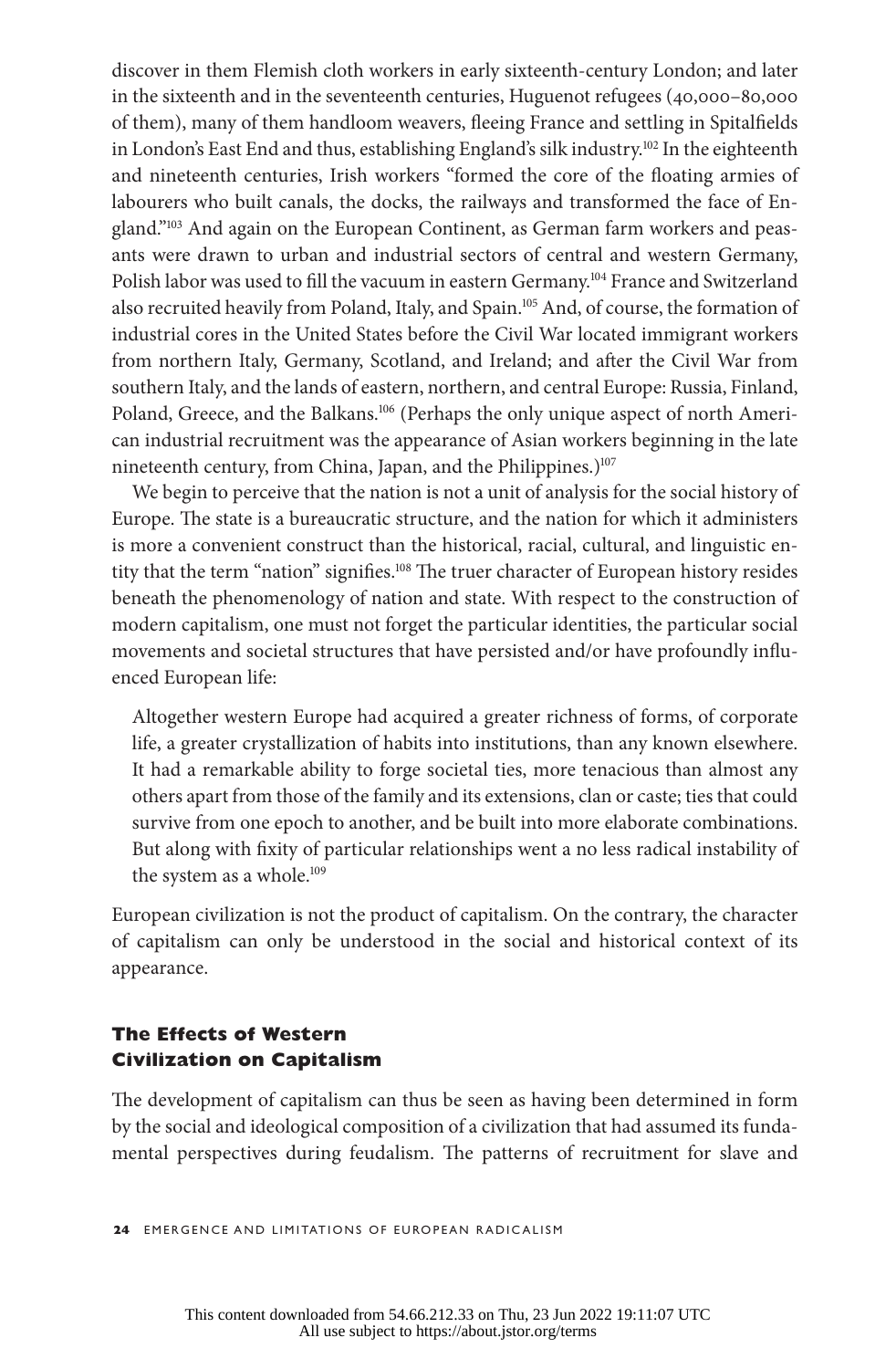mercenary we have reviewed held true for bourgeoisies and proletariats. According to Robert Lopez, in the Carolingian Empire long-distance trade was dominated by Jews and Italians.<sup>110</sup> In medieval Europe, Lopez and Irving Raymond have documented the importance of Mediterranean traders at international fairs, and the development of foreign merchant houses in the towns of the hinterland.<sup>111</sup> Fernand Braudel amplifies:

[M]any financial centres, *piazze,* sprang up in Europe in towns that were of recent origin. But if we look more closely at these sudden, and quite considerable developments, we shall find that they were in fact ramifications of Italian banking that had by then become traditional. In the days of the fairs of Champagne it was already the bankers from Sienna, Lucca, Florence, or Genoa who held the moneychanger's scales; it was they who made the fortune of Geneva in the fifteenth century and later those of Antwerp, Lyons, and Medina del Campo. . . .

In short, throughout Europe a small group of well-informed men, kept in touch by an active correspondence, controlled the entire network of exchanges in bills or specie, thus dominating the field of commercial speculation. So we should not be too taken in by the apparent spread of "finance."<sup>112</sup>

For Spain under Charles V (1516–56) and Philip II (1556–98), the German Fuggers, the Genoese, and other "international merchant firms" organized the state revenues, exploited mines, and administered many of the most important estates.<sup>113</sup> And in Constantinople, Genoese, Venetian, and Ragusan bankers and merchants shepherded the trade and financial relations between Europe and the Ottoman Empire.<sup>114</sup> For the Mediterranean towns of the sixteenth century, Braudel has observed the functions of the "indispensable immigrant." To Salonica, Constantinople and Valona, Italian and Spanish Jews, as merchants and artisans, brought new trades to further broaden an already multicultured bourgeoisie.

There were other valuable immigrants, itinerant artists for instance attracted by expanding towns which were extending their public buildings; or merchants, particularly the Italian merchants and bankers, who activated and indeed created such cities as Lisbon, Seville, Medina del Campo, Lyons and Antwerp.<sup>115</sup>

### And in Venice:

A long report by the *Cinque Savii,* in January, 1607, indicates that all "capitalist" activity, as we should call it, was in the hands of the Florentines, who owned houses in the city, and the Genoese, who provided silver, between them controlling all exchanges.<sup>116</sup>

Just as Nuremberg had ravaged Bohemia, Saxony, and Silesia, Braudel asserts, it was the Genoese who "blocked the development of Spanish capitalism."117 It was, too, the "indispensable immigrant" who complemented the urban proletariat incapable of maintaining itself "let alone increas[ing] without the help of continuous immigration."118 In Ragusa it was the *Morlachi*; in Marseilles, the Corsicans; in Seville, the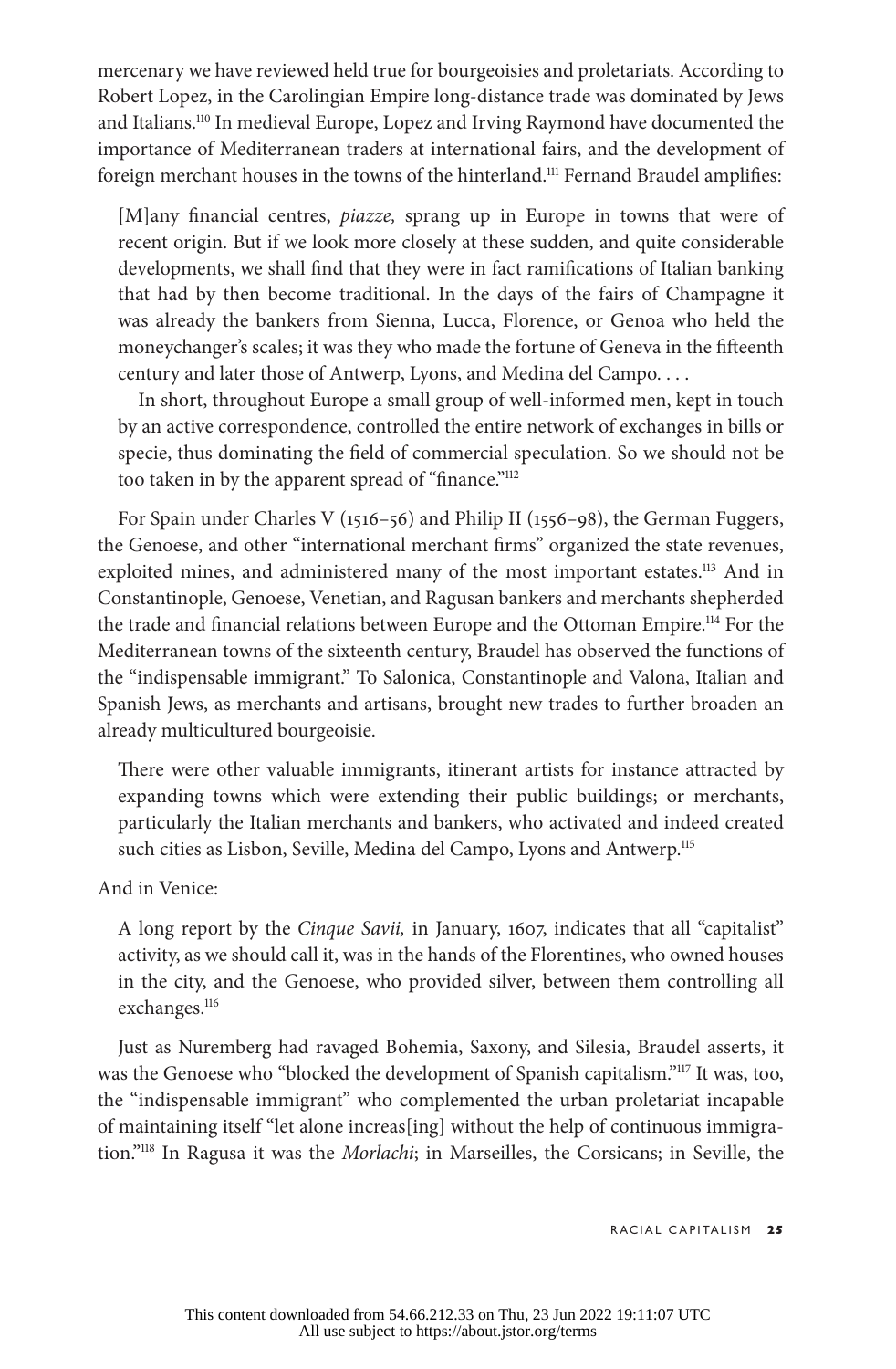Moriscos of Andalusia; in Algiers, the Aragonese and the Berbers; in Lisbon, Black slaves; and in Venice, the immigrant proletariat was augmented by *Romagnoli, Marchiani,* Greeks, Persians, Armenians and Portuguese Jews.119

The bourgeoisie that led the development of capitalism were drawn from particular ethnic and cultural groups; the European proletariats and the mercenaries of the leading states from others; its peasants from still other cultures; and its slaves from entirely different worlds. The tendency of European civilization through capitalism was thus not to homogenize but to differentiate—to exaggerate regional, subcultural, and dialectical differences into "racial" ones. As the Slavs became the natural slaves, the racially inferior stock for domination and exploitation during the early Middle Ages, as the Tartars came to occupy a similar position in the Italian cities of the late Middle Ages, so at the systemic interlocking of capitalism in the sixteenth century, the peoples of the Third World began to fill this expanding category of a civilization reproduced by capitalism.120

As a civilization of free and equal beings, Europe was as much a fiction in the nineteenth century (and later) as its very unity had been during the Merovingian and Carolingian eras. Both the church and the more powerful nobilities of the Holy Roman Empire and its predecessor had been the source of the illusion in those earlier periods. From the twelfth century forward, it was the bourgeoisie and the administrators of state power who initiated and nurtured myths of egalitarianism while seizing every occasion to divide peoples for the purpose of their domination.<sup>121</sup> The carnage of wars and revolutions precipitated by the bourgeoisies of Europe to sanctify their masques was enormous.

Eventually, however, the old instruments gave way to newer ones, not because they were old but because the ending of feudalism and the expansion of capitalism and its world system—that is the increasingly uneven character of development among European peoples themselves and between Europeans and the world beyond—precipitated new oppositions while providing new opportunities and demanding new "historical" agents. The Reformations in western Europe and then England that destroyed the last practical vestiges of a transcendent, unified Christendom, were one manifestation of this process of disequilibrium.

In England, as an instance, representatives of the great landowners, and agrarian capitalism, in pursuit of their own social and financial destinies disciplined first the church and then the monarchy and finally "the masses" through enclosures, the Poor Laws, debtors' prisons, "transportation" (forced emigration), and the like.<sup>122</sup> The contrasts of wealth and power between labor, capital, and the middle classes had become too stark to sustain the continued maintenance of privileged classes at home and the support of the engines of capitalist domination abroad. New mystifications, more appropriate to the times, were required, authorized by new lights. The delusions of medieval citizenship, which had been expanded into shared patrimony and had persisted for five centuries in western Europe as the single great leveling principle, were to be supplanted by race and (to use the German phrase) *Herrenvolk,* in the seventeenth and eighteenth centuries.<sup>123</sup> The functions of these latter ideological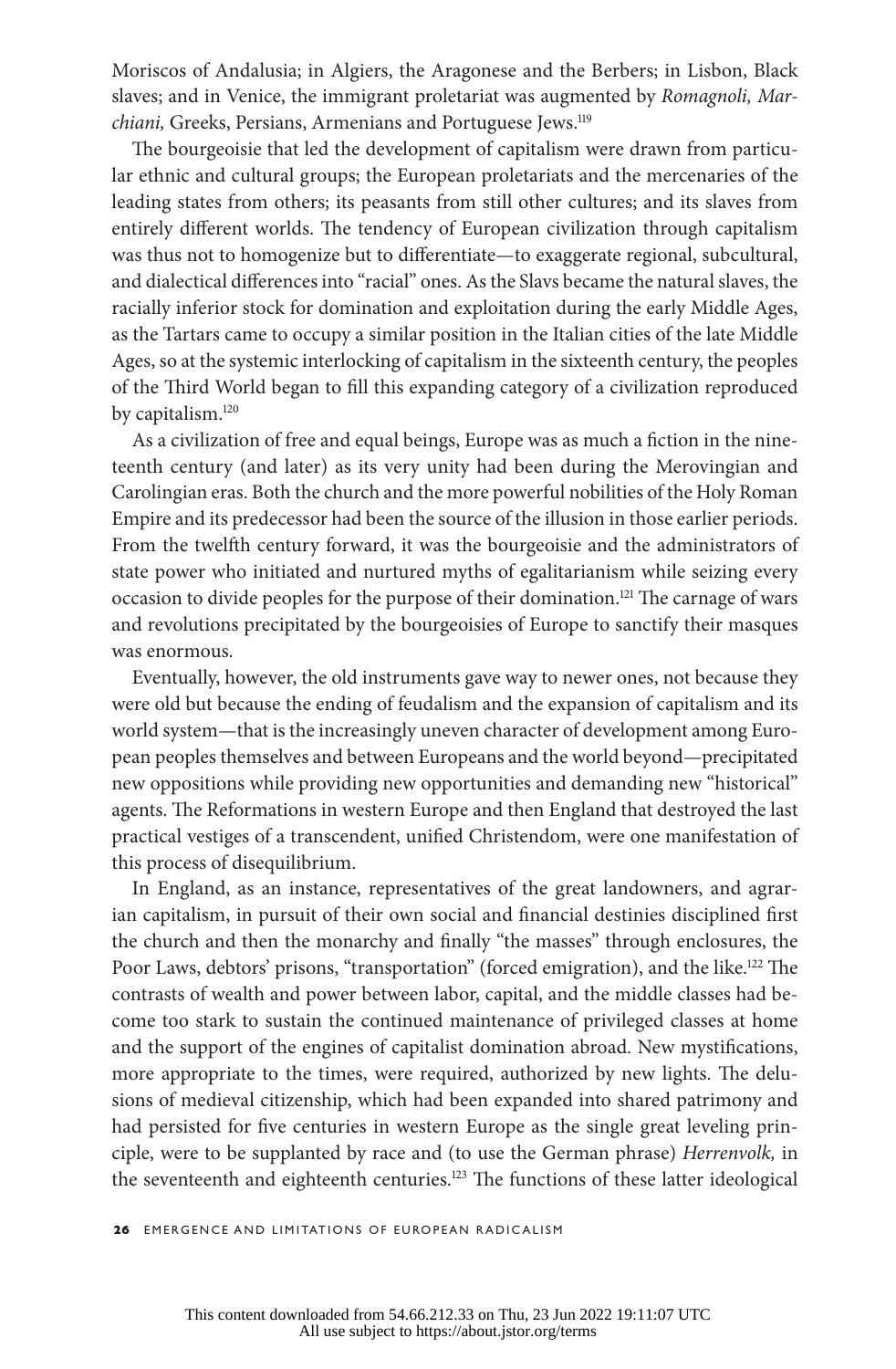constructions were related but different. Race became largely the rationalization for the domination, exploitation, and/or extermination of non-"Europeans" (including Slavs and Jews). And we shall have occasion in Part II to explore its applications beyond Europe and particularly to African peoples more closely. But while we remain on European soil, it is *Herrenvolk* that matters. In eighteenth-century England, Reginald Horsman sees its beginnings in the "mythical" Anglo-Saxonism that was flown as an ideological pennant by the Whig intelligentsia.124 In France (for example, Paul de Rapin-Thoyras and Montesquieu, and before them François Hotman and Count Henri de Boulainvilliers), in Germany (Herder, Fichte, Schleiermacher, and Hegel), in north America (John Adams and Thomas Jefferson), "bourgeois" ideologists displayed the idea of the heroic Germanic race.<sup>125</sup> And the idea swept through nineteenth-century Europe, gathering momentum and artifice through such effects as Sir Walter Scott's historical novels and Friedrich von Schlegel's philological fables. Inevitably, of course, the idea was dressed in the accoutrement of nineteenth-century European science. *Herrenvolk* explained the inevitability and the naturalness of the domination of some Europeans by other Europeans. Though he reconstructed the pieces back to front, Louis Snyder, for one, recognized the effect.

Racialists, not satisfied with merely proclaiming the superiority of the white over the coloured race, also felt it necessary to erect a hierarchy within the white race itself. To meet this need they developed the myth of the Aryan, or Nordic, superiority. The Aryan myth in turn became the source of other secondary myths such as Teutonism (Germany), Anglo-Saxonism (England and the United States), and Celticism  $(France).<sup>126</sup>$ 

Then, in the nineteenth century, modern nationalism appeared.

The emergence of nationalism<sup>127</sup> was again neither accidental nor unrelated to the character that European capitalism had assumed historically. Again, the bourgeoisie of particular cultures and political structures refused to acknowledge their logical and systemic identity as a class. Instead, international capitalism persisted in competitive anarchy—each national bourgeoisie opposing the others as "natural" enemies. But as powerful as the bourgeoisie and its allies in the aristocracy and bureaucracy might be in some ways, they still required the co-optation of their "rational" proletariat in order to destroy their competitors. Nationalism mobilized the armed might they required to either destroy the productive capacities of those whom they opposed or to secure new markets, new labor, and productive resources.<sup>128</sup> Ultimately, the uneven developments of national capitalisms would have horrifying consequences for both Europe and the peoples under European dominations.

In Germany and Italy, where national bourgeoisies were relatively late in their formation, the marshaling of national social forces (peasants, farmers, workers, clerics, professional classes, the aristocracy, and the state) was accomplished by the ideological phantasmagoria of race, *Herrenvolk,* and nationalism. This compost of violence, in its time, became known under the name of fascism.<sup>129</sup> With the creation of fascism, the bourgeoisie retained the full range of its social, political, and economic preroga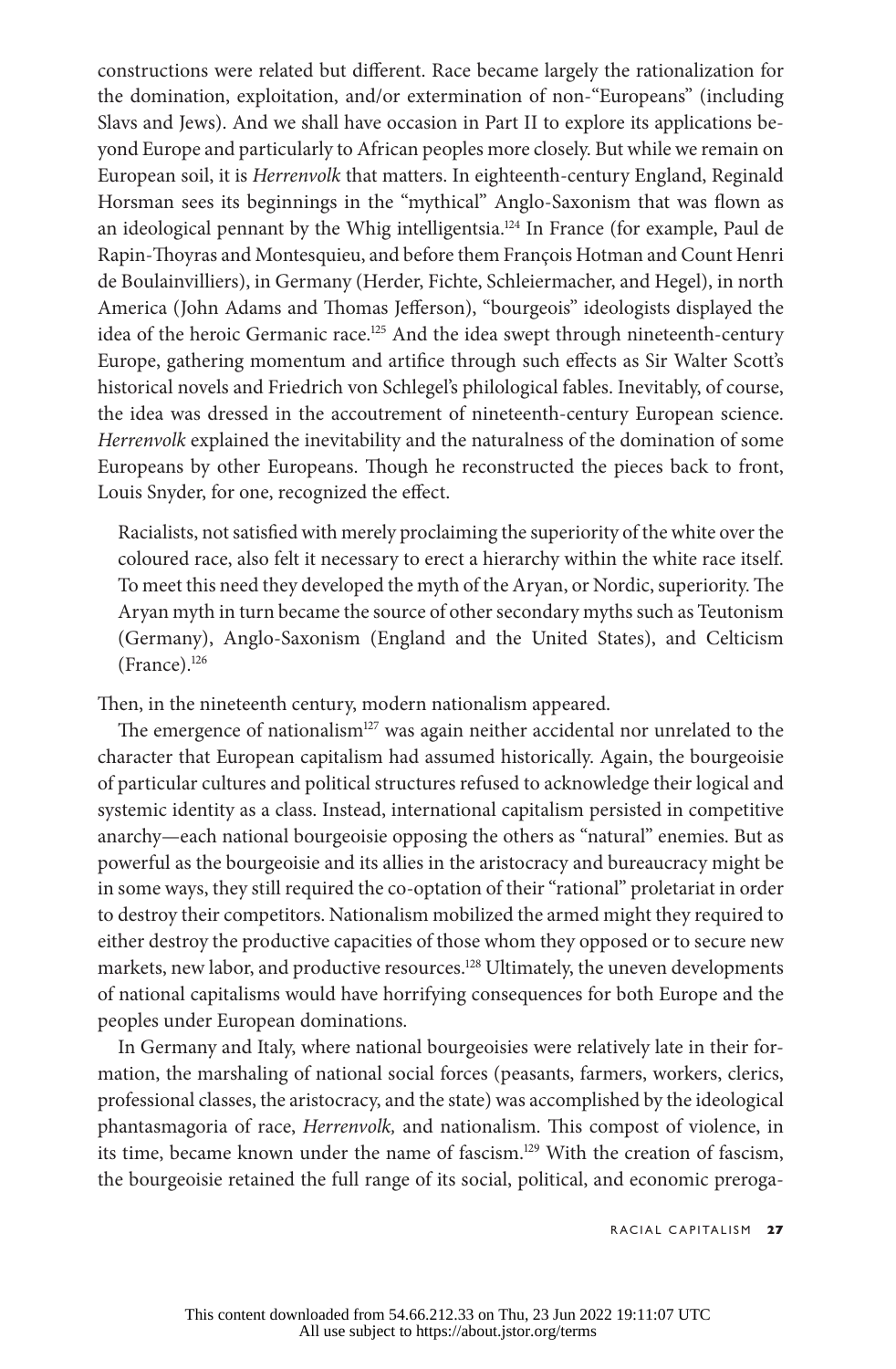tives. It had the cake of the total control of its national society, an efficient instrument for expanding its domination and expropriation to the Third World, and the ultimate means for redressing the injuries and humiliations of the past. Again, not unexpectedly, slavery as a form of labor would reappear in Europe.<sup>130</sup>

But this goes far beyond our immediate purposes. What concerns us is that we understand that racialism and its permutations persisted, rooted not in a particular era but in the civilization itself. And though our era might seem a particularly fitting one for depositing the origins of racism, that judgment merely reflects how resistant the idea is to examination and how powerful and natural its specifications have become. Our confusions, however, are not unique. As an enduring principle of European social order, the effects of racialism were bound to appear in the social expression of every strata of every European society no matter the structures upon which they were formed. None was immune. And as we shall observe in the next two chapters, this proved to be true for the rebellious proletariat as well as the radical intelligentsias. It was again, a quite natural occurrence in both instances. But to the latter—the radical intelligentsias—it was also an unacceptable one, one subsequently denied. Nevertheless, it insinuated itself into their thought and their theories. And thus, in the quest for a radical social force, an active historical subject, it compelled certain blindnesses, bemusements that in turn systematically subverted their analytical constructions and their revolutionary project. But this is still to be shown. To that end we will now turn to the history of the English working classes. Since these workers were one of the centerpieces for the development by radical intelligentsias of the notion of the proletariat as a revolutionary class, an inquiry into the effects of racialism on their consciousness forms the next step in the demonstration of the limits of European radicalism.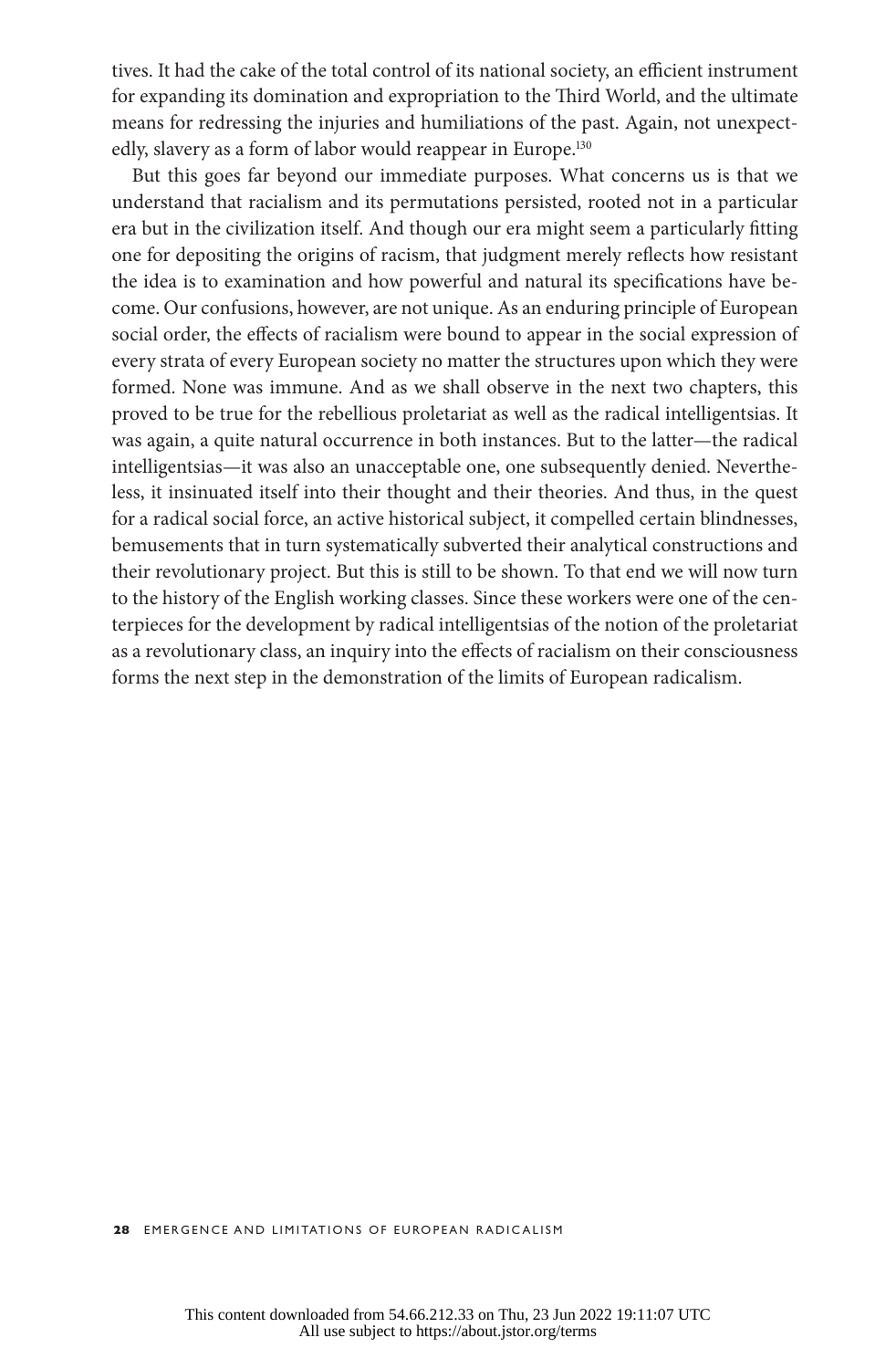

Until quite recently much of what was generally known about the appearance of the industrial working classes in England and presumed about the development of class consciousness among them was enveloped by ideological mists and historical simplifications. This may be because the creators of heroic sagas of tragedy and triumph whether of the liberal or radical sort—frequently find close attention to history confining. Historical inquiry, however, does have its rewards, often unexpected ones. Nevertheless, no small amount of historical consideration had been given to the English working classes. From these abundant materials we will attempt a comprehension of the material and social factors that impinged on the development of working-class consciousness—the mirror of production—and the forms it assumed in the eighteenth and nineteenth centuries. We shall be guided, hopefully, less by what we have been led in the abstract to expect *should* have occurred than by what *did.* Expropriation, impoverishment, alienation, and the formations of class consciousness and expression will be treated not as abstractions or the residual effects of a system of production but as living categories. We are concerned with how real men and women (and children) experienced dislocation, poverty, and the exploitation of their labor and reacted to them; how they employed the intellectual and emotional inventories available to them to come to terms with their experience. For that purpose I shall endeavor to keep this inquiry to the framing declarations about the English working class made by E. P. Thompson twenty years ago: "[T]he working class made itself as much as it was made." Further, he summarized: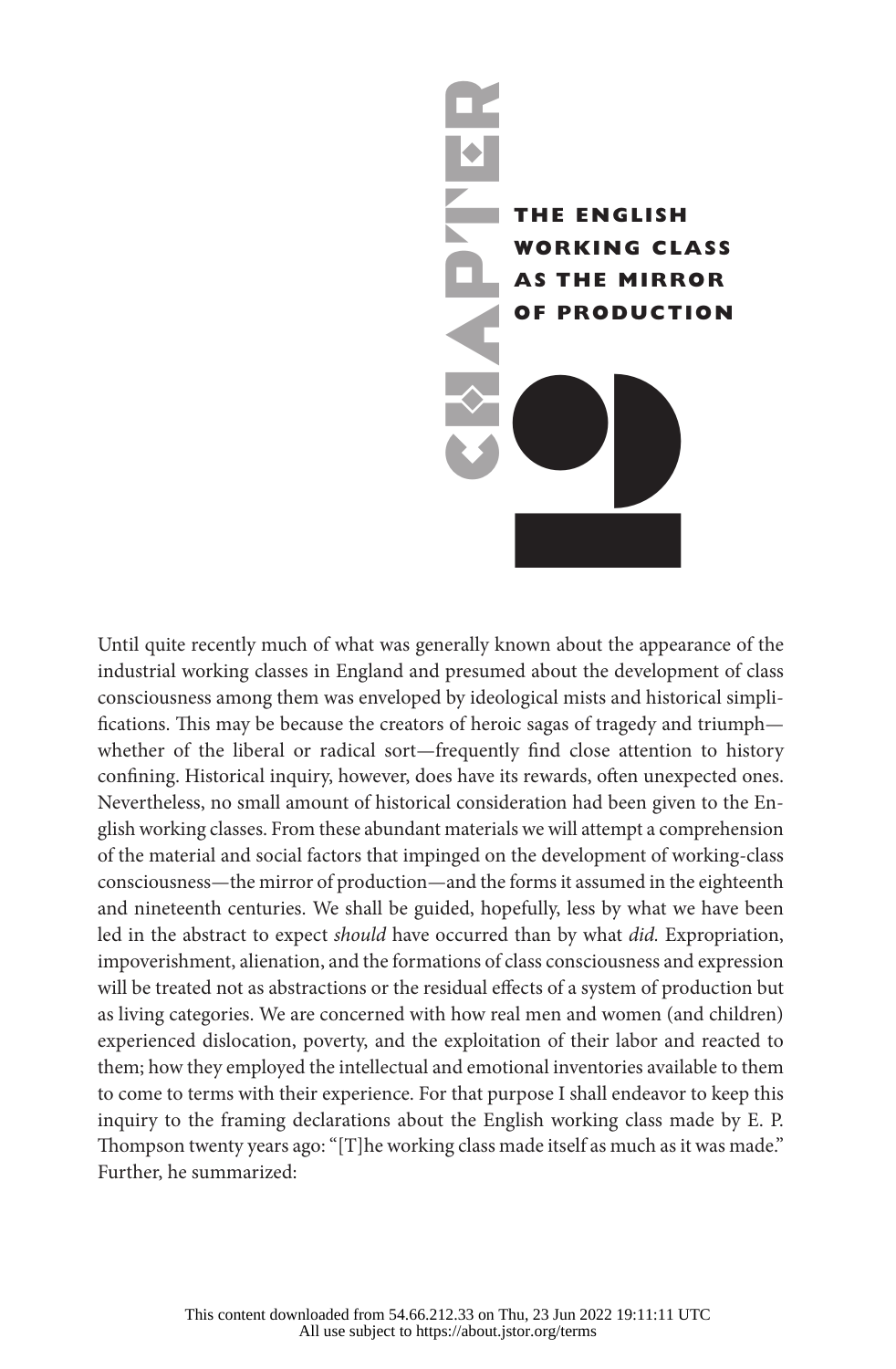Class consciousness is the way in which the experiences are handled in cultural terms: embodied in traditions, value-systems, ideas and institutional forms. If the experience appears as determined, class consciousness does not. . . . [C]lass is defined by men as they live their own history, and, in the end, this is its only  $definition<sup>1</sup>$ 

And since I have argued that among these "cultural terms" was racialism, I shall hold Thompson to his word.<sup>2</sup> But first it is important to lay aside certain beliefs about the circumstances in which the English industrial working classes made their appearance.

When one reviews the appearance of socialism in the nineteenth century, we are repeatedly informed by its historians that the movement and its ideologies began with the Industrial Revolution and the French Revolution.<sup>3</sup> However, the ease by which so many students of socialism have arrived at this association between a multifaceted ideal and the twinned catalysts of modernity is somewhat dissipated by a closer look at the more concrete realities that lay behind these abstractions of sudden, irreversible change. The Industrial Revolution, for one, was never quite the phenomenon it has become in the hands of some of its historians and in the popular mind. Much has been questioned since the popularization of the phrase in Arnold Toynbee's *Industrial Revolution* (1884). Still the legend lingers.

One might begin by noting that the large-scale [technical] economic and social changes of the late eighteenth and early nineteenth centuries,<sup>4</sup> which are now most frequently referred to as the Industrial Revolution, affected the whole of Britain's Empire as well as parts of western Europe. This suggests that to comprehend the scale on which this "revolution" operated requires a sense that it involved more than the introduction of new techniques of production. The recruitment, training, and disciplining of labor, the transportation of goods and raw materials, the political and legal structures of regulation and trade, the physical and commercial apparatus of markets, the organization and instrumentation of communication, the techniques of banking and finance, these too would have already had to be of a character that could accommodate increased commodity production. Their appearance was hardly instantaneous. On the contrary, their formation was organically determined by the economic developments of previous centuries. Moreover, it is probable, as A. E. Musson has argued, that the appearance of industrial production was neither revolutionary (in the sense of a sudden, catastrophic change) nor uniquely British:

From a technological point of view . . . it may be said that the eighteenth century witnessed little that was really revolutionary, and that the early Industrial Revolution was, in fact, based largely on . . . previous advances; even the steam engine was a product of sixteenth and seventeenth century scientific theory and experiment, while in other fields older techniques, such as water-powered machinery, were developed and extended.

The majority of these technological developments from the late Middle Ages onwards appear to have been introduced into England from the Continent.5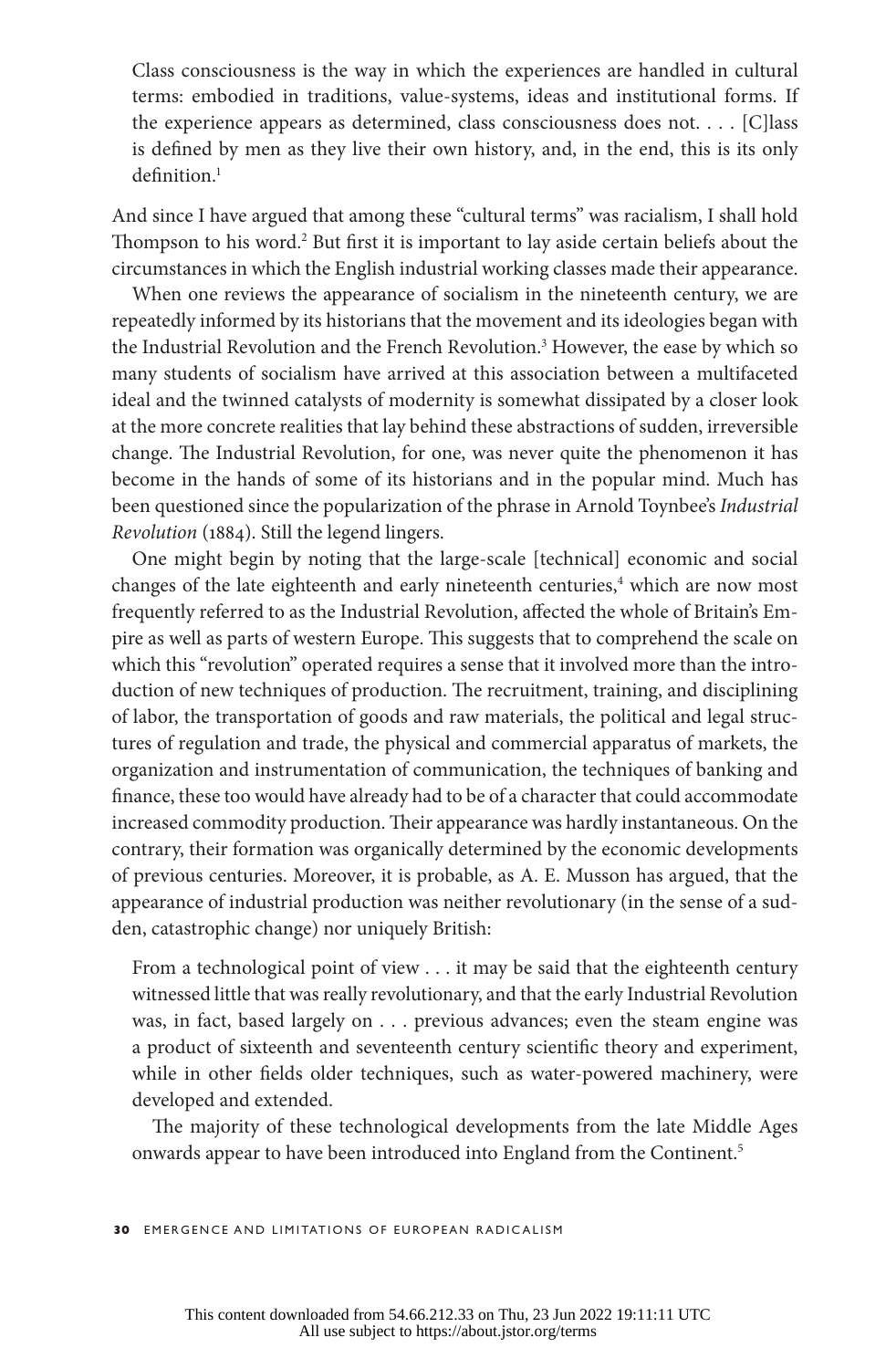Musson's interpretation is not generally shared, nor are the facts<sup>6</sup> he marshals to support his argument generally known. This is in large part a consequence of the tendency of most historians and analysts of the processes of industrialization to proceed along national (and much less frequently, subcontinental, i.e., western European) lines. Indeed, it is by no means rare for the reader to encounter in otherwise very careful studies, the statement—in some form—that *the* Industrial Revolution occurred in England: a popular proposition, which appears to stem from the confusion of the points of origin of technical rationalization for the sake of production with practical mechanical invention; and a further confusion of a national economy with the ultimate impact of practical invention on an economic system already extensively characterized by international production (e.g., English cotton, sugar). Regardless, the systematic and detailed study of the technical and social consequences of industrial production is still largely located in the historiography of late eighteenth- and early nineteenth-century Britain (though one should note that E. J. Hobsbawm is certainly correct that it would be more accurate to envision several industrial revolutions occurring subsequent to the initial period of the Industrial Age).<sup>7</sup>

### **Poverty and Industrial Capitalism**

For the working classes in Great Britain, the immediate and terrible consequences of the Industrial Age are generally, if not precisely, known.<sup>8</sup> In purely economic terms, there is the direct evidence of the workhouses that began in the eighteenth century but achieved their more permanent character in the two decades following Rev. Robert Lowe's experiment in deterrent welfare in 1818 at Bingham.<sup>9</sup> Though pauperism (which Hobsbawm defines as "the permanent core of poverty"10) as we have suggested earlier was by no means a new phenomenon in England or western Europe before the eighteenth and nineteenth centuries, in England, at least, the numbers of paupers increased somewhat rapidly during this latter period. This seems to have been the direct result of both the interruption of rural life by the adoption of reaping and threshing machines, and by the policy of land enclosures inspired by agricultural capitalism that, between 1760 and 1810, included five million acres of common fields.<sup>11</sup> Elsewhere, in the industrial cores, unemployment accompanied the severe business cycles of the period.<sup>12</sup> The workhouse, whose truest function was to act as asylums of last resort for the poor, was one response of the ruling classes. Characteristically, this response was the rationalization of an almost total misperception of the basis of pauperism: the presumption that the dispossessed and unemployed lacked work discipline.<sup>13</sup>

The recurring cycles of unemployment in the first half of the nineteenth century were of a scale to give any observer pause. Hobsbawm's comments on the slump of 1826, and Henry Mayhew's observations of the rise of unemployment that would persist from 1847 to 1851 are instructive. Hobsbawm found the figures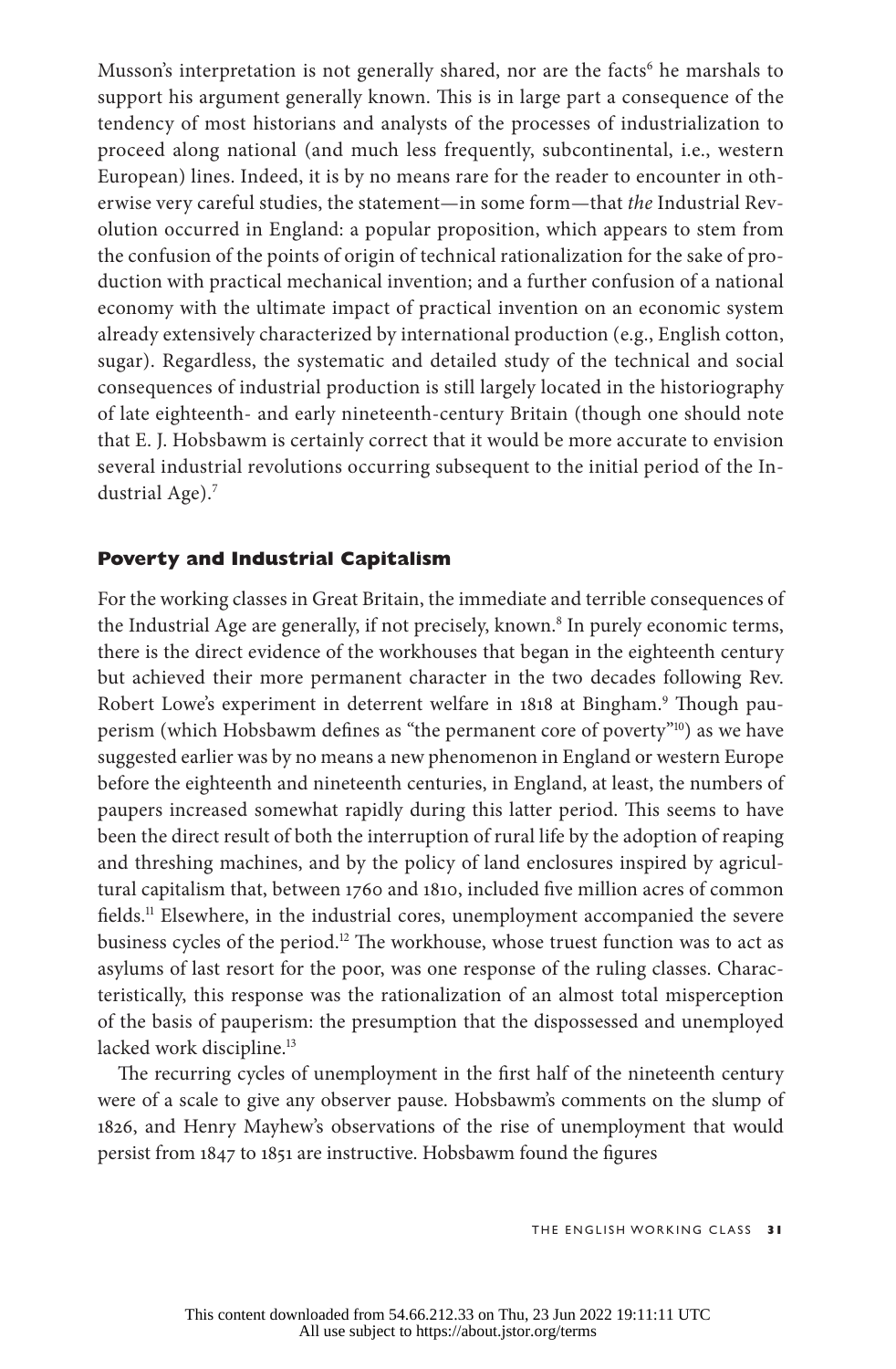so startling that they can bear a good deal of deflation. They suggest that in the hard-hit areas of Lancashire between 30 and 75 per cent of the total population might have been destitute in the course of this slump; in the woollen areas of Yorkshire, between 25 per cent and 100 per cent; in the textile areas of Scotland, between 25 per cent and 75 per cent. In Salford, for instance, half the population was wholly or partly out of work, in Bolton about one third, in Burnley at least 40 per cent.<sup>14</sup>

Yet what Hobsbawm as a historian found difficult to accept, Mayhew as a contemporary observer (described by E. P. Thompson as "incomparably the greatest social investigator in the mid-century")<sup>15</sup> found matters of fact:

[E]stimating the working classes as being between four and five million in number, I think we may safely assert—considering . . . particular times, seasons, fashions, and accidents, and the vast quantity of over-work and scamp-work . . . the number of women and children . . . continually drafted into the different handicrafts . . . there is barely sufficient work for the *regular* employment of half of our labourers, so that only 1,500,000 are fully and constantly employed, while 1,500,000 more are employed only half their time, and the remaining 1,500,000 wholly unemployed, obtaining a day's work *occasionally* by the displacement of some of the others.<sup>16</sup>

Moreover, when we are informed by Hobsbawm that paupers housed in the purposely punitive workhouses of the nineteenth century, though themselves victims of the applied disgust of their social and economic superiors, probably ate substantially better than significant proportions of farm-laborers and urban workers,<sup>17</sup> we are chastened from the too easily presumed distinctions between employed and unemployed labor and pauperism. All three constituted an underclass that extended into the ranks of skilled workers<sup>18</sup>

Further evidence for the Industrial Age's impact on the British working class and the poor is to be found in the studies of housing (the term would presumably apply to conditions of survival ranging from the makeshift night shelters in the doorways, alleys, cellars, and streets of the towns and in the open fields beside village roads, the parish and union workhouses themselves and the worker cottages—structures quite different concretely and subjectively from the benign pastoralism now associated with the term),<sup>19</sup> morbidity, mortality, child-labor, the physical conditions of labor, and food consumption.20 In general, the more reliable the data, the more firm is the impression of a progressively depressed population during the period under discussion. Still, all these figures are in some sense superficial to (though helpful for sensing) the real issue that is the *experience* of the men, women, and children who made up the English poor and working classes. Just what did they make of their lives?

Much of what can be measured is merely the conditions of their lives and not their social, moral, and ideological contents. The objective conditions, rhythms, and patterns of the proletarianization of English labor frame that experience, but do not determine it, thus the social eruptions of that class have persistently resisted a mono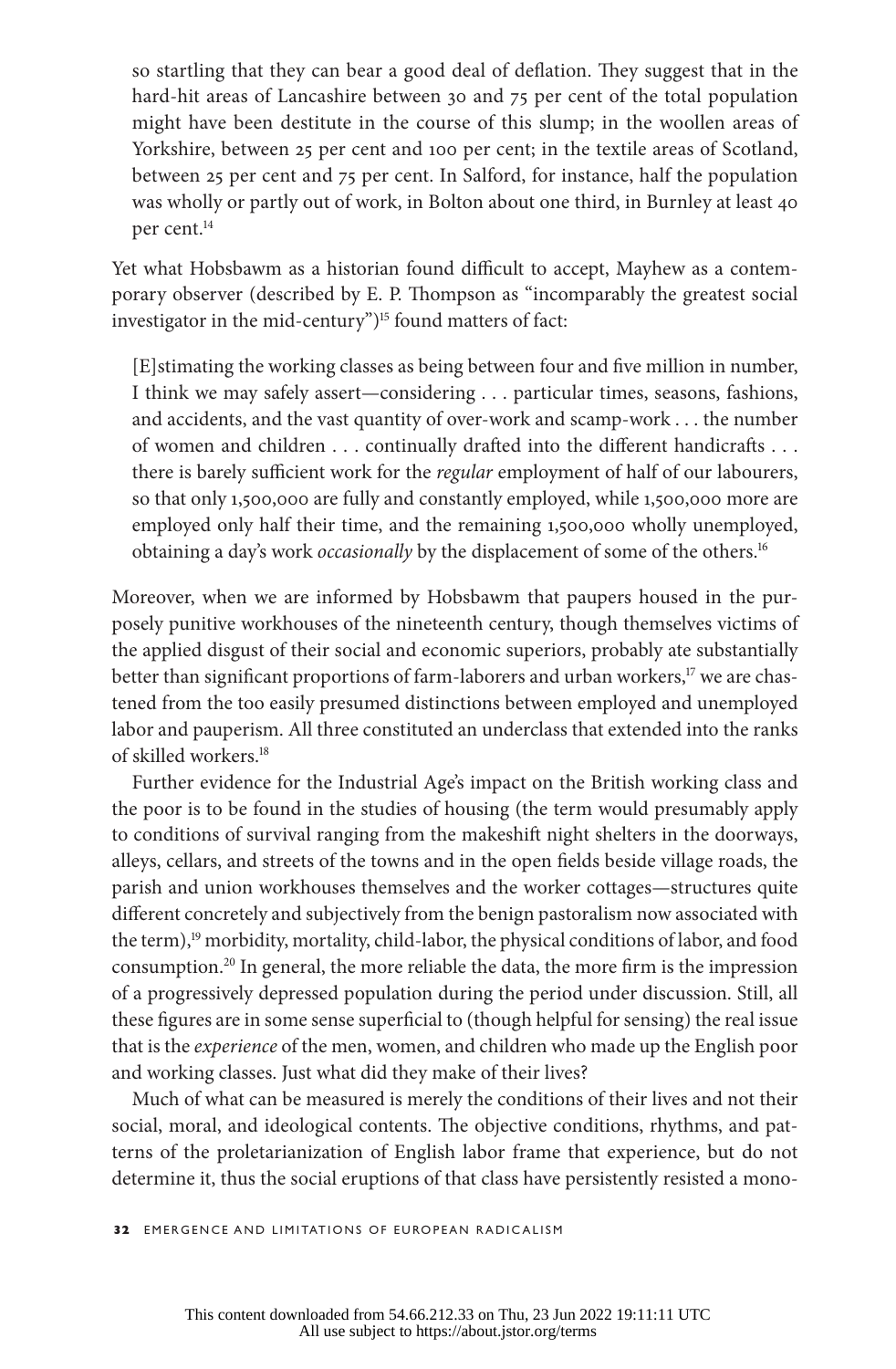tonic correlation.<sup>21</sup> In 1930, J. L. Hammond, who along with his colleague Barbara Hammond contributed so much to the history of British labor, put this point well enough to be repeated:

[I]f we are considering the kind of social life that was created by the Industrial Revolution, we find that in one sense no class of work-people escaped the Industrial Revolution. For all workers alike there was the same want of beauty, the same want of playing fields or parks, the same want of pageants or festivals, the same speeding up of industry, the same absence of anything calculated to create what Sophocles called "the temper that buildeth a city's wall" . . . the ugliness of the new life, with its growing slums, its lack of beautiful buildings, its destruction of nature and its disregard of man's deeper needs, affected not this or that class of workers only, but the entire working-class population.<sup>22</sup>

In terms of the "happiness and unhappiness of men and women," Hammond would write elsewhere, "if you look at the life of the age of the Industrial Revolution . . . you are struck at once by its extraordinary poverty."23

## **The Reaction of English Labor**

Hammond's view of the sort of concerns that focused the minds of the laboring classes as they came face-to-face with the dislocations of the industrial world is in part substantiated by the political and social movements among the underclass that so distressed the upper and middle classes of the earliest moments of this period. (In 1831, James Mill had written to an associate, "Nothing can be conceived more mischievous than the doctrines which have been preached to the common people.")<sup>24</sup> One quite obvious expression of working-class anger toward the impoverishment of their social lives and, as Hammond called it, "Imagination," is the movement to which Hobsbawm refers as the "machine breakers."<sup>25</sup> Distinguishing between those movements where attacks on private property and machinery were tactics designed to force concessions from employers, and those movements energized by workers "concerned, not with technical progress in the abstract, but with the practical twin problems of preventing unemployment and maintaining the customary standard of life, which included nonmonetary factors such as freedom and dignity,"<sup>26</sup> Hobsbawm linked the revolts that echoed the ideals initially recorded among the Spitalfields weavers in 1675. Hobsbawm tells us of successive generations of weavers at Spitalfields rioting in 1719 ("against wearers of printed calicoes"), in 1736, and again, in the 1760s, against machines; in 1778–80, machine-breakers appeared in Lancashire. Luddism, proper, appeared in 1802, peaked in the 1811–13 period (spinning jennys), before largely disappearing after the suppression of the farm labor machine-breakers in 1830 in the southern counties, in East Anglia, and the Midlands.<sup>27</sup> More interestingly, these Luddite movements not only reflected a resistance to the machine as a tool of capitalist production on the part of workers, but also served to reveal the existence of a broader social hostility to capitalist industry: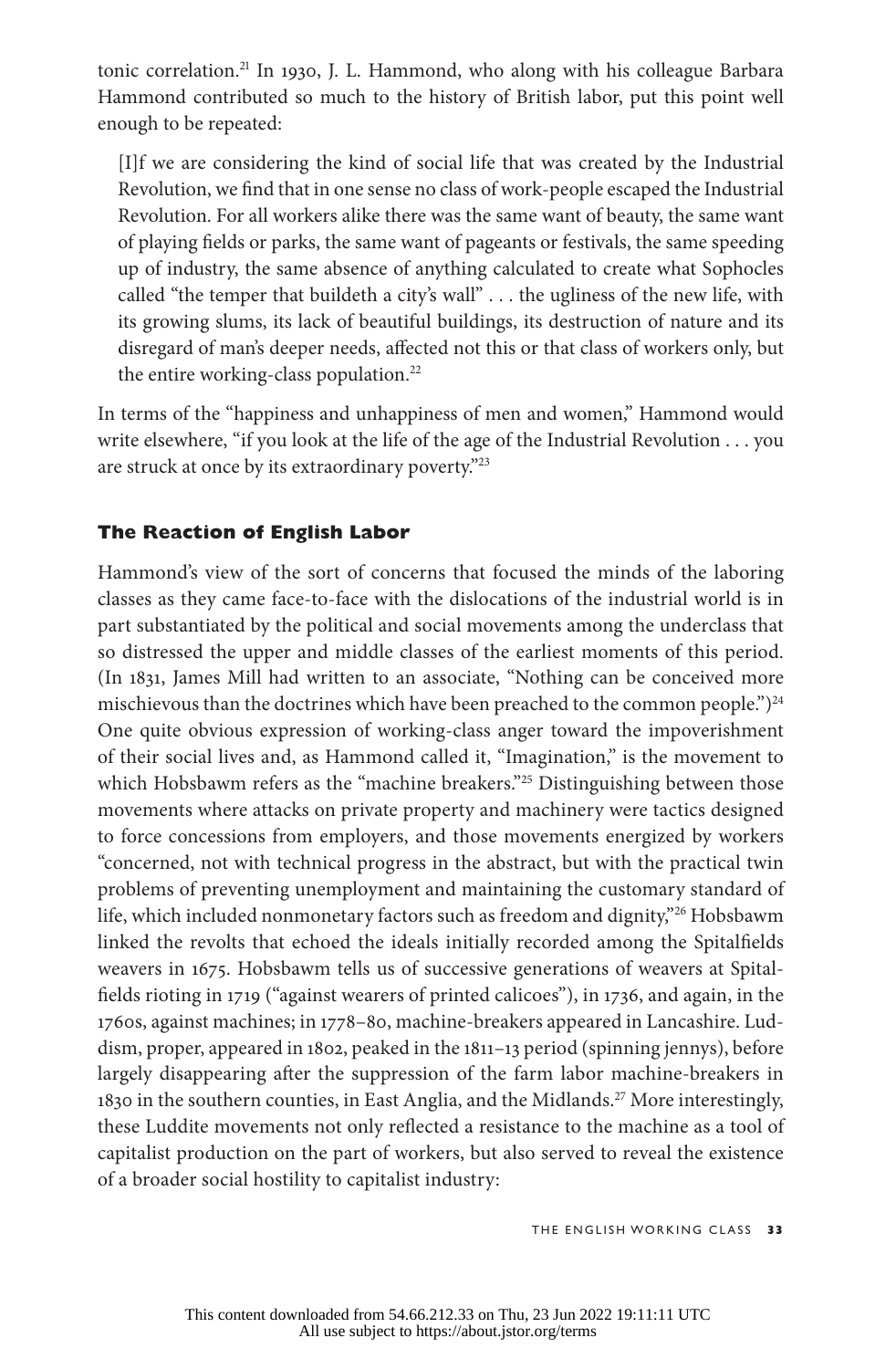The fully developed capitalist entrepreneurs formed a small minority. . . . The small shop-keeper or local master did not want an economy of limitless expansion, accumulation and technical revolution. . . . His ideal was the secular dream of all "little men," which has found periodic expression in Leveller, Jeffersonian or Jacobin radicalism, a small-scale society of modest property-owners and comfortably-off wage-earners, without great distinctions of wealth or power. . . . It was an unrealizable ideal, never more so than in the most rapidly evolving societies. Let us remember, however, that those to whom it appealed in early nineteenth-century Europe made up the majority of the population, and outside such industries as cotton, of the employing class.<sup>28</sup>

A more critical confirmation of Hammond's thesis on the significance that must be attached to the subversion of the social and cultural integument of feudal society in Britain by the imposition of industrial production, is suggested elsewhere. It would appear that the ideological and social response of the English working classes to the immanent domination by a new social order was not restricted to class-specific or economistic behaviors. The class consciousness of English workers did not strictly adhere to the logic of working-class formation premised on capitalist exploitation and modeled by Marx from the histories of the French and English bourgeoisies.<sup>29</sup> Indeed, the more profound reaction to an industrial capitalist order found among English "producers" in the eighteenth and nineteenth centuries, largely deterred those political and social consequences of proletarianization that had already become the dogma of English radical thought and expectation in the years immediately following the Great Revolution in France. The development of Anglo-Saxon chauvinism, the earliest form of English nationalism, and the appearance of rather extreme forms of racism among the English working class determined the form and characteristics that English working-class consciousness assumed. The parochialisms of ethnocentrism and race hostility constituted a response that was both a native of and a consequence to the loss of precapitalist social integrations. Of the first, Anglo-Saxon chauvinism, George Rude would note:

[O]ne of the most remarkably persistent beliefs of all was that perfect "Liberties" had existed under the Saxon Kings and that these had been filched, together with their lands, from "freeborn" Englishmen by the invading Norman knights under William the Bastard in 1066. This myth of the "Norman Yoke" persisted until Chartist times [1840s] and was handed down by generations of Levellers, Whigs reared on "revolution principles," London eighteenth-century radicals and democrats nurtured on the more recent doctrines of "popular sovereignty" and the "rights of man."30

The existence of this "constantly recurring theme in popular ideology" in English social history eventually took the form of nationalism, but more particularly as a nationalism incorporating a virulent xenophobia. The processes behind the appearance of a racially conscious working-class nationalism require some rather close

**34** EMERGENCE AND LIMITATIONS OF EUROPEAN RADICALISM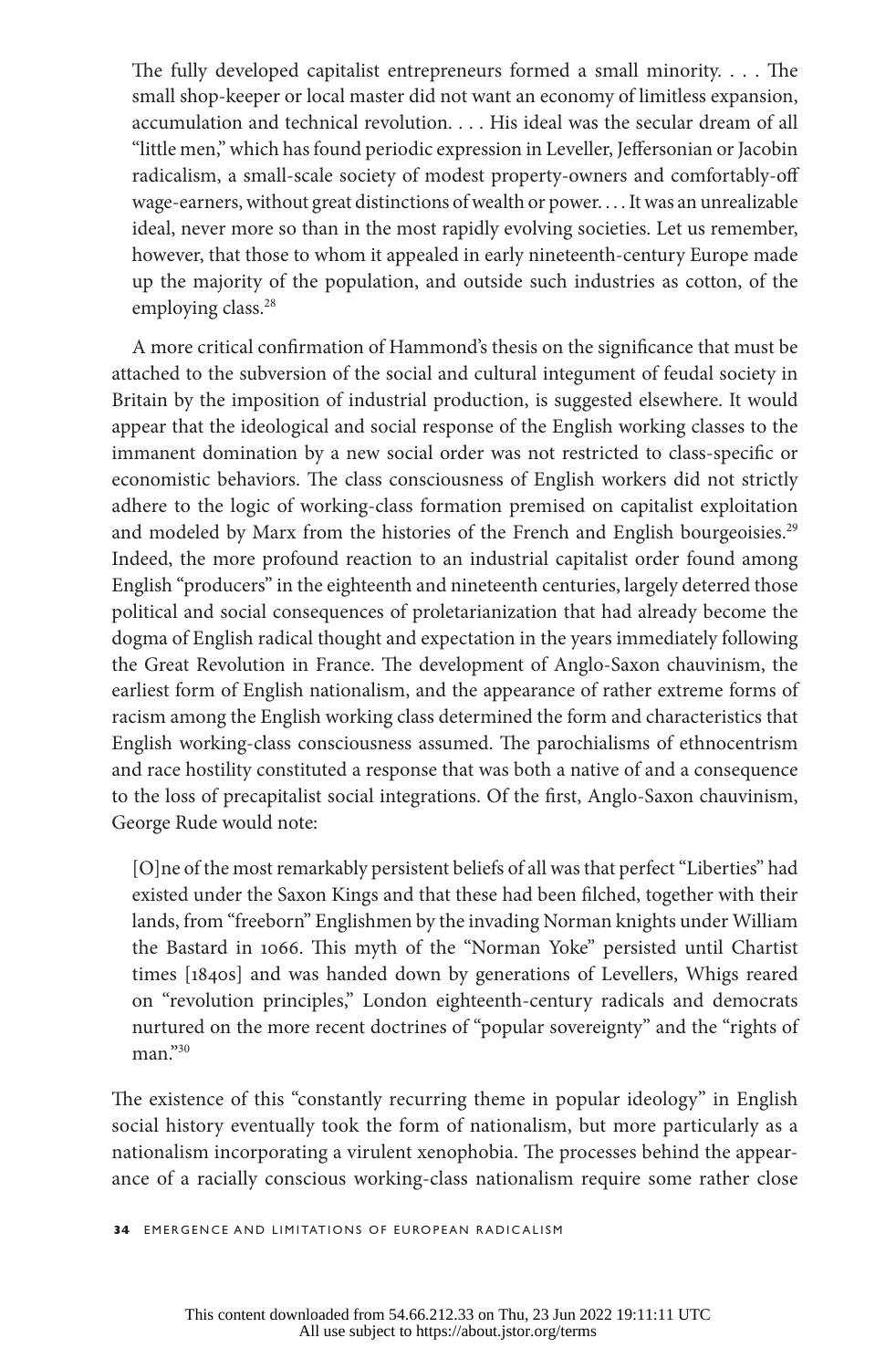attention, if for no other reason than that they have been obscured in radical English histories written appropriately as responses to works less sympathetic to and less comprehensive of the conditions and struggles of the English industrial working classes.31

English society was the first to have developed an industrial proletariat among its working classes.32 Yet well before the peaks of Luddite and Chartist protests and during the heyday of the earlier Owenite socialism, the supranationalist class identity that Thompson has noted among English workers and in the "heroic culture" they produced between the French Revolution and the defeat of Chartism (while demonstrating its erratic course) had begun its retreat before protonationalism.<sup>33</sup> This was one aspect of the "lost vision" of the English working classes in the 1830s, and one that Thompson was forced to reluctantly recognize:

It is easy enough to say that this culture was backward-looking or conservative. True enough, one direction of the great agitations of the artisans and outworkers, continued over 50 years, was to *resist* being turned into a proletariat. When they knew that this cause was lost, yet they reached out again, in the Thirties and Forties, and sought to achieve new and only imagined forms of social control.<sup>34</sup>

It would reappear in the mid-1860s, but by then what would become the general labor union movement (replacing an earlier and explicit consciousness of a class struggle for political power) had so progressed as to be so much under the sway of labor bureaucrats that not even the direct intervention of Marx was sufficient to more than briefly deflect English working-class consciousness from nationalism.35 Despite the evidence that in 1864, the year of the founding of the International Working Men's Association (the I.W.M.A., or First International), spokesmen for British labor addressed themselves publicly to what Royden Harrison characterizes as the "national liberation and unification movements in America, Italy and Poland," by 1871 the more persistent thrust of trade unionism was once more dominant:

In 1871 Marx was opposed to an attempt at a proletarian revolution in Paris. But when it was made, his loyalty to the working class and his own past record left him no choice but to give it his unflinching support. By identifying the International with the Commune, Marx occasioned the break with the majority of English labour leaders and sealed the fate of the I.W.M.A., a course of action from which there was no honourable release. . . . Marx and the English trade union leaders disowned each other.36

The formulation of an explanation for the revival and dominance of trade-union consciousness among the English working classes is not a simple task. For one, it must take account of what Thompson terms the "counter-revolution" of the dominant classes that struck such decisive blows to working-class radicalism in 1834, 1835, and 1848;<sup>37</sup> it must also encompass the historical processes by which industrial forms of production were established in England, including the patterns of labor recruitment from the villages and countryside of England (and the subsequent forms of work dis-

THE ENGLISH WORKING CLASS **35**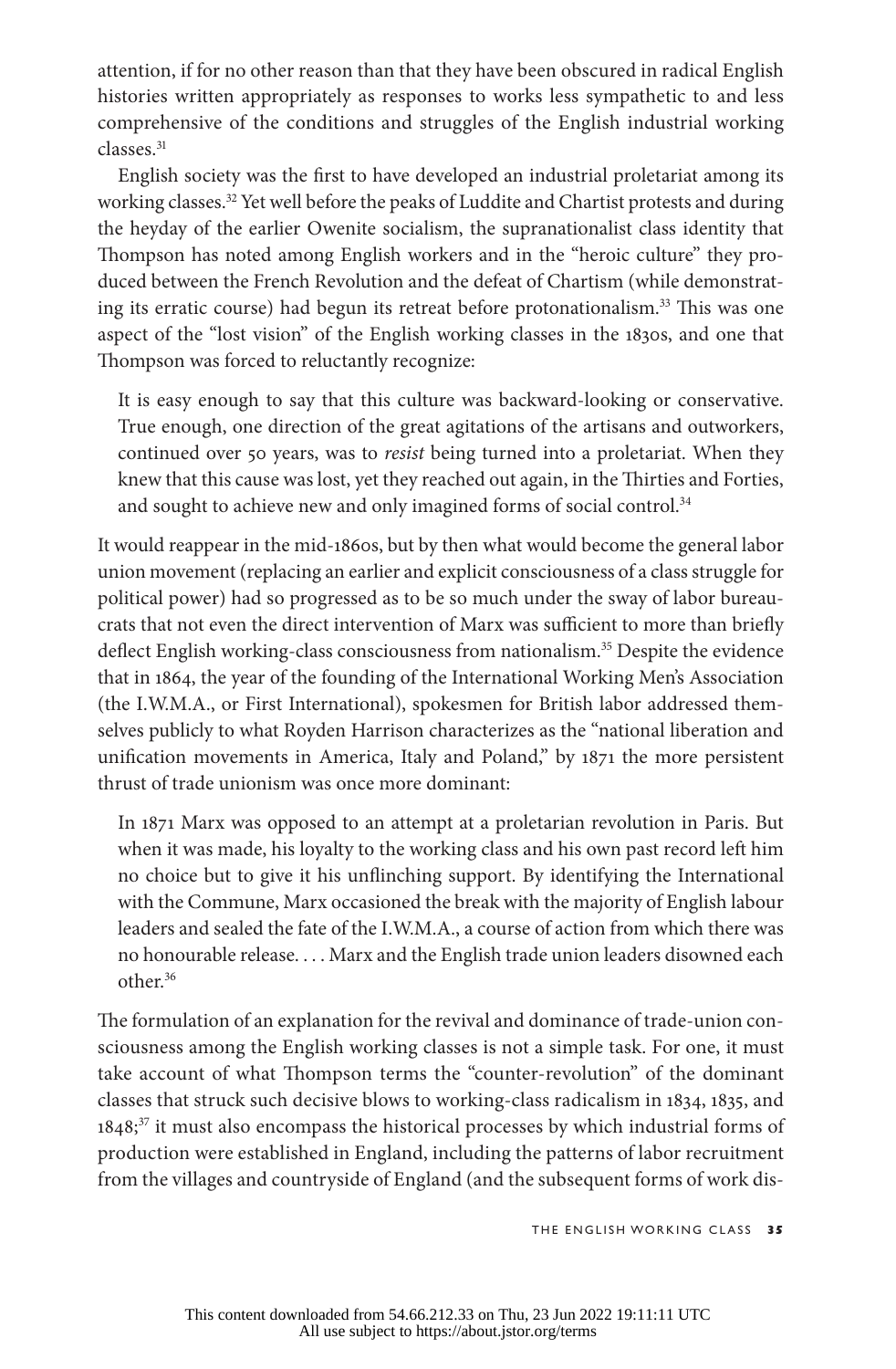cipline established to proletarianize the recruits), and the divisions of labor that characterized the international structure of British capitalism.38 But perhaps most important to the understanding of the evolution of working-class nationalism in Britain, and more to the issue here, is the role another nationalism—Irish nationalism—played in the formative period of English working-class development and its concomitant construction of English working-class culture. Moreover, the part played by Irish workers in the revolts of English labor in the late eighteenth and early nineteenth centuries being the social and historical expression of Irish nationalism must also be noted.

### **The Colonization of Ireland**

As far as the English ruling classes might have been concerned, the nineteenth century was inaugurated by the Irish Rebellion of 1798.<sup>39</sup> Having already survived the American and French Revolutions, the "immovable object," Ireland and what the English termed "the Irish Question," became "the biggest issue in late-Victorian politics, as perhaps it had been for most of the century."40 In any case, their response to what they perceived as a particularly pernicious manifestation of Jacobin conspiracy and French interference was to dissolve what had passed for an Irish parliament and to declare in 1800 an Act of Union between Ireland and the United Kingdom.<sup>41</sup> In effect, the English state was setting aside the ineffective structures and instrument of indirect rule for those of a more direct and familiar domination.<sup>42</sup> This substitution of one set of institutions for another, in the long view, proved to be indifferent for the purposes of the English state though it logically followed the evident interests of English capital and Anglo-Saxonist ideology.43 The Irish Question became much more a part of the nineteenth century than it had been for the eighteenth. It would appear, however, that its character had been fixed long before.

James Anthony Froude, in his history of *The English in Ireland,* provides his reader with what is both a detailed political history and a demonstration of the extent and sort of images of the Irish that had become fixed in the minds of Englishmen. Froude began by informing his reader that when the "military aristocracy" of the Normans invaded Ireland in the twelfth century, "the Irish . . . were, with the exception of the clergy, scarcely better than a mob of armed savages."44 Having defeated the defenders of the island, Froude continues, the Normans had three courses of action toward the conquered peoples: extermination, armed occupation, or armed colonization.45 The Normans, Froude laments, chose an entirely different path:

The Normans in occupying both England and Ireland were but fulfilling the work for which they were specially qualified and gifted. . . . They did not destroy the Irish people; they took the government of them merely, as the English have done in India, dispossessing the chiefs, changing the loose order of inheritance into an orderly succession, giving security to life and property, and enabling those who cared to be industrious to reap the fruits of their labours without fear of outrage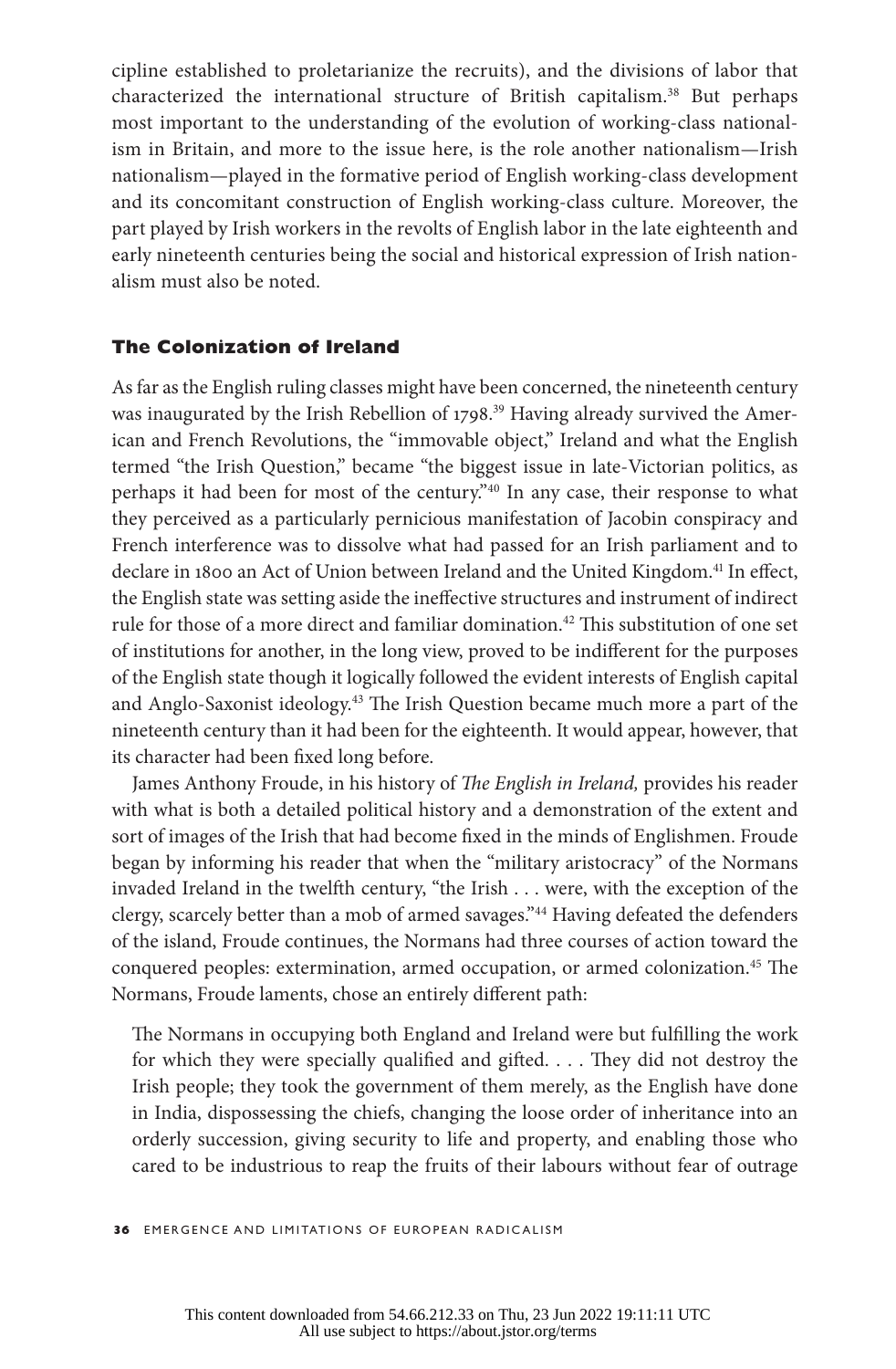and plunder. Their right to govern lay in their capability of governing and in the need of the Irish to be governed.46

The end result was an unfortunate one for the civilizing mission of the Normans. Instead of extending "English" civilization to the inhabitants of the island, the conquered people absorbed their Norman rulers racially, culturally, and politically.<sup>47</sup> By the second half of the fourteenth century, England having undergone the disasters detailed above, judicial, and political attempts at ensuring a specifically Anglo-Norman presence in the four counties of the English Pale (Dublin, Meath, Kildare, and Louth) were in actuality indications of the futility of the designs that had followed the conquest. Indeed, the term "conquest" was a conceit of English political history. With respect to their political relations with England, Ireland, and more precisely the Pale, staggered between indirect rule and home rule, depending on the resources of the English state, the preoccupations of English feudal society, and the capacities and proclivities of various feudal lords in Ireland to command national or English loyalties. In brief, such was the situation until the sixteenth century. In economic, and often in political terms, feudal Ireland was almost entirely independent from England.

This mode of English sovereignty in Ireland was to be initially pierced during the reign of Henry VII (1485–1509), and finally reshaped altogether during that of Henry VIII (1509–47). Between these first two kings of the Tudor Dynasty (1485–1603), English policy toward Ireland managed to produce a bizarre series of results: an administrative unification of Ireland under the Earl of Kildare (a Celticized Norman family); the fomenting of a rebellion led by Kildare as the champion of Catholicism following the rupture of the English state with the Papacy; and with the suppression of rebellion and the execution of some of its leaders, a new subjugation of Ireland and its most powerful families. The stabilization of the English feudal monarchy had brought with it the possibility of transforming Ireland into an English colony.<sup>48</sup>

Once Elizabeth I (1533–1603) was established on the English throne—following the brief and chaotic reigns of her siblings, Edward VI (1547–53) and Mary I (1553–58)— English policy toward Ireland, not for the first or last time, changed dramatically:

The English set upon the plan of putting Ireland to plantation as the best means to subdue the island. The most extensive of these plantations was to be that in Londonderry, established in 1608, and roughly contemporaneous to the Virginia Plantation. Englishmen and lowland Scotsmen were lured to Ireland by the promise of free land. Their job was to drive the Irish into the woods and fortify their own villages.49

The suppression of the rebellions that followed (the major rebellions were led by Shane O'Neill in 1559, the Fitzgeralds of Desmond between the years 1568–83, and by O'Neill, the former earl of Tyrone, and O'Donnell from 1594-1603),<sup>50</sup> required such extensive expenditures that at least one historian, R. D. Edwards, surmises that "the poverty of the crown, which was a serious factor in the seventeenth-century conflict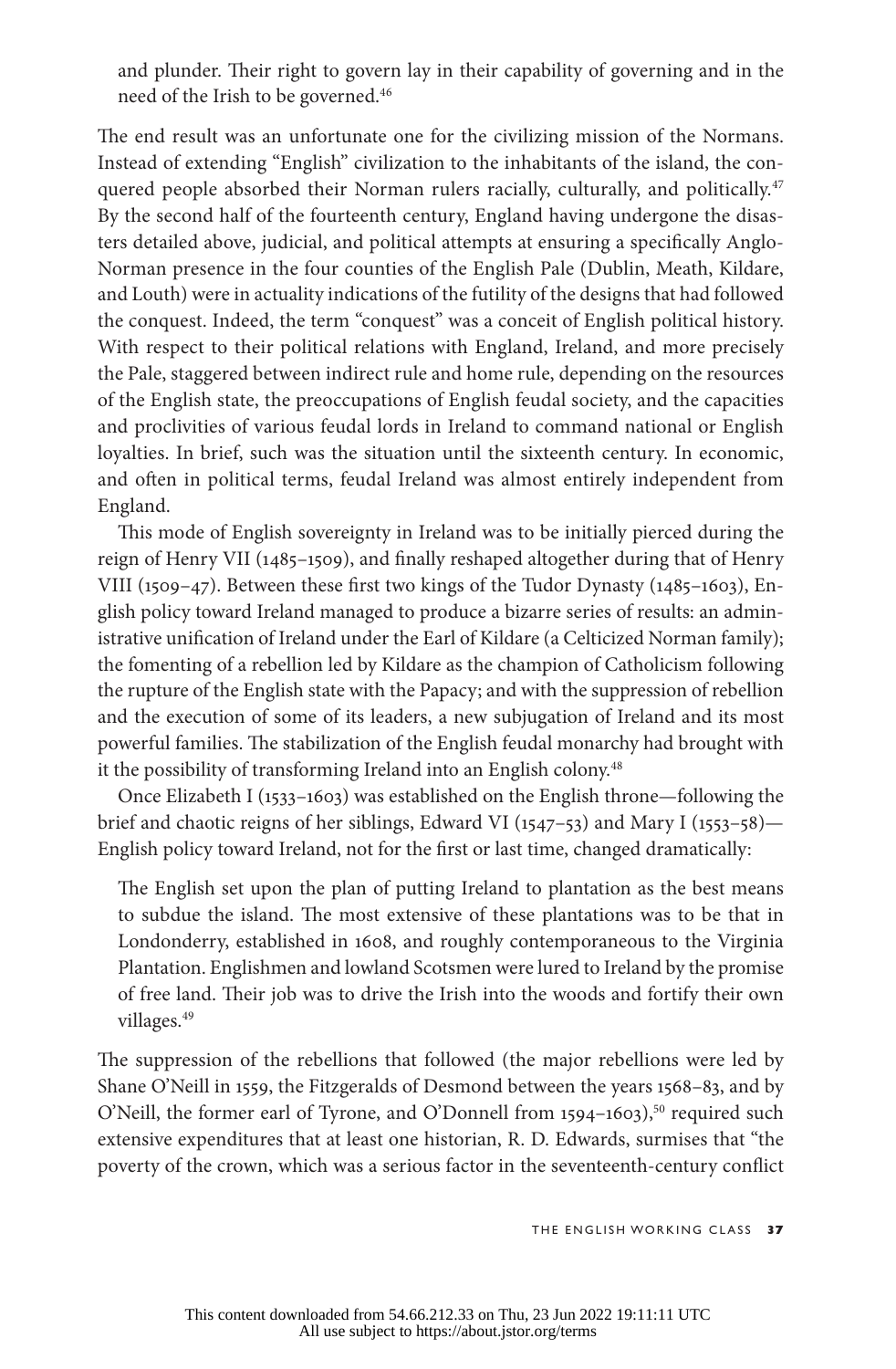with parliament, was at least in part due to commitments over Ireland."<sup>51</sup> Whether this was the case or not, a more lasting pacification of Ireland was not achieved until the final years of Elizabeth's reign, despite the persistence of legends which put it otherwise:

The reputation of the Elizabethan settlers, won for the most part in other fields, remains; but their Irish enterprise, lacking all sustained sense of purpose, proved deservedly transient. And so in succeeding centuries the sombre tale of Plantation, of rebellion, of Cromwellian violence, of civil and religious war, of the Penal Code, mocked the illusion of a final Elizabethan settlement.<sup>52</sup>

Though it was Elizabeth's administration that had initiated the policy, it was under James I (1603–25) that the colonization of Ireland by planters and farmers from Scotland and the western counties of England assumed significant proportions (first in Ulster, and then proceeding to the alienation of Irish lands in north Wexford, Longford, and Leitrim). By 1641, that is in the midst of the reign of James's successor, Charles I (1625–49), William Petty, the seventeenth-century English economist and statistician, would estimate that there were 260,000 Undertakers (as the Protestant colonists were called) among the one and a half million people living in Ireland.53 It was also in this year that the Irish rebelled again, mounting the most serious and lethal effort to reject English rule since the Conquest. In English historiography, this rebellion became known as the massacre of 1641. This rebellion was to last for eleven years, a fire that ultimately had to be attended to by Cromwell himself. What followed was what Froude, with inadvertent irony, would have us know as the Penal Era  $(1652-1704).$ <sup>54</sup> It would be during this latter period that Ireland assumed the characteristics that typified the Irish experience until the early twentieth century:<sup>55</sup> colonized, absentee land ownership; Catholic persecution and Protestant privilege; the land alienation of its laboring classes; and the corrupt and punitive administrations and official terror. It was again during this Penal Era that much of the restrictive legislation written by the English parliament would appear to complete the derationalization of the Irish economy:56 acts against the marketing of Irish cattle in England, 1681; against Irish woolens and colored linens, 1699; and against glass, 1746. Once these policies had accomplished their purpose, free trade could be re-established:

By 1801, free trade between Great Britain and Ireland was a reality; however, Irish industry, with one exception—linen, could not withstand English competition. After the Union, Ireland, therefore, became more rural, more agricultural, more economically specialized than it had been previously.<sup>57</sup>

Ireland had been transformed into a dependent sector of the English economy. Such were the historical experiences that informed Irish nationalism in the eighteenth, nineteenth, and twentieth centuries. The psychic and intellectual characters of the Irish workers who emigrated to England in the eighteenth and nineteenth centuries to complement the labor of the emergent English proletariat were determined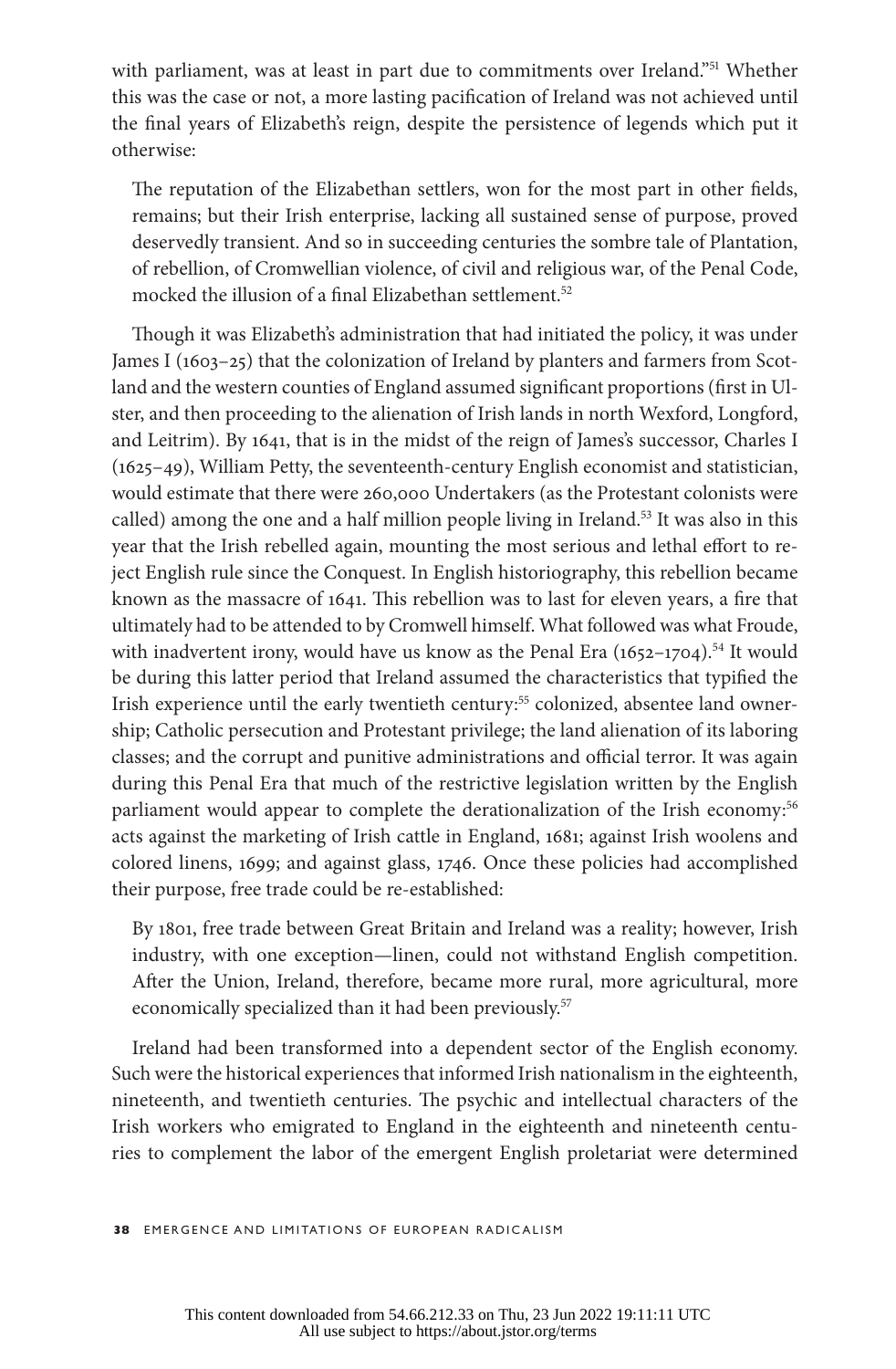to a large extent by these same events. Certainly, the social and political relations of the immigrant Irish workers with their English counterparts were severely constrained by a past consisting of almost unmitigated hostility between the interests that had come to be identified with their respective national entities.

## **English Working-Class Consciousness and the Irish Worker**

The Irish immigrant was an important element in the industrial English working class (by 1841, 400,000 Irish-born immigrants were living in Great Britain).<sup>58</sup> He was, as Thompson describes the Irish worker of the early nineteenth century, "the cheapest labour in Western Europe."59 Irish workers were recruited and used to fill

the heavy manual occupations at the base of industrial society [which] required a spendthrift expense of sheer physical energy—an alternation of intensive labour and boisterous relaxation which belongs to preindustrial labour-rhythms, and for which the English artisan or weaver was unsuited both by reason of his weakened physique and his Puritan temperament.<sup>60</sup>

Still Thompson's explanation for the need to complement the English working classes was not the rationale that prevailed at the time. Engels was much closer to the English manufacturing class, and perhaps more accurate in his assessment of their motives when he observed that "the Irish have . . . discovered the minimum of the necessities of life, and are now making the English workers acquainted with it."61 For whatever it is worth, it would have been inconsistent with the tenets of Anglo-Saxonism to detach the English worker from a racial hierarchy that was quite adequate in locating the deficiencies of the Irish "race."62 The Irish worker having descended from an inferior race, so his English employers believed, the cheap market value of his labor was but its most rational form.

Setting aside for the moment popular prejudices, the English working classes, especially those at the industrial cores of English industry, had more occasion than their superiors to form very different attitudes toward their Irish counterparts. Indeed, in the early nineteenth century, the opportunities for the formation of successful social movements built on Irish and English workers were frequent and seemed promising. Irish labor leaders took prominent roles in working-class agitation in England (in the Chartist movement, for example)<sup>63</sup> and it is a widely held belief that working-class movements and organizations in England in general were modeled from Irish organizational methods.64 The extent to which the direction of a unified and radical working-class movement had been realized and subsequently so easily dispatched in the early nineteenth century, has troubled at least one historian of the period so deeply that it has occasioned uncharacteristic speculation. E. P. Thompson, reviewing the observations that Engels had made on the positive (revolutionary) effects consequent to the mixture of the two "races" in the working class ("the more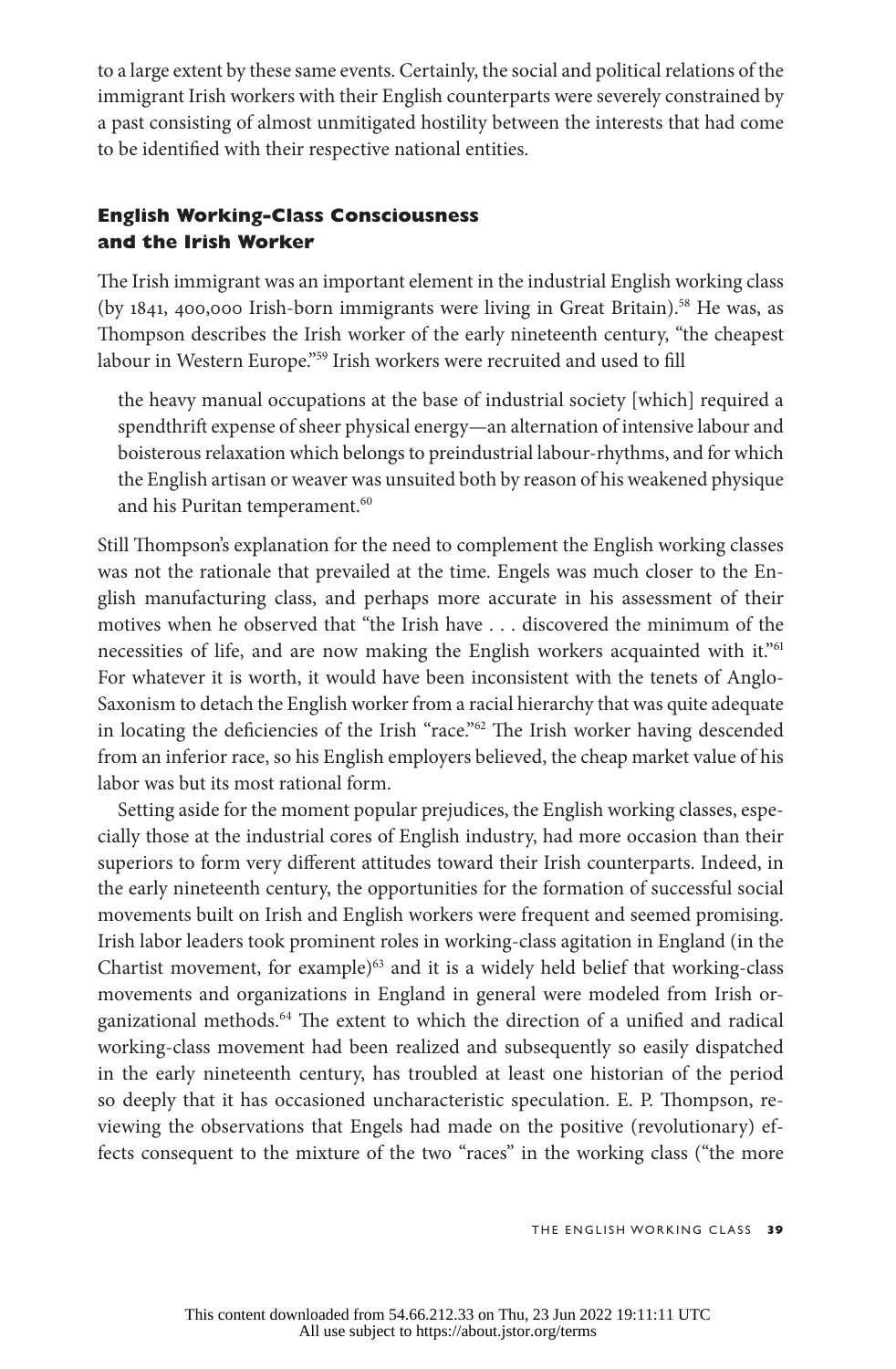facile, excitable, fiery Irish temperament with the stable, reasoning, persevering English"),65 himself paused to reflect on the political possibilities that English capitalist production had inevitably produced:

It was an advantage to the employers, at a time when precision engineering coexisted with tunnelling by means of shovel and pick, to be able to call upon both types of labour. But the price which had to be paid was the confluence of sophisticated political Radicalism with a more primitive and excitable revolutionism. This confluence came in the Chartist movement. . . . Once before, in the 1790s . . . it seemed possible that English Jacobinism and Irish nationalism would engage in a common revolutionary strategy. If O'Connor had been able to carry Ireland with him as he carried the north of England, then the Chartist and "Young Ireland" movements might have come to a common insurrectionary flash-point.<sup>66</sup>

Chartism, however, proved to be the high point of cooperation between the Irish and English elements of the working classes in England.<sup>67</sup> This movement, organized behind a People's Charter, the platform of universal suffrage, annual parliaments, and parliamentary salaries; and represented by demonstrations, petitions, riots, and rebellions, though neither politically nor ideologically homogeneous, had once held the promise of an enduring organization. Instead, it collapsed totally, from within and without. After the late 1840s, the tentative efforts that might have resulted in a politically significant class solidarity were frustrated by events of both political and economic character.

In England itself, the defeat of the Chartist protests came with the extent and kind of reaction of the English ruling classes aptly recounted by Thompson:

[I]t was the organ of middle-class Radicalism, *The Times,* which led the outcry for examples of severity. The advice was followed: "On the 9th of January [1831], judgment of death was recorded against twenty-three prisoners, for the destruction of a paper machine in Buckingham; in Dorset, on the 11th, against three, for extorting money, and two for robbery; at Norwich, fifty-five prisoners were convicted of machine-breaking and rioting; at Ipswich, three, for extorting money; at Petworth, twenty-six for machine-breaking and rioting; at Gloucester, upwards of thirty; at Oxford, twenty-nine; and at Winchester, out of upwards of forty convicted, six were left for execution. . . . At Salisbury, forty-four prisoners were convicted."

And it was a Whig Ministry again that sanctioned, three years later, the transportation of the laborers of Tolpuddle in Dorsetshire, who had had the insolence to form a trade union.<sup>68</sup>

Following this era of overt class warfare and its accompanying persecution, the English working class, as we have seen, turned toward trade unionism as its primary form of activity. In part, this was also a reflection of the social consequences concomitant to the growth of English trade and production. The English worker in the second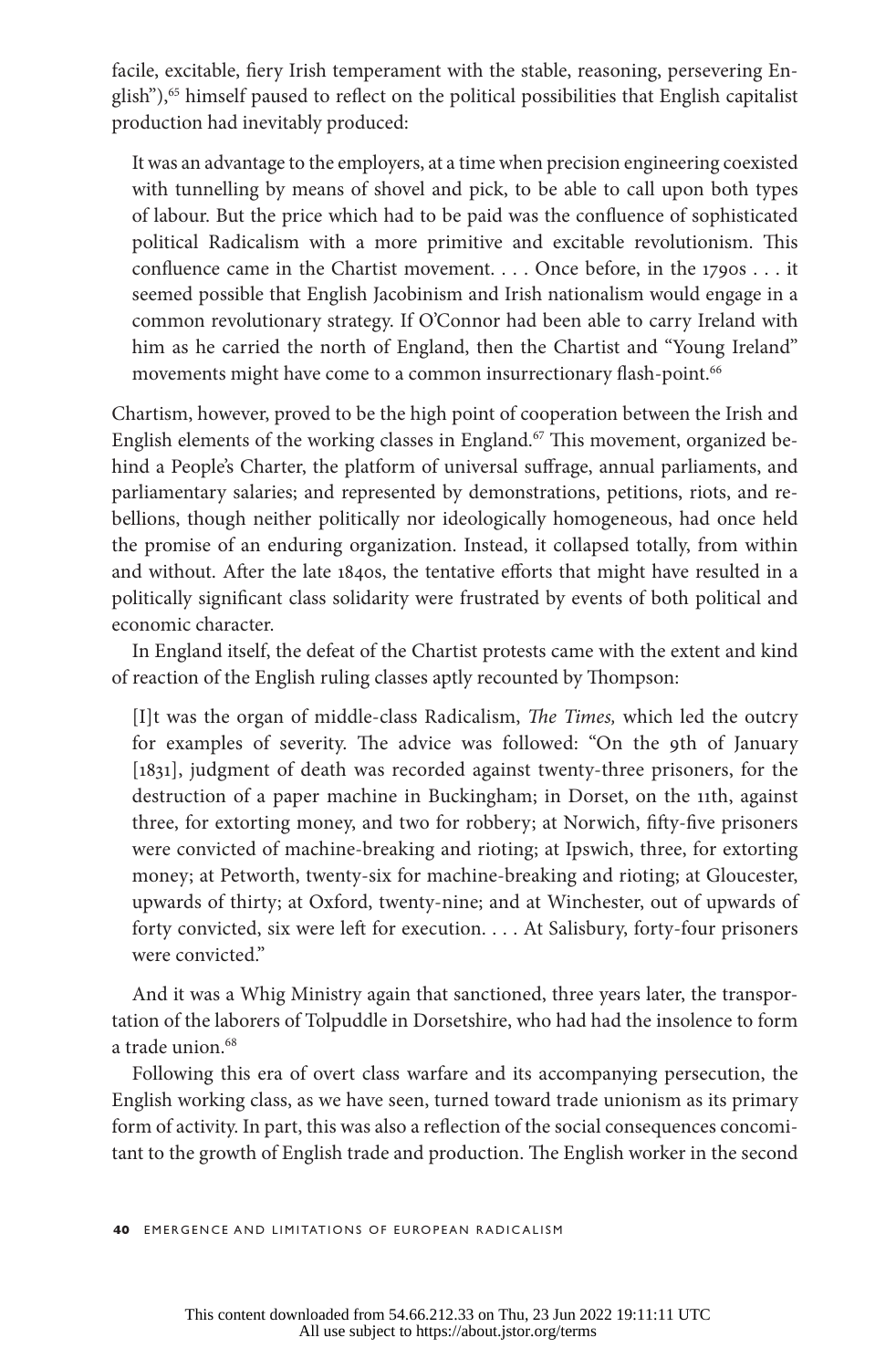half of the nineteenth century began to enjoy certain of the perquisites of a labor aristocracy in a world system.<sup>69</sup>

In Ireland, the late 1840s was the time of the great harvest disasters that came to be known as the Potato Famine or the Great Hunger. Its immediate consequences were both the momentous emigration from Ireland to the United States and the precipitation of an even more extreme nationalism among Irishmen both home and abroad.<sup>70</sup>

Together, these political and economic setbacks—on the one hand to English and Irish industrial workers, and on the other to Irish farmers, peasants, and industrial workers in Ireland—resulted in both an ideological and physical drifting apart of the two "races." From the mid-nineteenth century on, among English workers, the ideology of English nationalism gained ascendancy over the counterideology of international class solidarity and socialist hopes. This was a part of a conservative reaction (trade unionism) to political defeat and economic growth, but it also had to do with the radical directions the Irish working classes (and the nationalist Irish middle class) had taken.<sup>71</sup> As Marx had often stated in one fashion or another: "The English working class will *never accomplish anything* before it has got rid of Ireland."72 Early on, of course, it had been the presence of the Irish immigrant as a distorting and depressive element in the labor market that had produced markedly anti-Irish sentiment among English workers. This hostility had merely confirmed and complemented the racial feeling extant among England's ruling classes, the historical bases of which we traced above. Later, from the 1850s onward, the development of sympathy among English workers toward Irish nationalism became even more remote with the appearances of Irish Radical (middle-class) nationalism—the Home Rule movement—and the more radical peasant and working-class nationalist movement that assumed the form of a revolutionary agrarian movement.73 By the end of the nineteenth century, the English people were at one with respect to the Irish Question. Wherever exceptions existed, they were associated with political weakness and inconsequentiality.

# **The Proletariat and the English Working Class**

The terms "English" and "Irish" have been used in the preceding discussion for convenience. It would have been most difficult to be both precise while treating the subject at an appropriate length. One hopes, however, that such conveniences have not escaped the reader's attention, given the consistent emphases here on ethnic and cultural conservaticisms and their importance. Though Ireland is but a small island, the integration of the Irish peoples was by no means an accomplished fact by the time of the Great Famine and the major emigrations from Ireland in the nineteenth century. Indeed, some students of the emigrations are quite specific as to the regions, local cultures, dialect groups, and occupations from which successive emigrants were drawn and how these particularities influenced historical movements.<sup>74</sup> The Irish peoples had been in the process of achieving a national identity and a national culture

THE ENGLISH WORKING CLASS **41**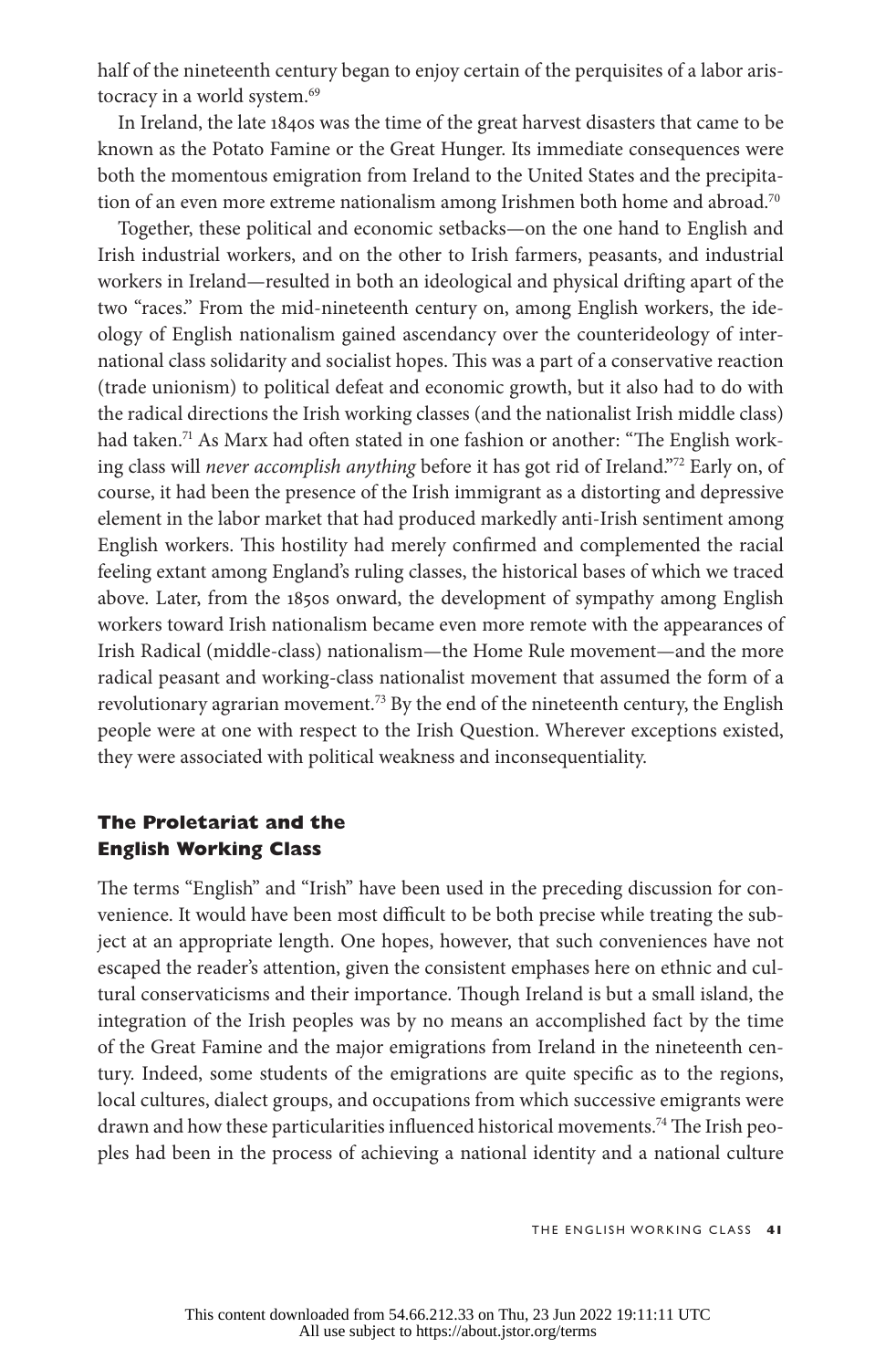since the Norman-led conquest. They had not done so when the time came for the mass relocation that has marked their collective history for the past 200 years. Theirs is, then, a national identity deeply marked by the Irish dispersion.

But even more to the point, we have seen that the generic terms "the English working class" or "the English proletariat" mask the social and historical realities that accompanied the introduction of industrial capitalism in England and its Empire. Social divisions and habits of life and attitude that predated capitalist production continued into the modern era and extended to the working classes located in Britain specific social sensibilities and consciousness. The English working class was never the singular social and historical entity suggested by the phrase. An even closer study of its elements—for we have merely reviewed the more extreme case with the Irish—would reveal other social divisions, some ethnic (Welsh, Scottish, and more recently West Indian and Asian),75 some regional, and others essentially industrial and occupational. The negations resultant from capitalist modes of production, relations of production, and ideology did not manifest themselves as an eradication of oppositions among the working classes. Instead, the dialectic of proletarianization disciplined the working classes to the importance of distinctions: between ethnics and nationalities; between skilled and unskilled workers; and, as we shall see later in even more dramatic terms, between races. The persistence and creation of such oppositions within the working classes were a critical aspect of the triumph of capitalism in the nineteenth century.

Neither Marx nor Engels were unaware of the proletariat's failure to become a universal class.76 Both studied the Irish Question closely, were active in the attempt to resolve its destructive impact on the historical processes of English working-class formation, and commented on its import for future proletarian organization.<sup>77</sup> Nevertheless, the impact of their *experience* with the English proletariat on their *theory* of the proletariat's historical role appears to have been slight. Shlomo Avineri observes that:

The universalistic nature of the proletariat does not disappear in Marx's later writings, when his discussion concentrates mainly on the historical causes of the emergence of the proletariat. What was at the outset a philosophical hypothesis is verified by historical experience and observation: the universalistic nature of the proletariat is a corollary of the conditions of production in a capitalist society, which must strive for universality on the geographical level as well.78

This would appear to confirm one of Engels's more famous estimations of their work:

Marx and I are ourselves partly to blame for the fact that the younger people sometimes lay more stress on the economic side than is due to it. We had to emphasize the main principle *vis-à-vis* our adversaries, who denied it, and we had not always the time, the place or the opportunity to allow the other elements involved in the interaction to come into their rights. But when it was a case of